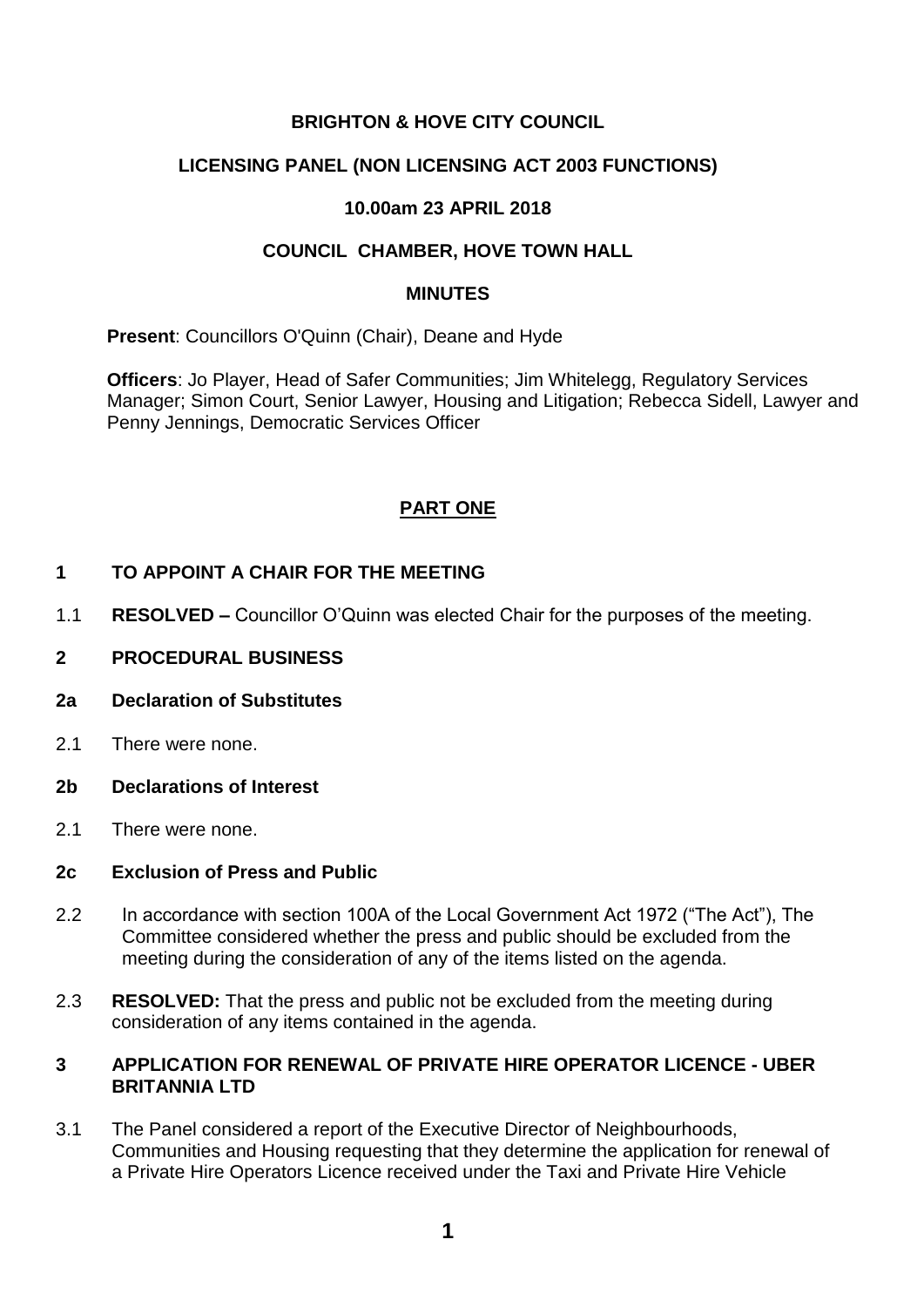(PHV) legislation made under Section 55, Part 2 of the Local Government (Miscellaneous Provisions) Act 1976 (the 1976 Act), in respect of Uber Britannia Limited (UBL) to operate from Workshop 30, 30 Grand Parade, Brighton BN2 9QA.

- 3.2 Before proceeding to the formal business of the meeting the Chair, Councillor O'Quinn, asked for introductions and each of the Panel members introduced themselves in turn and then all other parties introduced themselves. The Chair confirmed that they had read all the paperwork. The Chair explained that those who had made representations and were identified on the circulated Speaker's List would be called forward to make their representations, the Panel would ask questions; a commensurate amount of time would be permitted for the applicants to speak in support of their application at the appropriate point in the proceedings. The Panel would ask questions. When all the submissions had been heard, there would be an opportunity for the parties to sum up following which the Panel would retire to make their decision. The Chair laid down some ground rules for the hearing. She stressed the need for all to concentrate so there must be no heckling or disturbance. If there was disruption then persons may be removed.
- 3.3 Requests had been received to film/record the meeting, including representatives from the media and in line with agreed Council policy this would be permitted provided it did not impede the conduct of the meeting. The meeting was being recorded for the purpose of the Council's own records but would not be available for live viewing.

## **Officer Introduction**

- 3.4 The Regulatory Services Manager, Jim Whitelegg, explained that the purpose of that days hearing was to determine an application for the renewal of a Private Hire Operator's Licence for Uber Britannia Limited (UBL). The Panel Members had received and read the agenda and paperwork in advance of that days hearing as had the applicant and those who had made representations via the link on the Council's website.
- 3.5 The report set out the relevant information and background concerning the application and the decision to be made by the Licensing Panel. It included the relevant law and policy in relation to the application, and contained legal comment on the issues raised in the representations. This was the third renewal application of Uber's Private Hire Operators licence to be determined since a licence had first been issued in November 2015 (a copy of the application was contained in Appendix A together Uber's written submission in support of their application, a copy of the current licence could be seen in Appendix B).
- 3.6 The legislation did not mandate the need for consultation in relation to the application for the renewal of private hire operator's licence. However, the Licensing Authority had allowed for a period of 4 weeks for written representations to be received.
- 3.7 During that period the Licensing Authority had received:

33 representations in support, including 26 from residents/businesses and 7 from taxi drivers; and

274 representations opposing the application, of which 267 were letters signed by taxi drivers and the remaining 7 were submissions from local operators, trade unions, taxi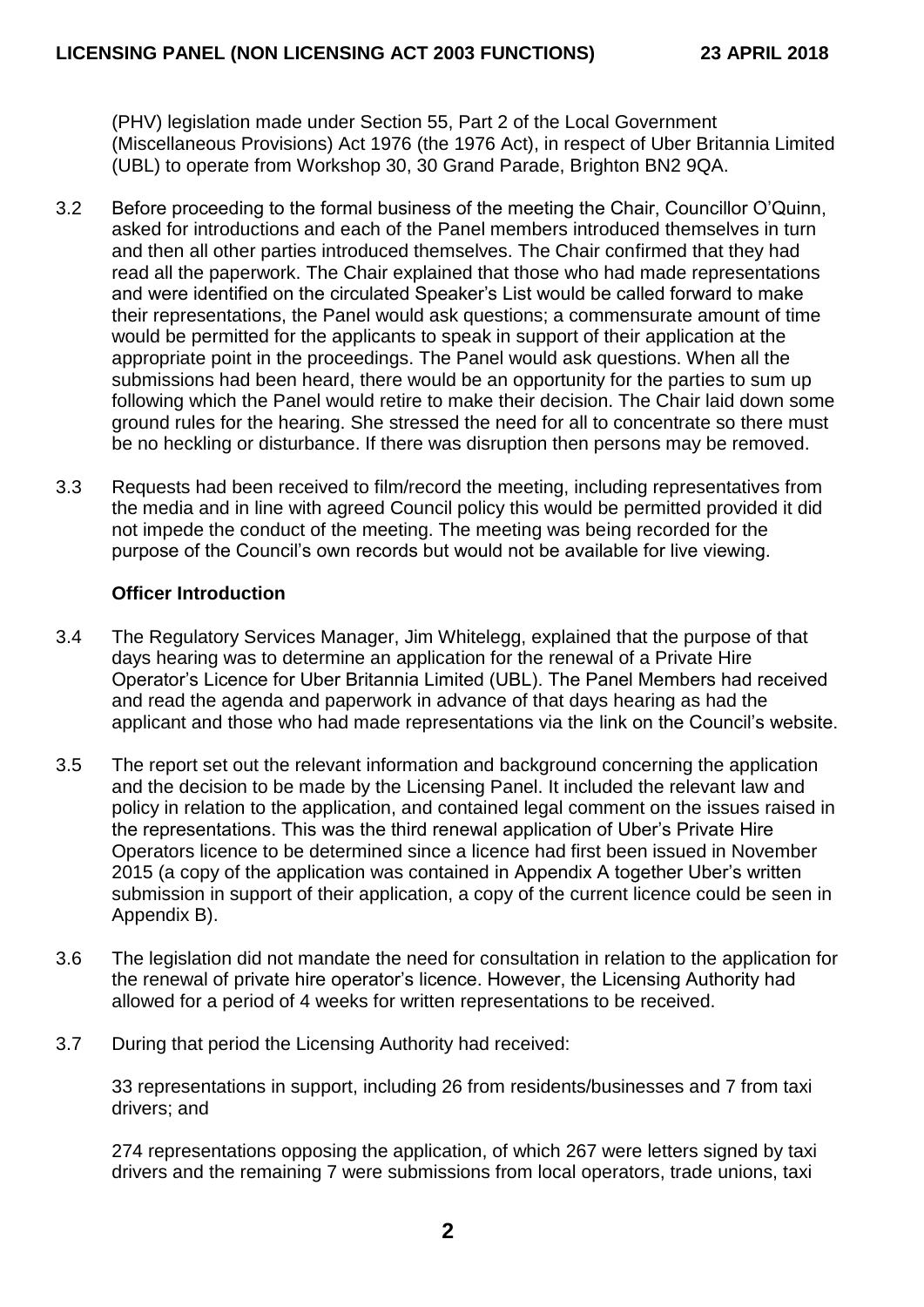driver associations and a campaign group (listed in paragraph 4.2 and contained in full in Appendix C). Legal commentary on the main issues to be considered was contained in paragraph 8.

- 3.8 The Committee might:
	- Renew the Operator's licence for a 5 year period;
	- Renew the Operator's licence for a limited duration up to 5 years;
	- Renew the Operator's licence with such additional conditions as the Panel considered reasonably necessary;
	- Refuse the renewal. This carried a Right of Appeal to the Magistrates Court.
- 3.9 If the Sub Committee chose to refuse to renew it must be satisfied that UBL were no longer a "fit and proper" person to hold an Operator's licence (as set out in sections 55 and 62 of the 1976 Act) and to give their reasons for the decision reached. Reference to relevant legislation in respect of renewal of a Private Hire Operator's (PHO) licence was contained in paragraph 6 of the report and advice on the context of fit and proper for an operator together with operator's responsibilities was contained in paragraph 7.
- 3.10 Having heard the Officers submission, the Chair, Councillor O'Quinn asked her fellow Panel Members if they had any questions. The Chair asked for confirmation that the Information Commissioner's Office (ICO) had not made any ruling. It was confirmed that was correct and that the TFL appeal would be a five day hearing in June. The applicant's representatives were asked if they had any questions in respect of the officer presentation and they confirmed that they did not. The Chair explained that each of those listed to speak would now have their opportunity to address the Panel. There would be some change to the order set down on the circulated list due to people's commitments.

# **Those Speaking to/on behalf of Representations Submitted to the Panel**

## **Those Speaking in Objection**

## **Andrew Peters – GMB**

- 3.11 Mr Peters stated that Uber had indicated that they were unaware of the data breach which had occured, yet, a multi-billion dollar disrupter technology had failed to pick up the phone or send an e mail within its own structure about this. Uber had apologised but ignorance of the law was not an excuse and Uber had acted completely irresponsibly in not informing users, its drivers or the council itself. Rather than advising of the problem they had kept quiet, this indicated that they were not a fit and proper person to hold a Brighton and Hove Licence.
- 3.12 Mr Peters referred to provision of Wheelchair Accessible Vehicles (WAV's) in the city. Uber identified itself as a caring organisation, this was "spin", it had no WAV vehicles operating in Brighton & Hove as only 26 drivers were actually licensed in the city who were therefore required to meet Blue Book requirements, notwithstanding the number of Uber drivers entering the city who had been licensed elsewhere. This from a multi– billion dollar company, if it really cared Uber could have used Brighton and Hove as a benchmark. Notwithstanding what had been said about the Uber app in the GMB's view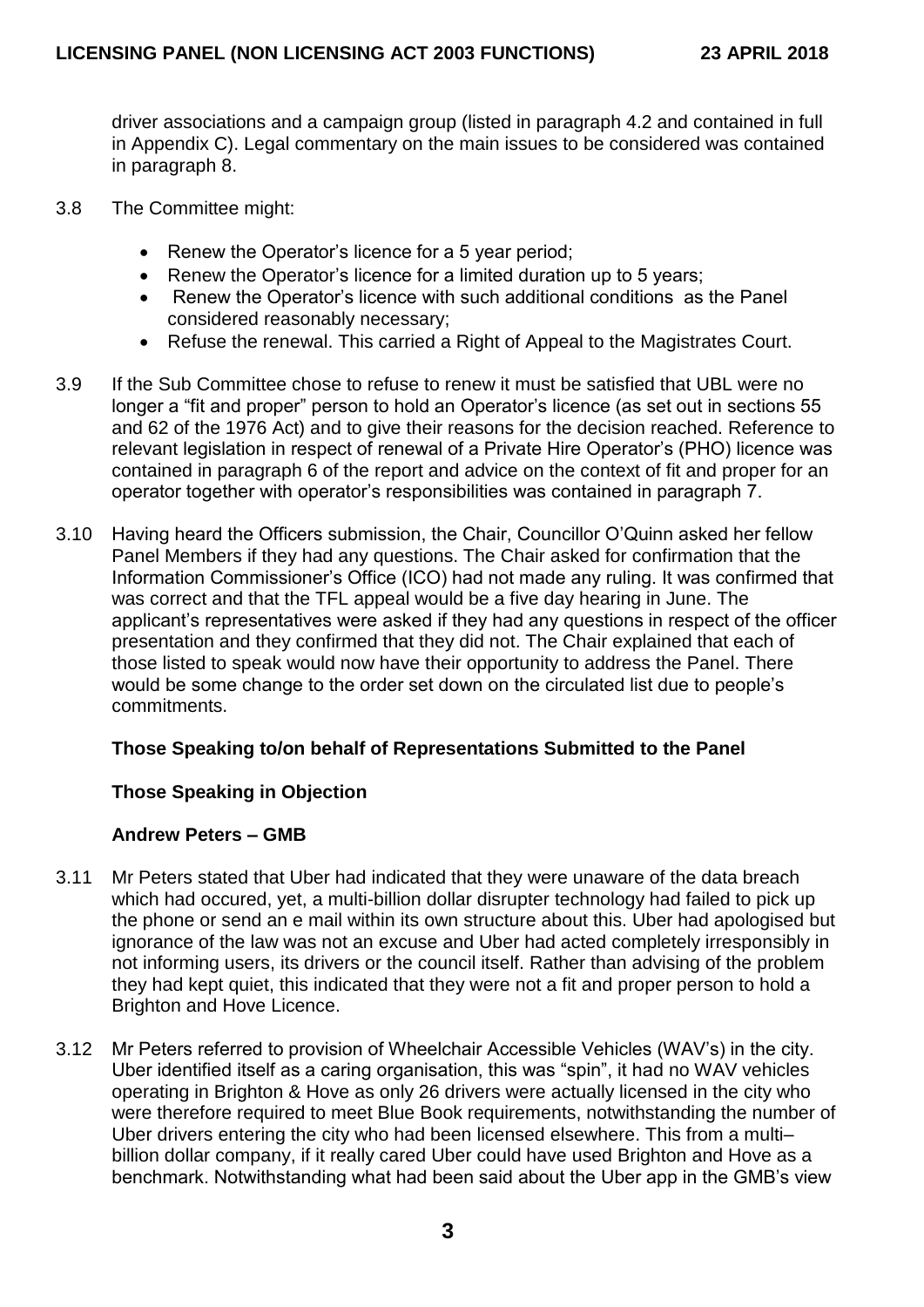it was a peer to peer arrangement and bookings were made before they were accepted and recorded. This ran directly contrary to section 169 as contained in Brighton and Hove's Blue Book which expressly did not permit immediate hire and in their view also contravened the requirements of the Miscellaneous Provisions Act. Mr Peters referred to instances reported in the Guardian in February which indicated that in instances of allegations sexual assault victims were encouraged to deal with these issues outside the court system. It indicated that at its core Uber sought to supress bad news. Finally, Mr Peters referred to the fact that Uber whilst pledged to improving standards in Brighton and Hove were averse to having CCTV fitted in their vehicles, something which was fitted in all Brighton and Hove private hire vehicles. He claimed Uber used out of town cars to drive in the wrong direction and encouraged drivers to get licensed in Lewes and created mythical Uber regions.

- 3.13 The Senior Solicitor, Housing and Litigation, Simon Court, confirmed that the Blue Book did not require an operator to provide 20 % WAV's until they reached 100 vehicles. It was confirmed that a piece of paper had been handed to the Panel which was a summary of Mr Peters' speech and that it would also be copied to the applicants.
- 3.14 The Chair, Councillor O'Quinn, referred to customer safety which was a prime consideration and responsibility for the licensing authority. The Chair and other Members had received training recently which had highlighted that safety was a top priority, and had also been referenced at a recent LGA conference. Councillor O'Quinn asked Mr Peters whether he considered that CCTV being fitted had contributed to safety. Mr Peters was firmly of the view that it had. He had been opposed to it initially because of the manner in which the conditions had been framed but it had gone through many changes to arrive at the way it was framed and he considered that the GMB had been instrumental in that, he was of the view that it protected customers and drivers. If as a driver he picked up a young women who was vulnerable due to alcohol on a Friday or Saturday night her parents could be assured that he could take her to her home in the knowledge that everything was recorded and that she was safe. He as a driver was also safe from false allegations. Uber had stated publicly in Taxi Forum meetings that they did support provision of CCTV. Councillor O'Quinn stated that she was aware CCTV footage had been used both to evidence wrong doing and to refute false allegations.
- 3.15 Councillor Hyde asked whether Mr Peters was of the view that the Council had been correct in pressing for CCTV and he confirmed that he fully supported this as an aid to public safety to the extent that the GMB were encouraging its use countrywide.
- 3.16 Councillor Deane referred to the claims he was making about Uber drivers driving the wrong way and sleeping in cars and what evidence there was. He said he had evidence in his briefcase as to Uber drivers sleeping in cars and had videos of drivers using cars as motels. So the evidence was there.
- 3.17 Councillor O'Quinn asked about instances of sexual assault in Brighton and Hove as opposed to London. Mr Peters said he was referring to an article which had appeared in the Guardian. This was not in London. There would not be a problem with Uber Brighton and Hove drivers but there were issues with out of town Uber drivers. Whilst drivers licensed in the city had not been subject to accusations of sexual assault if that was the case in respect of drivers operating in the city who had been licensed outside it that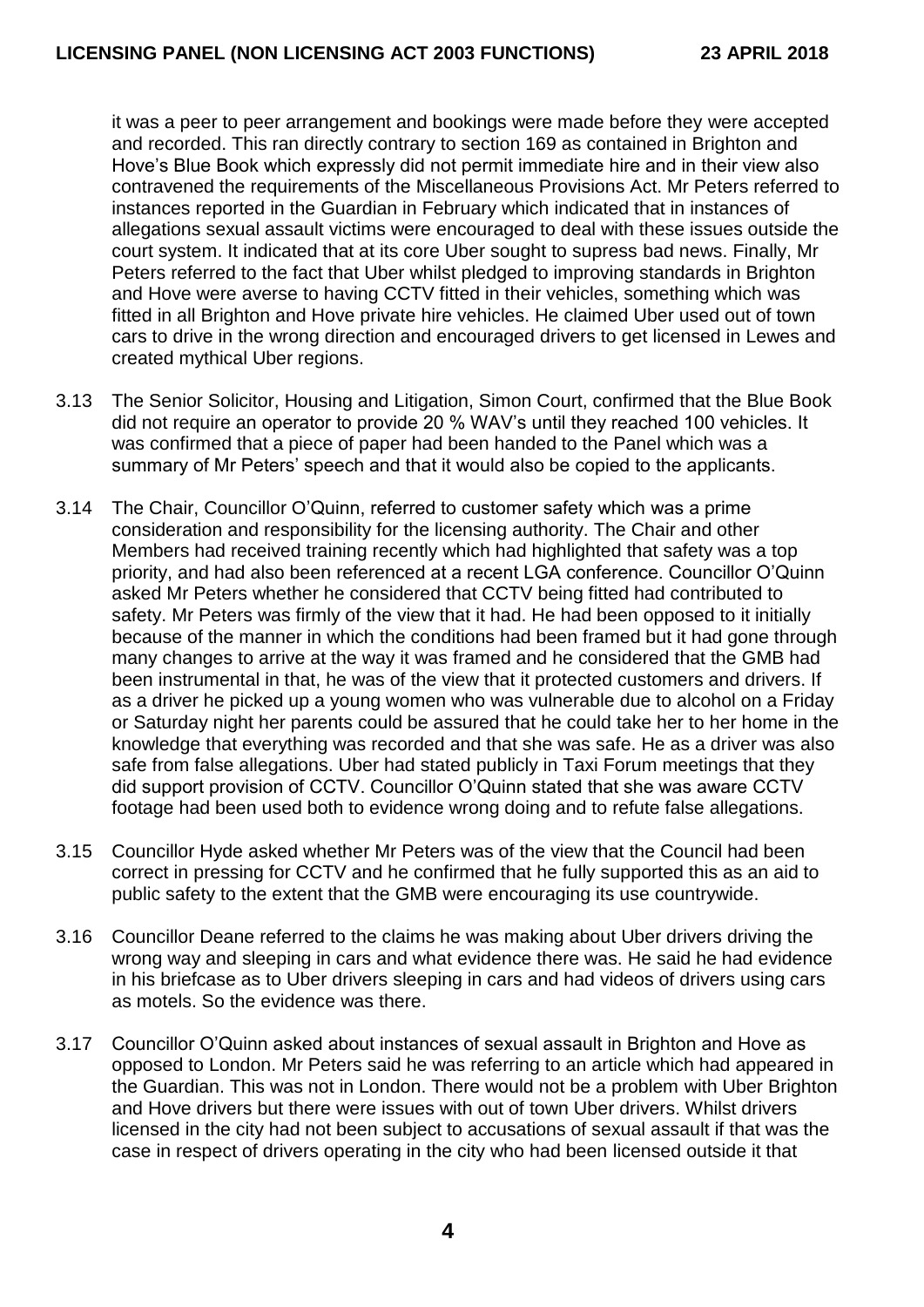would not necessarily be known. Councillor O'Quinn referred to the condition entered into by Uber about notification.

- 3.18 Councillor Deane asked about the article which had appeared in the Guardian which was a reputable paper asking whether while there were no such instances in Brighton and Hove was he saying if it did happen in Brighton and Hove then, looking at past history it was in the Uber philosophy to silence things? He said all that he knew was that it had been reported in a reputable paper that women were being silenced. Councillor O'Quinn clarified that the instances cited had occurred in America. Mr Peters said Uber the brand was multinational and that all elements of its business were related despite claims to the contrary.
- 3.19 Councillor O'Quinn then asked about WAVs, she had done the training and had been told that data collected indicated that the number of disabled customers who required WAV's was higher than average in Brighton and Hove. She enquired whether Mr Peters was aware of any vehicles which had come into the city which were WAV's. He said the trade were very well connected and that at no time had he ever seen an out of town Uber WAV.
- 3.20 The Chair stated that the Panel were likely to seek clarification of a number of issues from the applicants including this one.

## **George Beresford – Independent Taxi Drivers**

- 3.21 Mr Beresford referred to his written submission. As set out in his circulated letter he was of the view that the processes which Uber was using were illegal. It was plying-for-hire. He referred to the Data Breach and the fact that customers had not been informed. In the relatively short time that Uber had been operating in the city a number of issues had arisen. He considered that the software used by UBL (Greyball and Ripley) was used to help evade compliance. Although UBL had promised that they would not use this technology in Brighton he considered that was not the case. Mr Beresford also cited the recent case involving York City Council considering that Brighton should follow York in applying its policies. Uber were not fit and proper. Mr Beresford considered that there were a number of parallels between Brighton and York where similarly there were a large number of vehicles plying for trade in the city which had been licensed elsewhere and had travelled there from some distance away. York had refused to renew Uber's licence, notwithstanding that Uber had stated that they would appeal, they had not done so. The Council needed to support its own high standards and those of other authorities where they were robust in order to avoid a race to the bottom.
- 3.22 Mr Beresford considered that the manner in which Uber bookings were made was illegal as it allowed drivers to take bookings in effect backfilling, plying for trade which was not the same thing as pre-booking. This combined with the fact that they had not initially disclosed the data breach which had occurred in November 2016 and had paid the hackers to avoid disclosure, so had tried to hide that from all parties, which did not indicate that Uber were fit and proper and their application should therefore be refused.
- 3.23 Councillor Hyde noted that Mr Beresford had referred to the number of hours worked by Uber drivers being longer than indicated, up to 30 hours per day potentially and asked for clarification of how that occurred and for his knowledge of that matter. Mr Beresford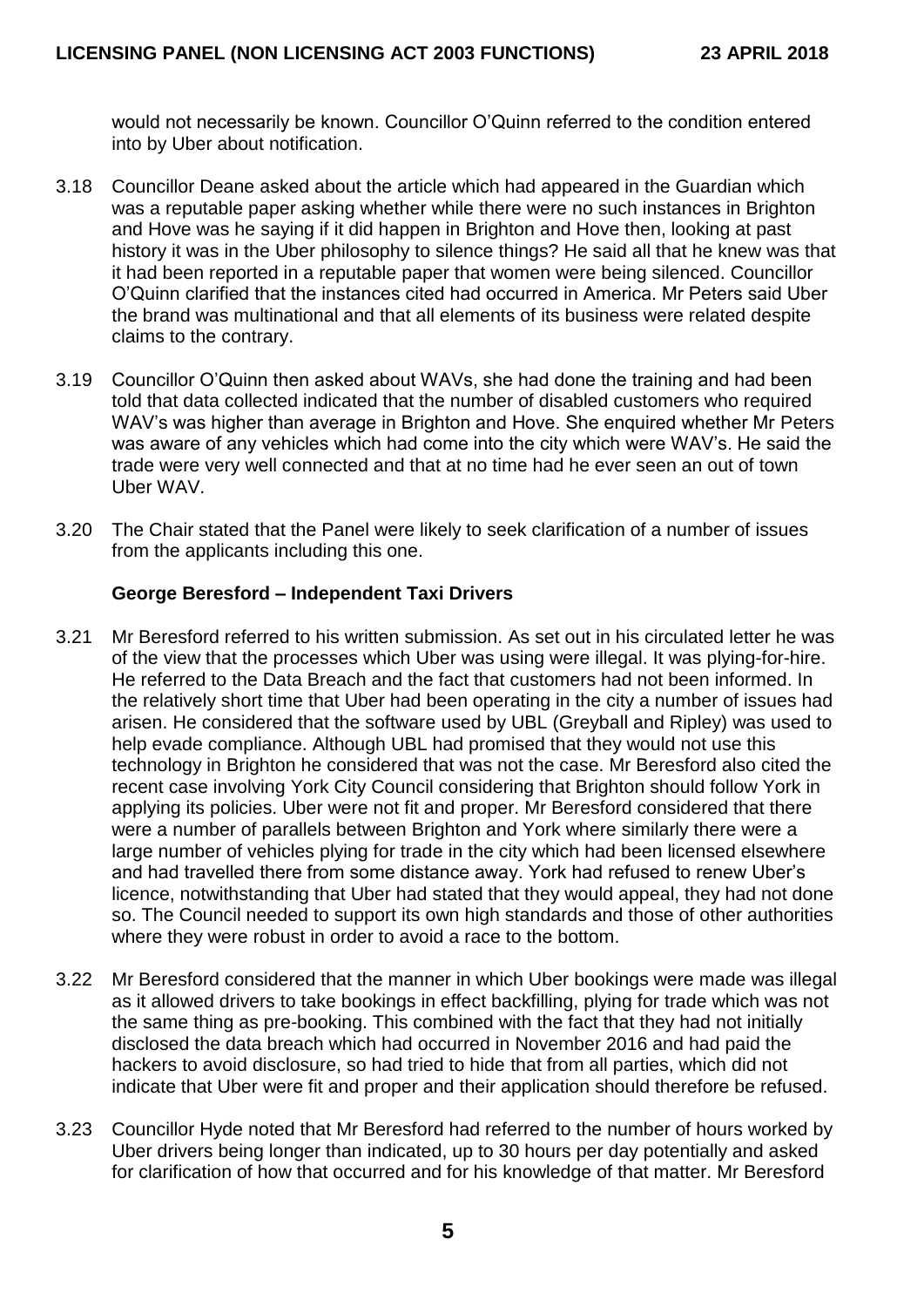explained that Uber claimed their drivers were allowed to work 12 hours but these hours were calculated based on the journey from where a job was picked up to the final destination, journey time into the city and or any waiting time between jobs was not included. Councillor O'Quinn explained it was also her understanding that all waiting journey time including waiting time at a rank for example, was not included. Mr Beresford confirmed that was so. Councillor O'Quinn stated that it was important to note that York was different to Brighton and that it was understood that rather than appealing it appeared that Uber were now making a new application to York.

# **Mark Durell – Brighton & Hove Private Hire Association**

- 3.24 Mr Durell stated that when the original application had been determined in 2015, it had been based on the information provided at that time. It was considered that information provided by Uber at that time had been misleading. The representations sent in from Streamline Taxis, City Cabs and Radio Cabs, alongside the views expressed by a number of Brighton & Hove taxi trade groups opposing the renewal of Uber's operator's licence were supported. TfL had subsequently deemed that Uber were not fit and proper to hold a licence in London (September 2017), currently subject to appeal, a decision on which was still awaited. TfL considered on the basis of a review carried out by Deloitte that Uber's business model did not comply with the 1998 London Private Hire Act. Concerns had also been raised that allegations of serious criminal offences had not been reported to the Metropolitan Police and that Greyball technology had been used by Uber's senior management as a means of evading regulatory enforcement. Much of the information provided by Uber had been false/misleading and he considered that had the Panel been aware of that when the original decision to grant a licence had been made or subsequently, the outcome would have been different. He had been impacted by the data breach in 2016 and considered that the excuse given by Uber that only the CEO and a few high ranking staff no longer with the company had been aware was not a legitimate excuse and indicated that they were not fit and proper. The assertion that each arm of Uber was separate was also not correct as each branch of the business was interconnected. He agreed that it was not a normal operator in that data loss, a payment to hackers and the failure to report serious criminal offences within the TfL area had occurred. He did not agree that Uber should be given greater flexibility than other operators or, that, they were an exception/exempt from the legislation in place. The claim that Uber were helping to improve air quality was nonsense when they had been instrumental in flooding London and the city itself with extra vehicles.
- 3.25 Councillor Deane asked Mr Durell how he had been affected by and notified of the 2016 breach and he responded that he had been a customer and that he had not received any notification from Uber itself and had only been made aware as a result of press coverage.
- 3.26 Councillor O'Quinn referred to the need to improve air quality in the city, stating that her understanding was that electric vehicles/batteries for them were expensive, access to charging points was limited, that the amount of charge a vehicle could hold was limited and that the time taken for charging to take place was lengthy. Greater use of such vehicles would therefore take time, notwithstanding that the council itself was committed to using such vehicles in the longer term. Mr Durrell stated that he considered that the view of the trade had changed over the last 6-12 months. Discussions with officers had indicated that a number of charging points were proposed which would have wi-fi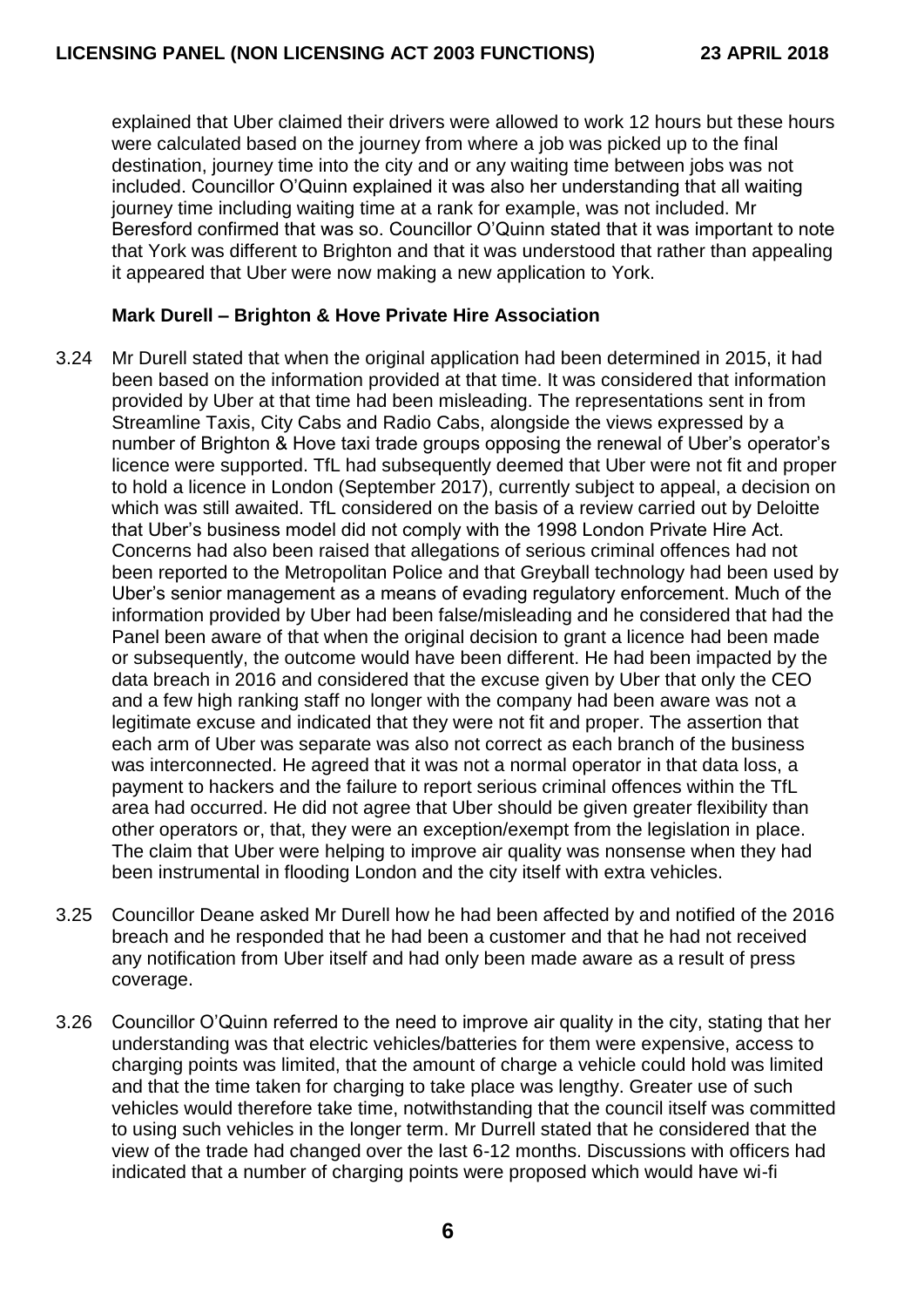connectivity with a charging time of 10-20 minutes. In the longer term this would save drivers money. That would however be undermined if a large number of drivers came into the city who were not subject to the Blue Book, this would reduce driver and customer safety amongst other problems.

### **Gerald Gouriet QC - On behalf of Brighton & Hove Streamline, Brighton & Hove Radio Cabs Ltd & the Southern Taxis Group Ltd, City Cabs Brighton Ltd**

- 3.27 Mr Gouriet prefaced his submission by stating that use of taxi apps to dial up or provide a private hire vehicle using modern technology was something which should be welcomed by everyone with the proviso that the operator doing so was a fit and proper person, its use was lawful and that provision did not undermine local licensing control. It was his contention that Uber had failed in all of those areas, but he intended to focus on local licensing controls because he considered that area had been neglected. He considered that if a Licensing Authority wished to retain control of operations in its area it did have the power to refuse a licence.
- 3.28 Mr Gouriet went on to state that whilst much had been said by Uber regarding improvements they had made by sacking those involved in past incidents he wished to refer the Panel to a case considered by Justice Griffin at Knightsbridge Crown Court in relation to a company restructuring detailed at page 317 of the agenda. He read the appropriate section stating that the view had been taken that in cases where wrong doing by a company/licence holder was flagrant and well documented that no amount of restructuring could restore faith in it as a fit and proper person to hold a licence. They stood condemned and there would be a lack of confidence in the licencing justices system if they continued to operate. The case cited referred to a casino but he wanted consideration to be given to how that related to Uber.
- 3.29 Uber had a history of sustained misuse, they had obtained their first licence in the United Kingdom based on a false information. The letter supplied by TfL was very important. It had been indicated that Uber were accepting bookings whereas in fact it was the driver, which was unlawful, the High Court had been misled with the same falsehood. Every booking accepted by a driver was unlawful and the number of such bookings had numbered into tens of thousands, possibly millions. Greyball and Ripley systems had been used as a means of flouting regulatory requirements and in addition the data breach had also occurred of which the Panel were aware for which "hushmoney" had been paid by Uber and failure to disclose.
- 3.30 Mr Gouriet referred to further case law including the Blue Line case where Justice Higginbottom had considered that the hallmark of the regime was localism. Others had stated that the Central purpose of the 1976 Act was to provide a local licensing authority with the ability to exercise full control within its area. Uber had driven a coach and horses through this and their proposals whereby the country was divided into with 9 regions and would continue to do so. There would be no point in having the Blue Book and its high standards if the city could be flooded with drivers over which it had no control. Mr Gouriet quoted what he considered to be the relevant sections of the Act at page 5 of the agenda - s62 of the Act. (a brief pause in the proceedings was permitted to enable page references to be checked). Importantly, a licensing authority had the discretion to refuse a licence on any reasonable cause where its policy and objectives were not met. Both the Court of Appeal decisions cited showed that local licensing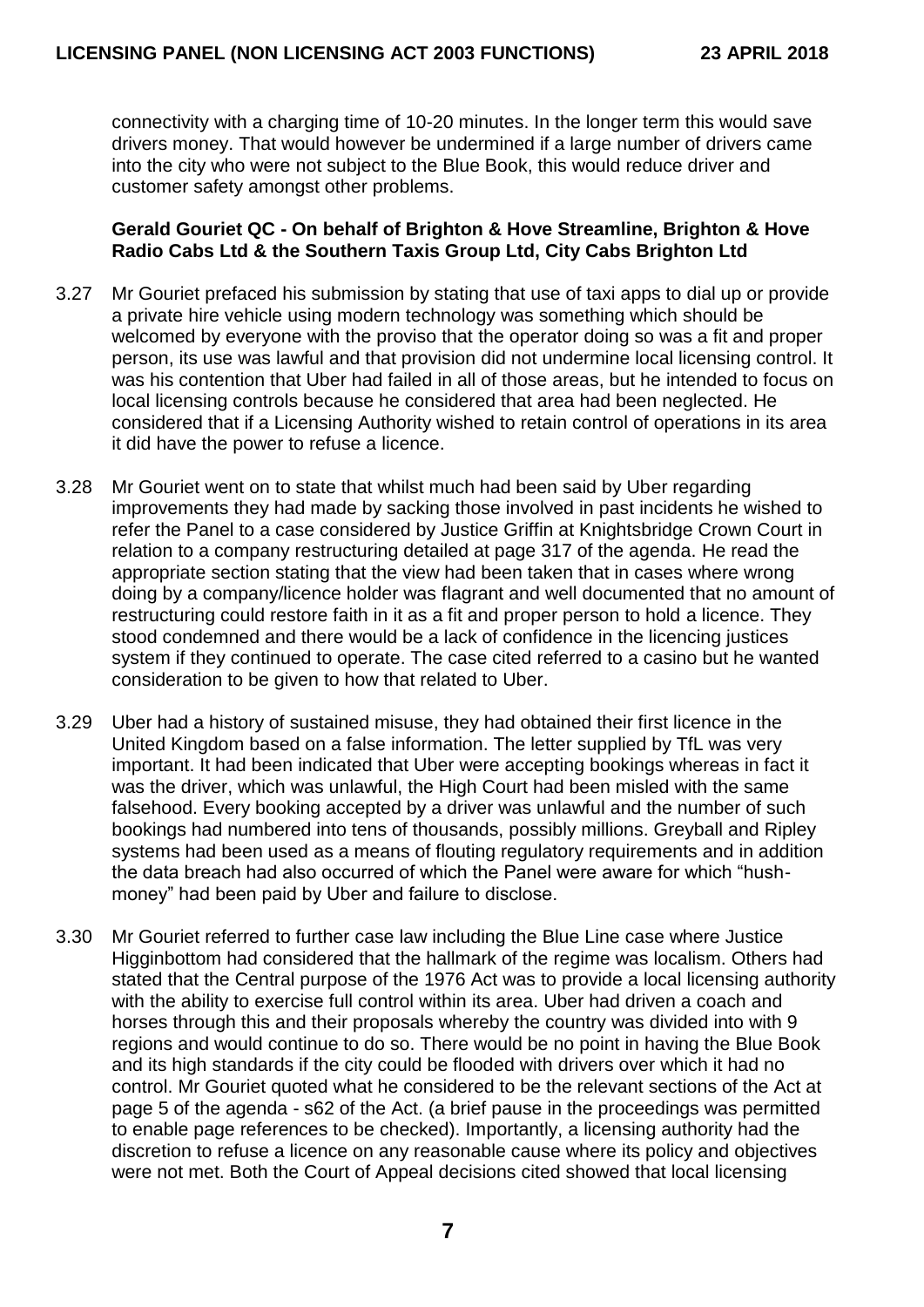control was paramount and that an authority had all the powers it needed to have full control over vehicles operating in its town or city. Although reference had been made to the ability of Uber to operate in the city irrespective of whether they were licensed there he considered that if, by means of a platform, Uber and drivers from outside the city were making an invitation for bookings in Brighton where they were not licensed, this was unlawful.

- 3.31 The Senior Solicitor, Housing and Litigation, Simon Court sought clarification from Mr Gouriet whether he was in fact referring to a case involving "Silverline", rather than "Blueline". Mr Gouriet confirmed that he was referring to a case involving "Blueline" taxis, and in Newcastle in 2012.
- 3.32 Councillor Hyde noted that Mr Gouriet had referred to payment of "hush-money" being paid by Uber and asked whether he was able to evidence that statement. Mr Gouriet responded that whilst he did not have supporting documentation with him, it was generally accepted that the criminals who had hacked into the Uber system had been paid 100,000 dollars in order not to reveal the breach which had occurred. Councillor Hyde responded that she had thought that was the incident being referred to but had wanted clarification.
- 3.33 Councillor O'Quinn, the Chair, sought clarification of the different requirements under the Act in London and elsewhere. Mr Gouriet stated that whilst the powers were broadly similar there were wider powers to refuse a licence elsewhere as Section 62 had no equivalent in London. Provision existed for bookings to be made and until now this had deflected attention from the issue of where the invitation for a booking was made. Deloitte's view (TfL) was that where the invitation to book was made it could be separate and different from the licensing area where the booking was taking place. The legal position in this respect remained to be addressed.
- 3.34 In noting what had been said, the Senior Solicitor, Housing and Litigation, Simon Court, confirmed that as the arrangements in Brighton & Hove differed from those in London, in making their decision the Panel needed to focus on Brighton & Hove. The Chair, Councillor O'Quinn stated that was so and she considered therefore that it was important to draw out what those differences were.
- 3.35 Councillor Deane sought clarification regarding differences between a vehicle being hired by telephone or by using an app. Mr Gouriet stated that to be lawful when calling through an operator, provision was being made to use a Brighton and Hove licensed taxi. That was very different from sending in and making provision for a vehicle to come into the area that had not been licensed there. Sufficient regard had not been taken of that until now in Mr Gouriet's view. But the Panel had the discretion under the Act to make that differentiation.
- 3.36 The Chair, Councillor O'Quinn, commented that when the decision to grant a licence in Brighton and Hove had been taken in 2015, the Panel had sought to protect the conditions set out in the Blue Book by requiring Uber to use only vehicles licensed in Brighton and Hove, which would need to meet those conditions. That had not occurred and she considered that more light needed to be shed on that. If it was an undertaking to use only Brighton and Hove licensed taxis, that had been broken. If on the other hand Uber had been saying that under the terms of the licence they would use Brighton and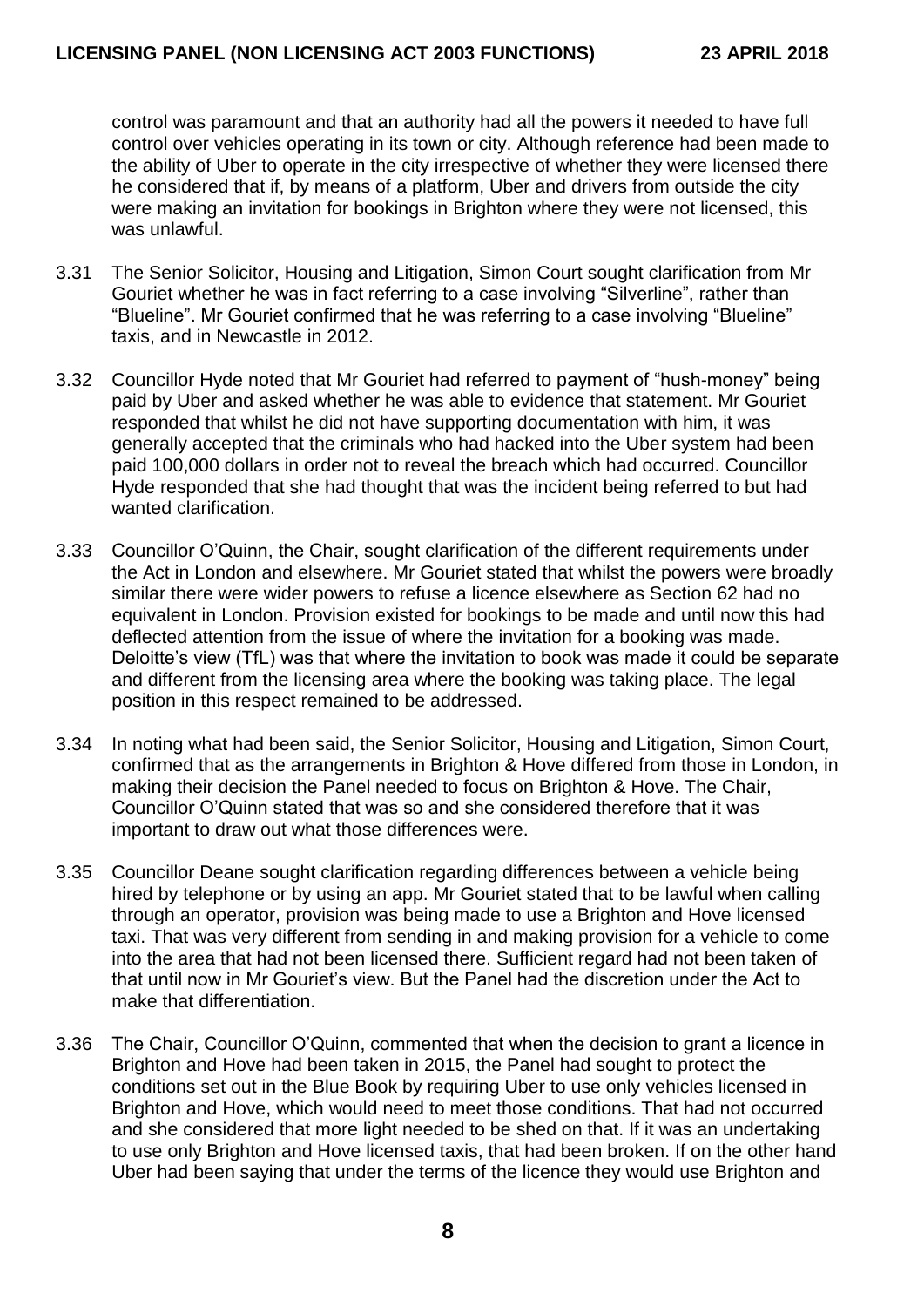Hove drivers that was required by the law in any event. On that basis Mr Gouriet considered that the former rather than latter interpretation was correct and Uber had not met the agreement they had made.

# **Sean Ridley – Secretary Unite, the Union, Southern Region (Cab Section)**

- 3.37 Mr Ridley referred to the need to uphold the licensing objectives referred to in paragraph 4.1 of the officer report querying how the health and safety of the public and drivers could be protected when there were so many drivers coming into the city from outside. This compromised it on so many levels, there had been instances of drivers operating who had no local knowledge, fatigued drivers using their cars as a dormitory. The Uber operating model compromised safety. The disproportionate amount of run in time and run out time following a job were not logged and were not therefore controlled by any app working times restrictions.
- 3.38 Mr Ridley contended that Uber UK was not a separate legal entity as it was not a data controller, as data was processed by Uber BV based in the Netherlands not by Uber UK nor in Brighton and Hove. This indicated that bookings were taken by drivers most of whom were not licensed operators. Details of the criminal data breach had not been passed on (it had taken over a year to do so) and they could certainly not be trusted with sensitive information such as customer holiday plans, this did not sit with the image painted of Uber raising standards. As well as not supporting the need for drivers to undertake a local knowledge test and provision of CCTV potential drivers were actively encouraged to obtain their licence from other licensing authorities with less stringent requirements. They had not acted responsibly and they were not fit and proper.
- 3.39 Councillor O'Quinn stated that she had attended Taxi Forum meetings where the knowledge and CCTV had been referred to (this point would be clarified with the applicants in due course) asking whether Mr Ridley was aware of why there was reluctance by Uber to use this. Mr Ridley stated that the case had been made that local knowledge was unnecessary as Uber drivers had access to sat nav.
- 3.40 Councillor Hyde sought clarification regarding Uber BV, noting that she would also be requesting information regarding this from the applicants later. Mr Ridley stated that he understood that Uber Britannia had yet to register as a data controller and that all data was currently processed by Uber BV which was registered with the Dutch Authorities.

## **Charles Holland, Barrister – on behalf of Licensed Driver/Sudanese Taxi Forum & United Taxi Drivers Association**

3.41 Mr Holland stated that the point that he wished to make on behalf of his clients in line with their representations was that in his view there was a fundamental unlawfulness in the Uber model with the operator conducting their business under the guise of being a private hire licence model. Under the 1976 Act there was a two tier system for Hackney Carriage Vehicles and for Private Hire Vehicles. This gave local control to the appropriate licensing authority and, in the case of Hackney Carriages the ability to set fares and to control the number of vehicles operating in the area. Uber's approach was simply a smokescreen to avoid conditions which other operators were subject to.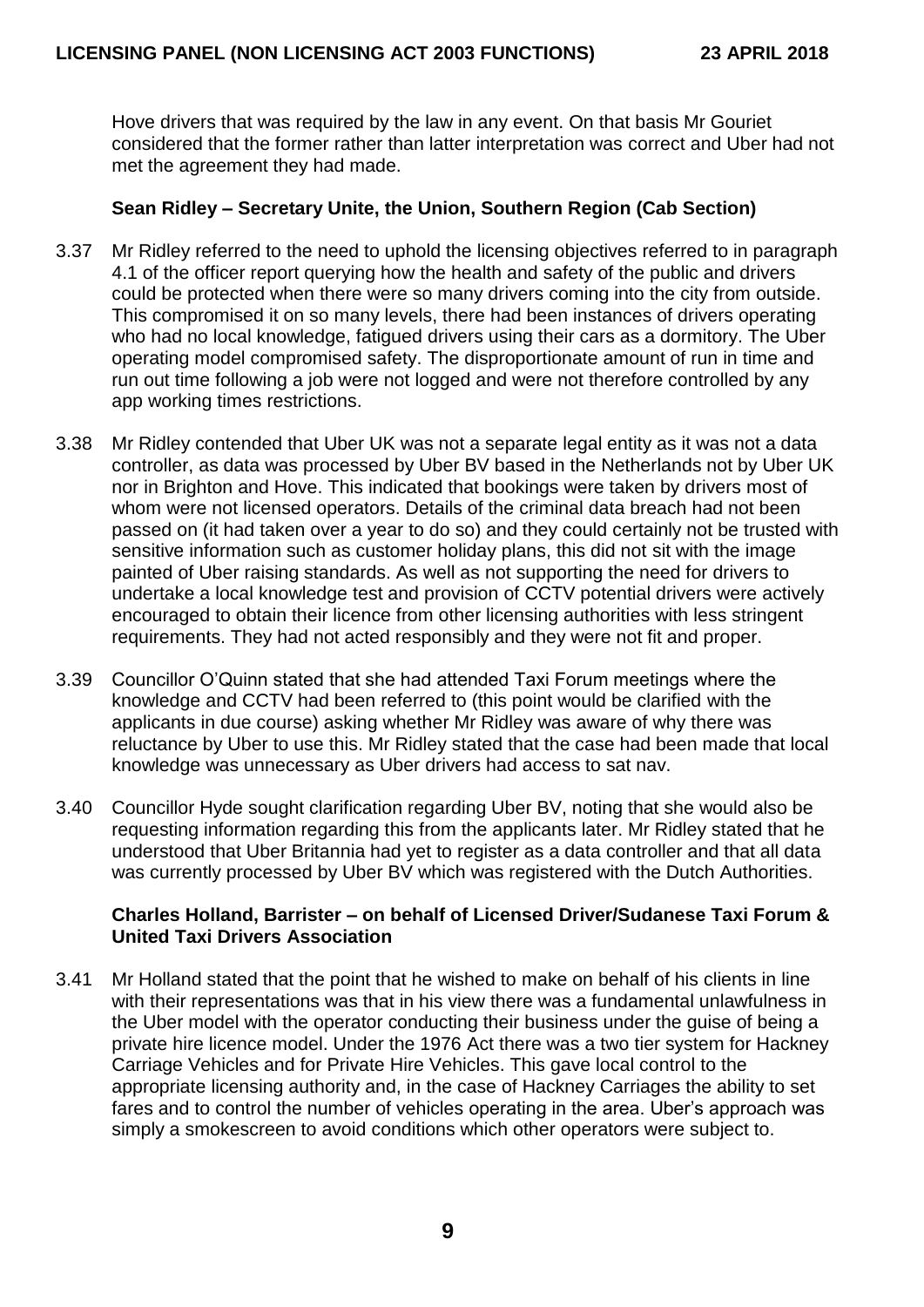- 3.42 Uber drivers had complete autonomy about where to work, were their own bosses and as Uber's Super region covered a large area, drivers could come into the area from some considerable distance away. There was no contract between Uber Britannia and the customer, this was clear from Uber's own submission set out at page 49 of the circulated papers. The service provided was on demand and could not be pre-booked, delayed bookings could be made but in reality these could not be guaranteed, as they were dependent on a driver(s) being close to the customers location at a given time. Uber were operating in the same manner as hackney carriages did but without the ability for the licensing authority to set fares and minus the Blue Book controls which had to be met by private hire operators licensed by the city council. Uber operated as a "disrupter", that was the basis of their business model.
- 3.43 In order for Uber's licence to be renewed the Panel needed to be convinced that this operator was fit and proper which he contended they were not. The letter provided by TfL set out a "laundry list" of issues which had resulted in their decision to refuse the licence. One of the main issues which had arisen however, was, in connection with the data breach which had potentially affected at least 2.7m Uber users. Details of account holders' names, e.mail details, telephone numbers and other information had been compromised. Customers had not been informed until the breach had become public, users had not been informed in writing or by e. mail or given any support. This information had been held by Uber BV in the Netherlands, where their lawyer may have advised that the information accessed had not been sufficiently sensitive that it required disclosure. Basically Uber just "did not get it", they sought to keep their costs low and to avoid any regulatory burden, there was also an unwillingness to hold their hands up if anything went wrong.
- 3.44 Councillor Deane stated that use of the term "disrupter" was emotive and asked Mr Holland to expand on what he meant by it. He responded that a "disrupter" entered an existing business market with established players and profit margins and sought to take a percentage of that market often, as in this case, by avoiding any regulatory burden, economising and cutting corners. Uber cut across the private hire requirements by being misleading and by avoiding the law being correctly applied; it could be correctly applied by refusing Uber a licence.
- 3.45 Councillor Deane then went on to ask about any differences in private hire operator's responsibilities in relation to public safety and in the event of customer complaint. Mr Holland stated that there was no definitive answer to that as different operators had different ways of working. However, the norm would be for a customer to telephone an operator's head office and or detail their complaint in writing. With Uber this option was not available although it was understood that discussions were in place with TfL to set up a call centre, a customer could make contact via the app and dialogue also appeared on twitter but arrangements did not appear to be in place to the same level as required by the Blue Book in order to re-assure customers or to assist those who were vulnerable. Particular requirements for instance, for a female driver, or for vehicles for those with disabilities could not be met, because the app was not designed for that. In terms of contractual responsibilities if hypothetically an Uber driver broke down on the A34 whilst taking you to the airport, there was no responsibility to provide a replacement vehicle to avoid missing your flight. Your best hope of remedying the situation was to use the app on your phone in the hope that there was a cluster of vehicles in the vicinity and that one of them was willing to take the onward booking. The ply-for-hire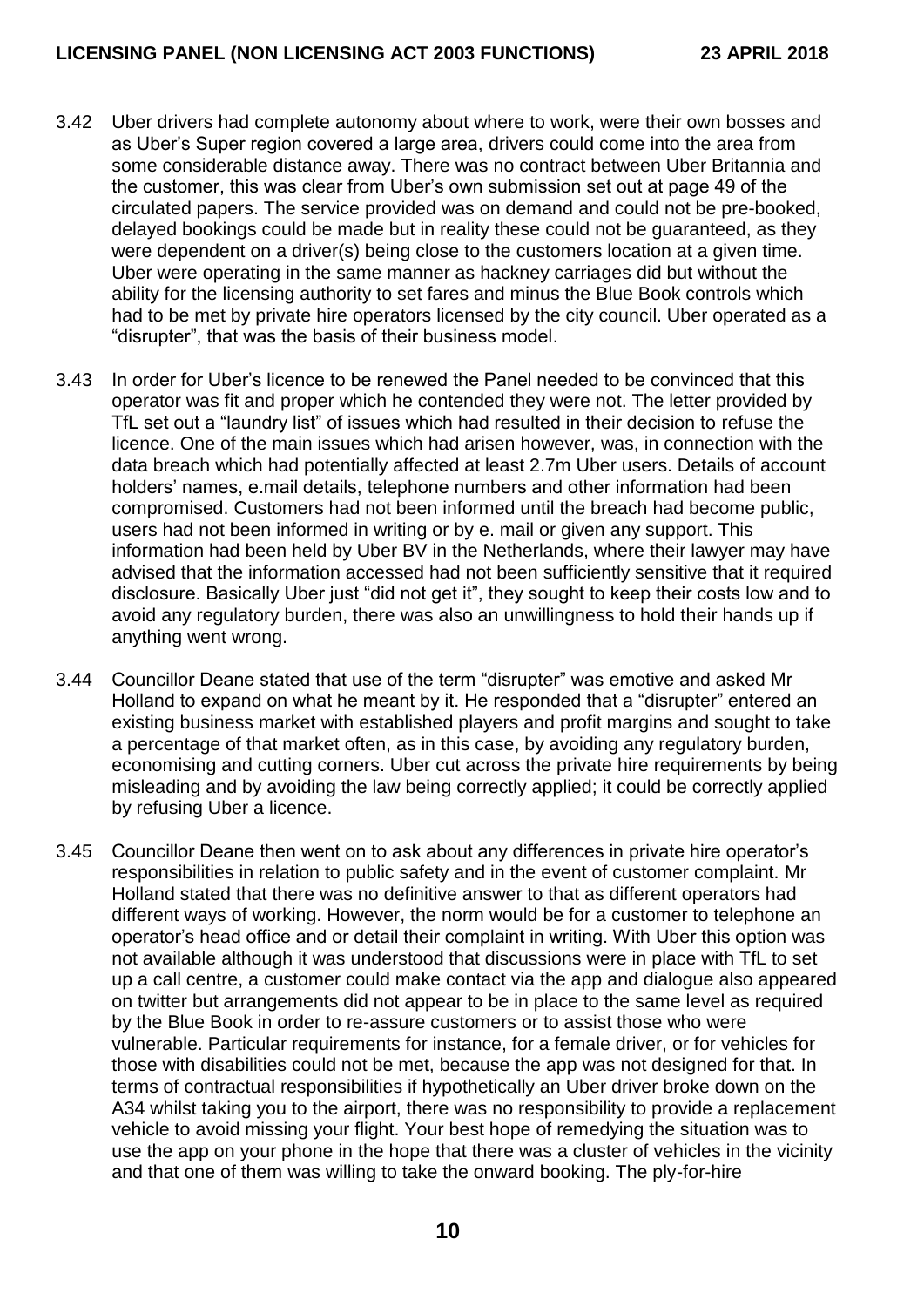arrangements were blurred and the overlay of responsibilities was complex, it was not easy to see how it worked.

- 3.46 Councillor Hyde stated that she had been in the same situation and had been very grateful that arrangements for a replacement vehicle had been able to be put into place and she had caught her flight. However, using the example given was it not likely that a replacement vehicle could be provided from one of those in the area via the app? Mr Holland stated that was really a question for Uber but as vehicles tended to cluster in areas where there was likely be a high number of requests for hire they were likely to be less interested in an out of town journey. With a conventional private hire company you would have a claim against the operator, with Uber you would not. The Chair, Councillor O'Quinn, commented that she had not used Uber and that she nearly always preordered a vehicle. She referred to his point about all the benefits of hackney carriages and asked him to explain that. Mr Holland stated that it was a matter of local control. In Brighton Hackney Carriages were subject to a quota system, numbers were limited, vehicles were required to wait on ranks, fees were set by the council, surge pricing could not be used and stringent requirements had to be met. Private Hire had been unregulated until various Acts had been agreed by parliament which enabled local control.
- 3.47 Councillor Deane referred to the app which had been mentioned a lot, as it appeared to be an innovative way forward, enquiring what prevented other operators from using an app. Mr Holland stated that it was his understanding that they did but that it was not the only way bookings could be made. Use of an app was available to those operating to a traditional business model and certainly Uber were not the first to use an app. The difference was that generally other providers contracted with their customers and that they controlled their drivers whereas with Uber it was the driver who was in control.

At this point in the proceedings there was a 15 minute comfort break.

## **Those Speaking in Support**

#### **Sunetta Kiarie – Local Resident**

- 3.48 Ms Kiarie explained that she was a resident who also conducted her business in the city. She had a good experience recently with Uber after being stranded in London. The driver had been very helpful. She had been attracted in part to make Brighton her home because of the innovation that it supported. There were lots of new developments in the city and she considered that it was really important to support that. She had used Uber for a while and would continue to do and had been astounded by their professionalism and the cleanliness of their vehicles. She had always felt safe using Uber cabs as a woman and considered them to be equally as good as other taxi providers in the city; she had used Uber and other providers. She lived in the London Road area of Brighton and had found the service she had received to be very quick and reliable. She considered it was good for a city like Brighton and Hove to have both options available.
- 3.49 Councillor Deane referred to the fact that one of the issues for the Panel was to consider the safety of the local community, Ms Kiarie had stated that she had always felt safe using Uber vehicles and was asked whether she had ever felt unsafe using other operators and Ms Kiarie confirmed that she had not.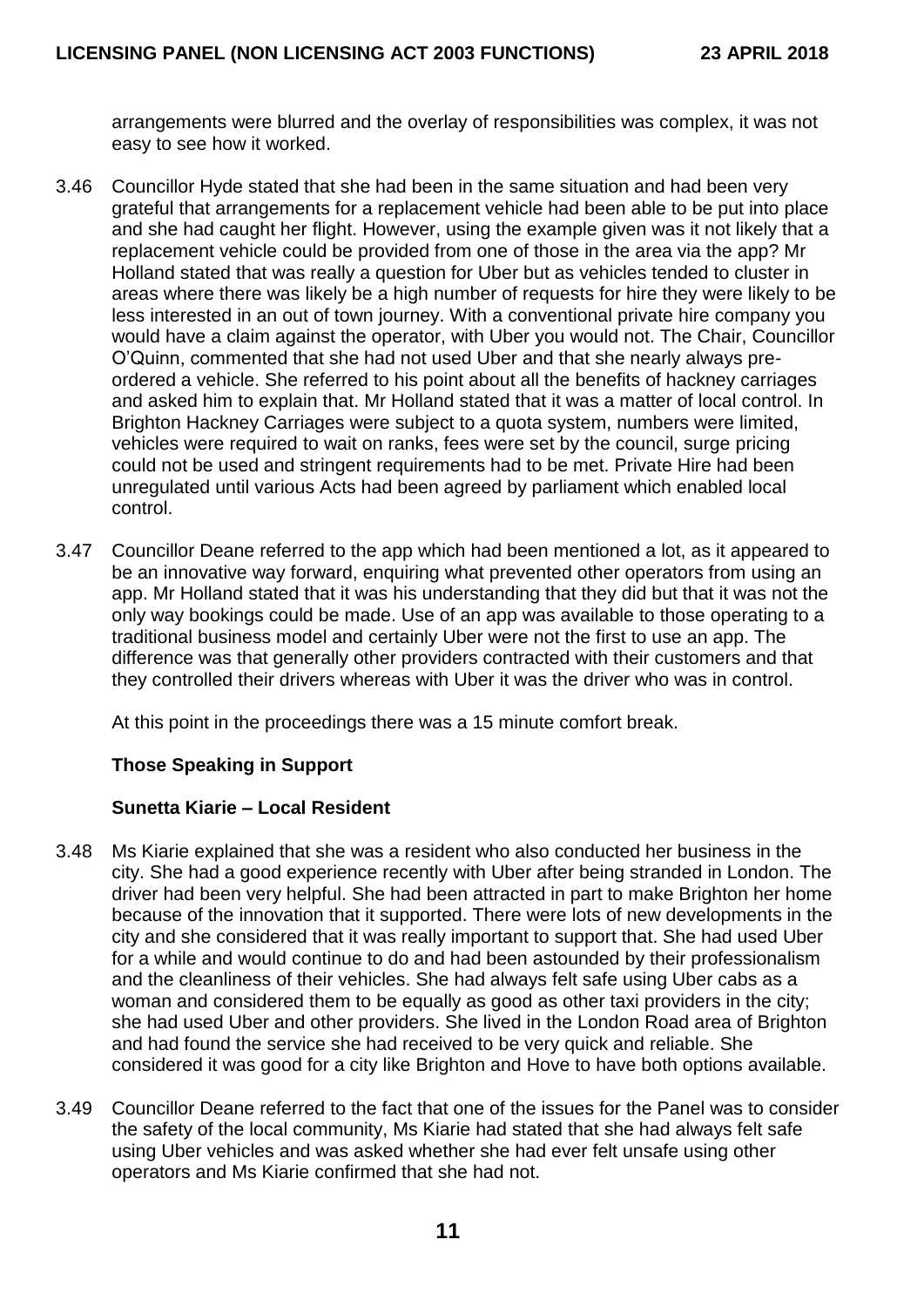3.50 The Chair, Councillor O'Quinn, commended the contribution of developing business made by digital media in the city and asked Ms Kiarie whether she was aware that Uber were able to operate in the city despite having been licensed elsewhere. Ms Kiarie stated that she considered that it might be an issue of due diligence on Uber's part to be licensed here and Councillor O'Quinn responded that questions in that respect were likely to be asked by the Panel later in the proceedings. She wanted to make Ms Kiarie aware that if the Panel took the decision not to renew Uber's licence it did not mean that she would lose the ability to use Uber.

## **Claire Alcock**

- 3.51 Ms Alcock spoke in support of Uber stating that she had used Uber when living in London and had been pleased to find this service was available when she had moved to Brighton. The benefits of Uber were three-fold, convenience, tracking and accountability. She found the service provided was perfect for her in that once the service had been called it could be tracked. Because the service could be tracked it gave a real sense of safety. As a woman who often travelled alone the amount of information held was reassuring. She found the rating system very helpful; they were accountable.
- 3.52 Councillor Hyde enquired regarding how reviews of drivers were logged and Ms Alcock explained that these could be logged within a few minutes of arrival at the customers' destination. Customers were encouraged to leave feedback. The App was very helpful in that it located the nearest available driver and she could see reviews of that driver. Councillor Hyde then asked if she had used other taxi companies and if she felt safer with reference to CCTV. Ms Alcock said she had used a local cab company and did not feel unsafe but she felt empowered by the information provided by Uber.
- 3.53 Councillor O'Quinn asked Ms Alcock whether she had used a licensed Brighton and Hove Taxi company and if it was cheaper, as she understood it was in London. Ms Alcock responded that it was around the same price but that price was not often her primary concern. Councillor Deane said that she was glad she used both but asked if there was much difference in the level of service. Ms Alcock replied that the service that was provided was the same but with Uber there was a better level of information and convenience. Councillor Deane then asked if it was reassuring that Brighton and Hove drivers had gone through rigorous hoops whilst drivers from elsewhere, who did not have to meet the same standards, had not. Ms Alcock replied that it was reassuring that there were many rules and regulations though these were not accessible when she booked a cab. Uber provided useful information at the point of booking. Councillor Deane then asked about the data breach and whether she had been aware of the data breach. Ms Alcock responded that she had not. Councillor Deane said that the information provided to Uber was sensitive and vulnerable and whether this was a concern given the breach. Ms Alcock said she had to provide information everywhere on line, she had made that decision. She was aware that companies had data breaches but had not been negatively impacted by the breach. Councillor O'Quinn highlighted that Uber drivers could come from a long way away. Ms Alcock replied that she had not had that experience and that all of the drivers she had used appeared to have good local knowledge and to be local drivers. Councillor Hyde then asked whether Ms Alcock was aware that cab services registered locally also had an app.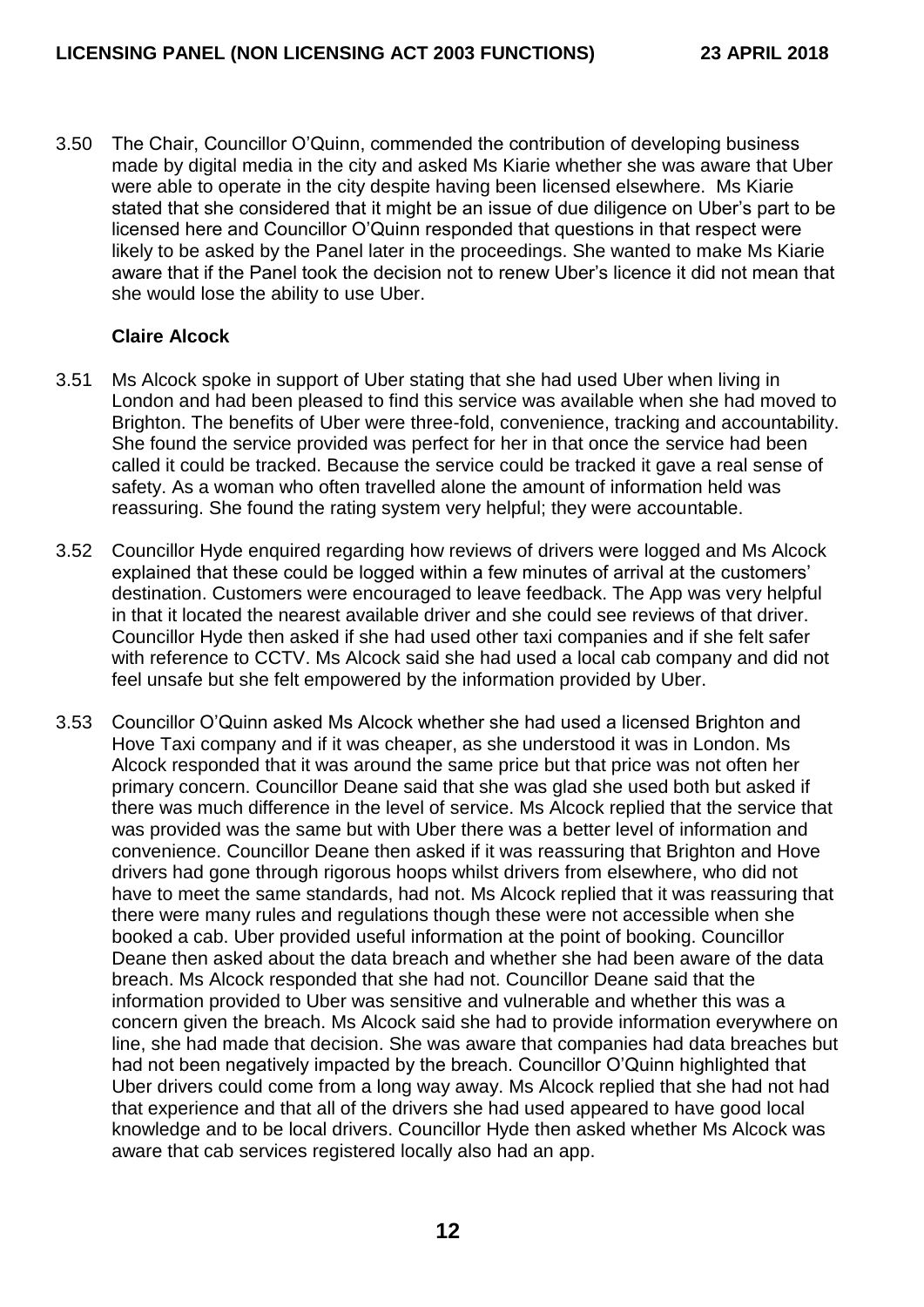### **Caroline Jones-Rowe – Local Resident**

- 3.54 Ms Jones explained that she had used Uber's App since it had been available and had found it safe convenient, reliable and something which fitted ideally with her lifestyle and that of her family. Use of the app gave her the ability to move freely around the city with her family without the need to over think/pre plan their travel requirements. She had never had a bad experience or been let down. The previous evening she had been at the theatre and one her children had been very tired and she had needed to take them home. By using the app she had been e.mailed direct to her phone and had been able to meet with the taxi at the precise location and time agreed. It was the most freeing way of moving around the city with a great interface. It was a brilliant service.
- 3.55 Councillor Hyde asked whether Ms Jones had used any of the other taxi providers in Brighton and Hove and Ms Jones responded that she had and that on occasion she still used them for pre-planned events but found the convenience and immediacy of the Uber app more suited to her lifestyle. A taxi always came from the nearest possible location and as this resulted in only minimal waiting times she considered that was positive. She did not care where the drivers came from. In terms of her freedom it did not matter. She had always received a good service and considered that if Uber brought greater competition into the market place that was a positive thing.
- 3.56 Councillor Deane referred to the data breaches which had occurred, asking whether Ms Jones had concerns about those. Ms Jones responded that she was aware of the data breach but that it was not serious in her view. She considered that the information held was no different to that provided during the course of other app/on-line transactions, the onus was always on the customer to protect their own data, in consequence she did not have major concerns and did not consider that Uber was at fault as any operation could potentially be hacked, that was a fact of modern life. Councillor Deane referred to allegations that drivers could have come from a long way away e.g., Margate and thus had worked very long hours. Ms Jones responded that she was not aware of this as an issue and did not take it into account and had never had a bad experience with Uber and that if Uber ceased operations in the city that would be a retrograde step. Conventional taxi services had their place especially for pre-booking, but were not always available when you needed them and Uber worked for her and her family.

## **Peter Woodcock – Local Resident and Taxi Driver**

3.57 Mr Woodcock explained that he was a Brighton and Hove resident who worked for Uber and was licensed by Lewes District Council. He had taken advice from Lewes about the legalities at the time but now today was questioning that in his own mind. He totally respected the service provided by the licensed trade in Brighton and Hove; however, the Uber app provided an option for customers which was user friendly. He had found the technology very easy to use and had welcomed the fact that input was sought from drivers and customers, it provided a flexible way of working. Any queries he had were responded to quickly and the fact that information was shared was helpful in his view and served to protect drivers and customers. Uber had made mistakes but were learning from them. Changes had been made such as the Uber regions. Technology was moving forward and would continue to do and would in time replace the existing arrangements. In 15 years it was envisaged that customers would be calling up driverless pods.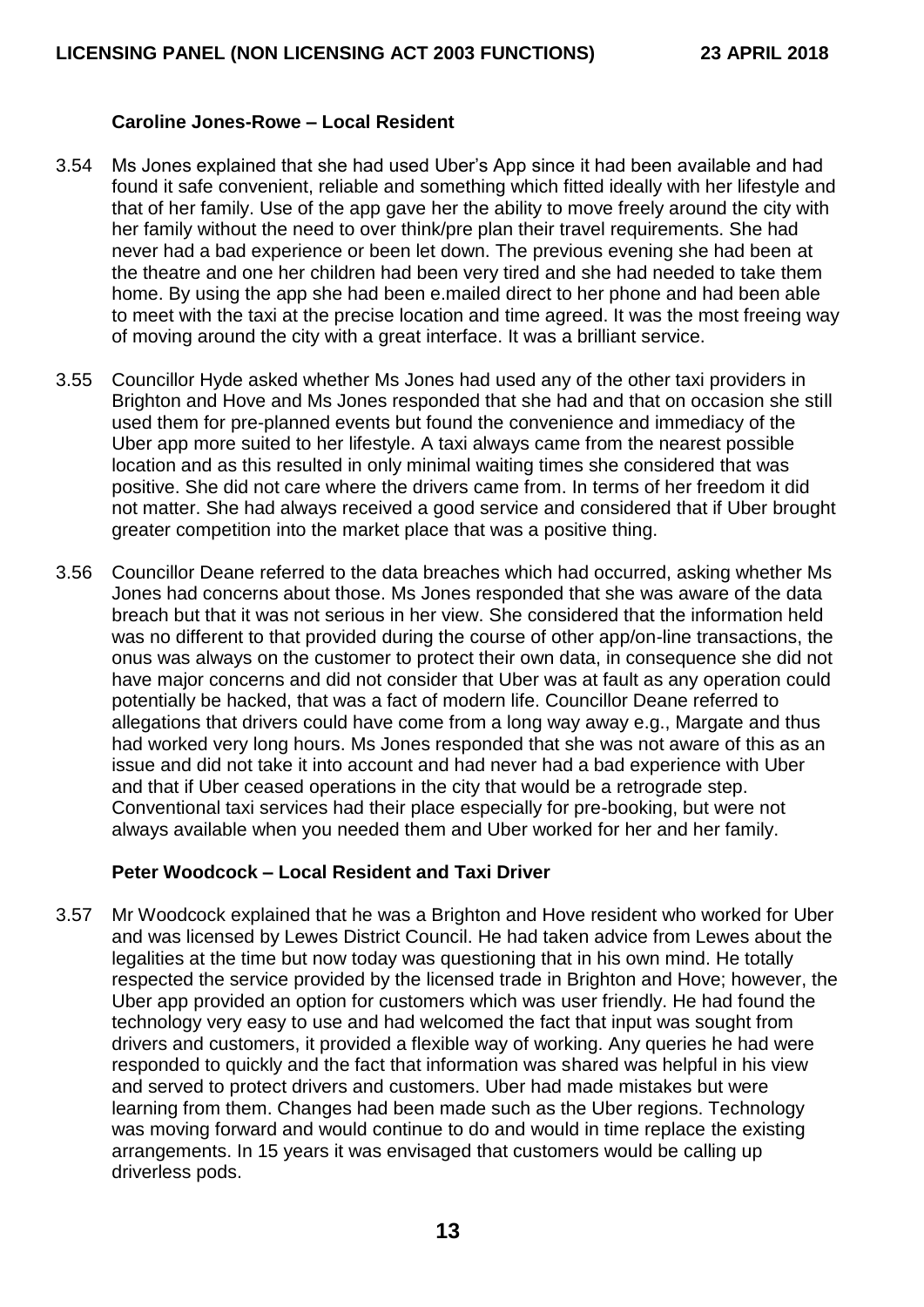- 3.58 Councillor O'Quinn asked regarding how drivers were notified of work and Mr Woodcock explained that he received a message on his phone which he was free to accept or decline, the transaction was completed on arrival at the destination. The process was very simple, the waiting time between jobs short. The limit on work times to 10 hours was good as it reduced driver fatigue.
- 3.59 Councillor Deane asked Mr Woodcock regarding his interface with Uber Management and how his current employment differed from his previous arrangements. Mr Woodcock stated that he had some reservations prior to joining Uber but was satisfied in his employment and considered that it provided a good customer service too. Mr Woodcock responded that he had always worked self-employed and had found that Uber had responded to any issues which he had raised quickly.
- 3.60 Councillor Hyde enquired regarding the arrangements in place in the event of a complaint and it was explained that any complaints could be made either by e.mail or by telephone if preferred.
- 3.61 At that point in the proceedings having heard all of the representations from speakers the Chair, Councillor O'Quinn, confirmed that following a short break for lunch submissions would then be heard from those representing the applicant who would be afforded the same amount of time to speak as had been afforded to those making representations.

#### **Submission by Representatives in attendance on Behalf of Uber Britannia Ltd**

- 3.62 The Chair, Councillor O'Quinn, confirmed that Uber would now have the opportunity to put their submission to the Panel and that they would be permitted the same amount of time to speak as had been allocated to the other parties in line with the legal advice given.
- 3.63 Philip Kolvin introduced himself as the Barrister representing the applicants and explained that he was accompanied by Fred Jones, General Manager and Head of Cities UK and Ireland Uber Britannia and Helen Hayes, Legal Director, UK and Ireland. He would be speaking on Uber's behalf but all of those present were on hand to answer questions. This was the fourth time Uber had made a licence application and they had been successful on each previous occasion, a number of the same objectors/objections had been made and had been dealt with by the Council already. The question for the Panel to consider was whether Uber Britannia was fit and proper to operate private hire vehicles in Brighton and Hove.
- 3.64 In opening his submission Mr Kolvin stated that he wished to state in summary that 1.Uber had a good track record in Brighton and Hove, 2. it had established good working relations with the council's officers, 3, it was popular with its customers, 4, Uber had a good safety record in Brighton and Hove, 5, no customer complaints had been lodged with the council, 6, no objections had been received from the Police 7, no objections had been received from any public authority, including the Police, child protection agencies, trading standards or the council's own licensing officers. Uber had shown itself willing and able to take on board any additional requirements requested by the council and this was evidenced by its willingness to take on board the extra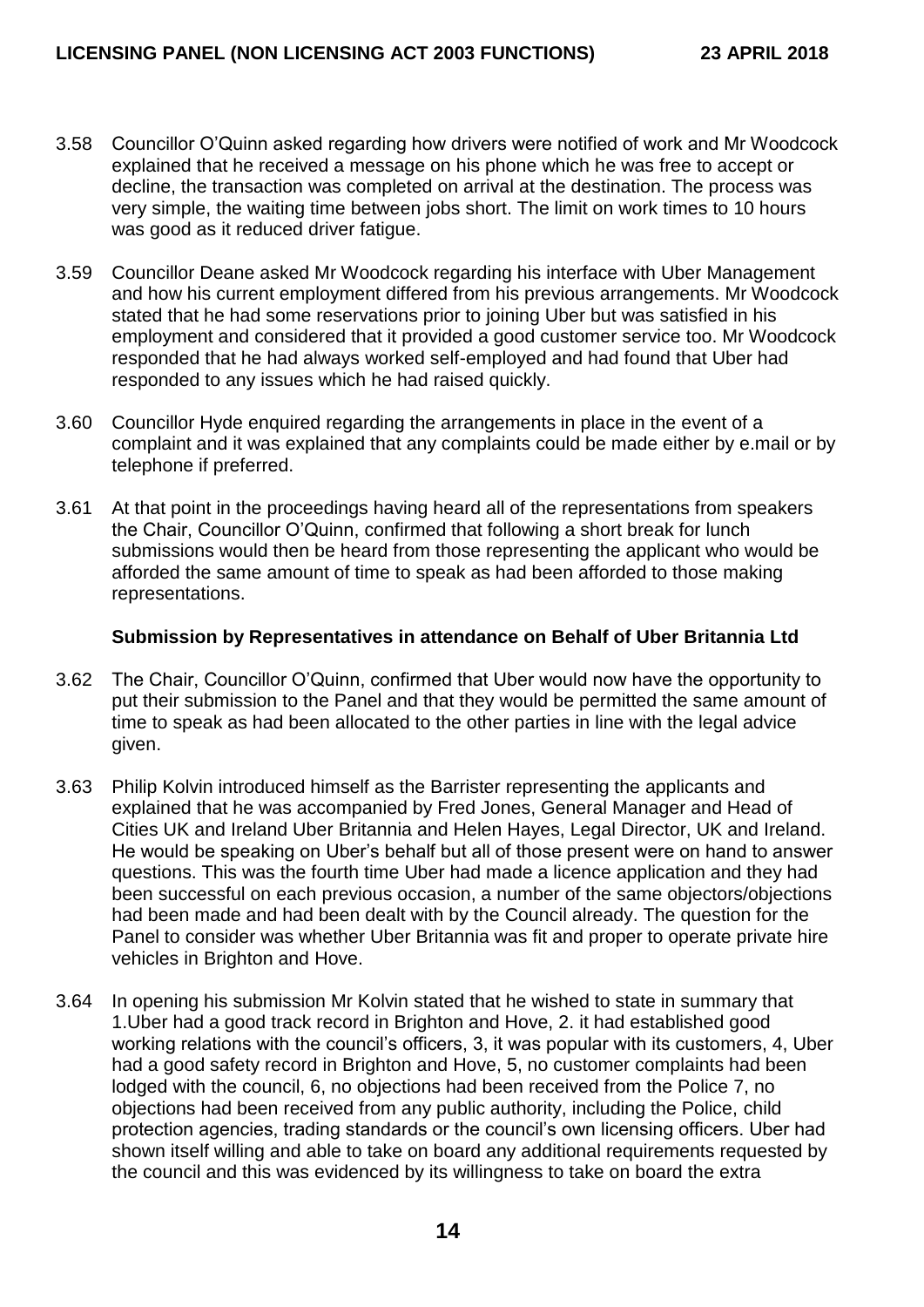conditions required of it in November 2016 and to enter into a "Memorandum of Understanding" in November 2017, and finally, there was a new board of directors.

- 3.65 Mr Kolvin went on to state that he had no intention or re-rehearsing the legal points already referred to and addressed in the officer report which was in their view balanced and legally correct, and would undoubtedly form part of the Panel's deliberations, notwithstanding that two further legal points had been made by other parties that morning. Essentially Uber were before the Panel as wide ranging objections had been raised by rival trade representatives in Brighton and Hove, a number of them very technical which went to the heart of Uber's operating model. Those who had lodged objections, and he meant them no disrespect, were not impartial and had a direct interest.
- 3.66 It was important to note that as a global entity, Uber had not always got always got things right in the past, mistakes had been made which had been significant if not serious. With the appointment of the new global CEO the previous autumn, Uber had worked extremely hard to enhance its relations with regulators. He signified a new broom and he was committed to dealing with justified criticism with humility to ensure that problems were addressed, these were the watchwords for the organisation. Arrangements were in place in every city in the UK where Uber operated and he wanted to highlight arrangements which had been put into place over recent months. There were key facts which he wished to draw to the Panel's attention and of which the applicants wanted account to be taken. Uber had operated in the city for 19 months and there were now 62 drivers. They were licensed by the council had been DBS checked and insured and were driving around in vehicles checked by the council and fitted with CCTV in accordance with the council's requirements set out in the Blue Book. The office in Brighton was staffed and its operation was overseen by regional management which reported to HQ based in Aldgate in London, staffed by 200 people, 50 of whom dealt with Uber operations nationally. This was supported by the customer services arm of the business located in Limerick, Ireland where 300 staff were employed to pick up and deal with any issues immediately they were notified.
- 3.67 Following Fred (Jones) appointment as Director of cities UK, Thomas Elvidge had been appointed as General Manager UK, thus there were two Executive Directors for the UK, both of whom had been DBS checked, were of impeccable character and had a reputation which they could lose. In the light of criticism received, in the last year Uber had decided to take a different approach to its corporate governance and had also appointed a new Independent Director, Laurel Powers-Freeling, whose CV included directorships of the Bank of England and Marks and Spencer's and a financial directorship with Lloyds Bank, therefore she had wide experience of working in heavily regulated industries. Her role was to ensure that UBL operated in a transparent and compliant manner with UK regulators. The role of these independent directors was not tokenistic as two further senior independent posts had been created so that the majority of those on Uber's Board were independent and those at the heart of Uber's governance were independent.
- 3.68 Since Uber's operations had commenced in Brighton two inspections had taken place which had shown that Uber were in compliance with all of the conditions set out in its licence and the bespoke conditions which had been volunteered by Uber following conversations with council officers. No areas of concern had been identified by the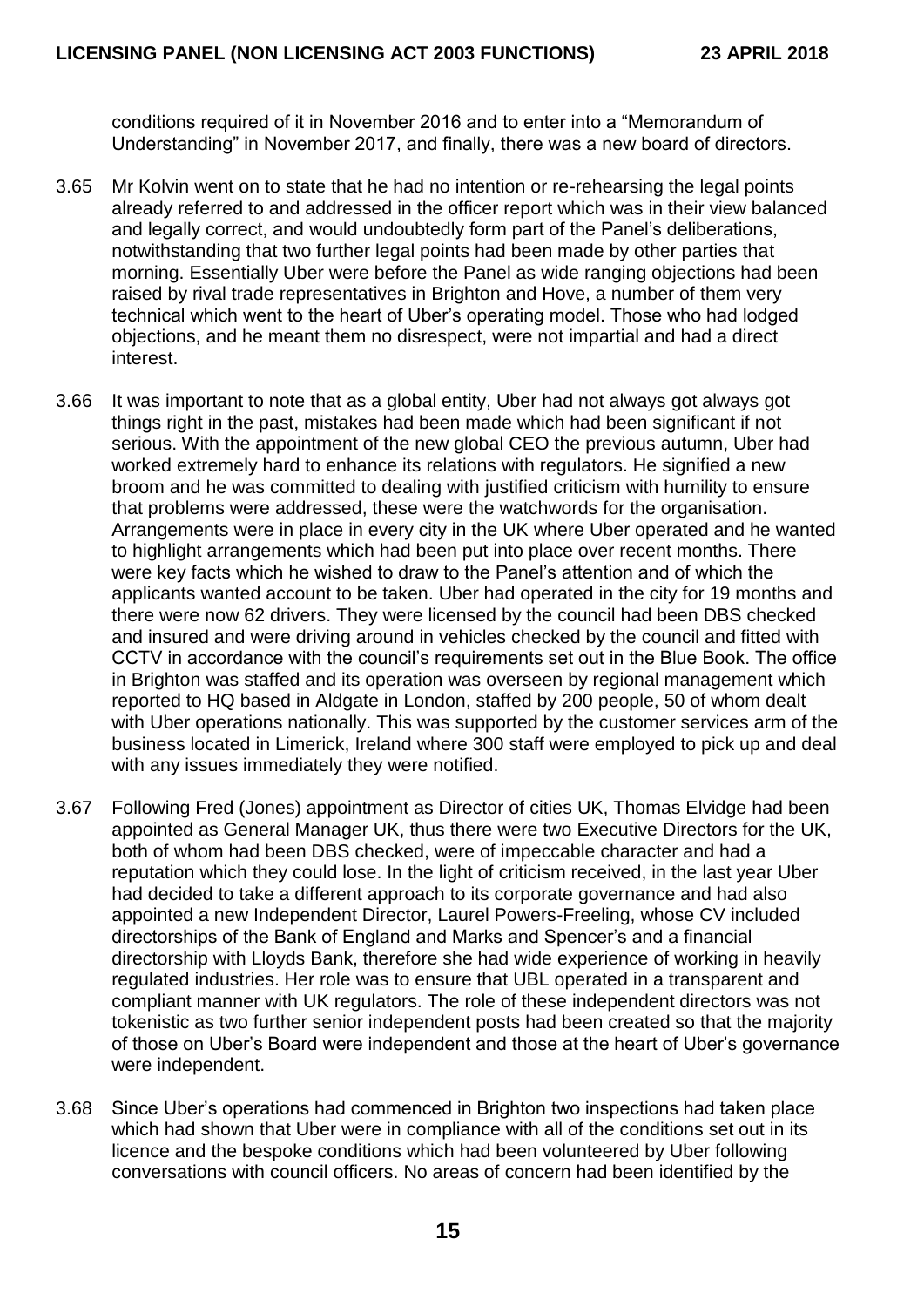council's own officers. This was not reactive, Uber had taken the lead. This showed that they were compliant and were to be trusted. In paragraphs 5 and 8.26 of the report, it stated that when any requests for information had been made, Uber had co-operated fully. In the time Uber had been operating 73 complaints had been received, 72 from the trade and only 1 from a Member of the public, that was telling. Uber operated in 80 areas of the country and in 36 of them licences had been granted or renewed in the last 12 months, with a further 24 since the TfL decision had been made in September 2017 including Cambridge and Sheffield. As a new operator in the UK, Uber had had to get used to the fact that different areas had different licensing requirements, time and care had been taken in trying to engage positively with authorities in order to ensure compliance, in the case of Brighton and Hove the additional conditions had included enhanced conditions for dealing with complaints to ensure that any received were reported on to the Police/Council Officers. If a complaint was serious, mechanisms were in place to disable the app so that the driver in question would not have access to it whilst the complaint was being investigated. The additional conditions on Uber's licence were also supported by the Memorandum on Understanding. Contrary to what had been said on using the app, the customers were notified of the name of the driver who would be attending them, their photograph plus their registration number, details of the licensing authority that had licensed them and their badge number, so the customer was aware of exactly who would be arriving. All drivers received disability and equality training, this was paid for by Uber and was delivered independently. Over recent months Uber had undertaken an enormous amount of work corporately to engage with licensing authorities around the country and this also impacted on Brighton and Hove. The measures put into place were:

- the licensing team had been provided with details of a help-line which was available around the clock;

- a dedicated e.mail address had been set up where complaints could be logged in respect of any Uber driver irrespective of where they were licensed;

- a guide had been set to deal with sub data requests;

- an intelligence reporting system had been set up which allowed drivers to be located; - a cap had been placed on the number of hours drivers could work without a break,10 hours not 12 as stated by objectors, the low number of complaints about "drowsy driving" had reduced from 1.1 per million trips to 0.7 per million trips;

- the app displayed details of the licensing authority where a driver was licensed enabling customers to use Brighton & Hove licensed vehicles in the city if they so wished;

- cross border driving, as this was a matter of discussion between authorities the country had been divided into regions in order to address this issue, in Brighton and Hove TfL drivers were no longer able to pick up trips in the city at all;

- an incentive scheme had been introduced to encourage drivers to licence in Brighton and Hove, this had effectively doubled the number of drivers which had now reached 62, Uber were not trying skirt the regulations applicable in Brighton and Hove;

- the app prevented drivers from parking on hackney carriage ranks;

- anti- terrorism measures had been put into place;

- a law enforcement portal had been created where the Police could request trip data;

- a corporate plan had been set up to help to promote low emission usage by

encouraging to use or switch to low emission vehicles, the aim was for all vehicles to be hybrid or electric by 2022;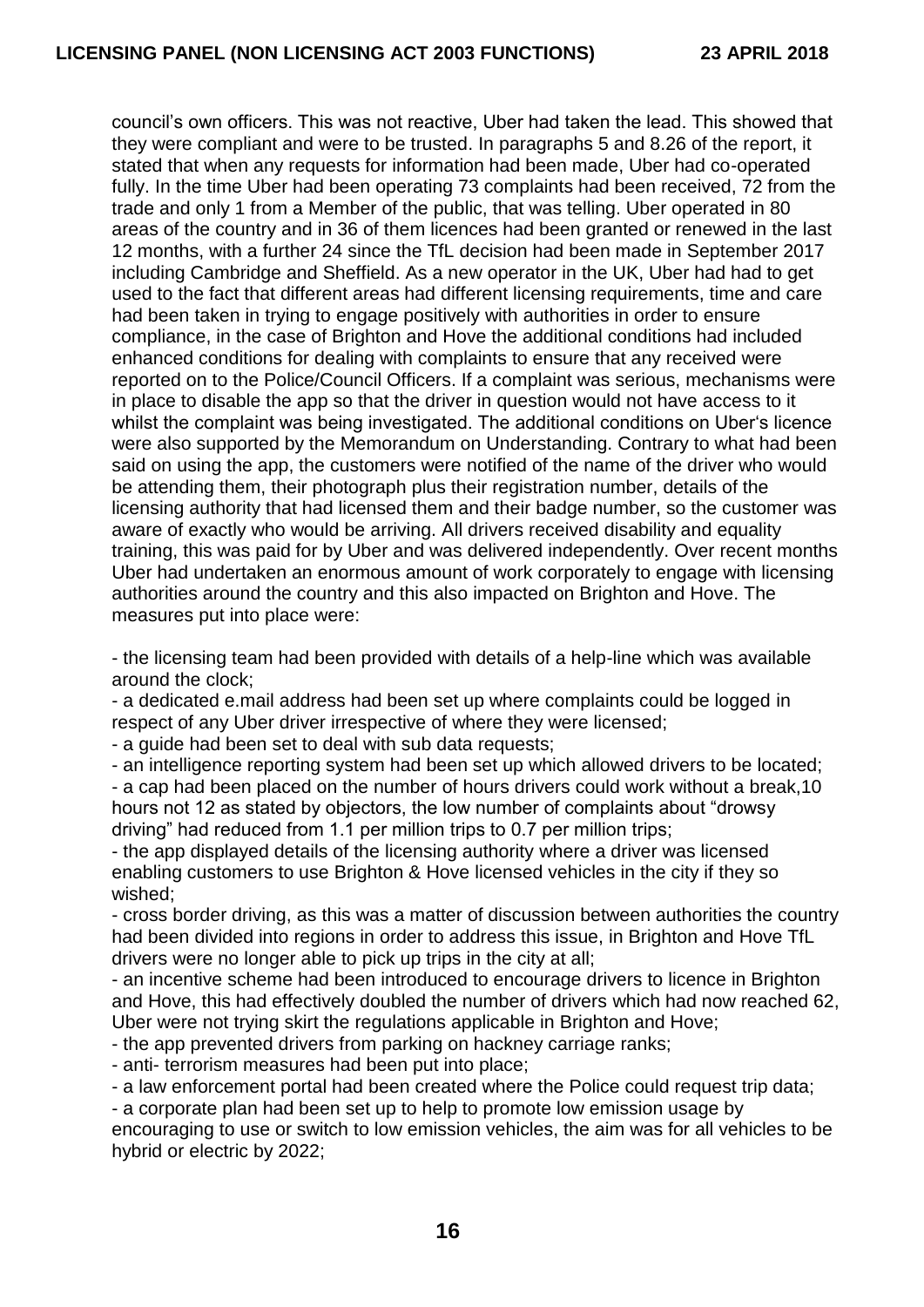- an engagement forum had been set up for drivers to meet in their home licensing area on a regular basis, this networking opportunity enabled drivers to exchange information and to provide feedback to management.

Overall, this served to illustrate that Uber had undertaken an enormous amount of work corporately to engage with licensing authorities country wide.

- 3.69 Wider issues had also been raised in the papers. Uber had only been in operation since 2009 and so was a very young organisation. Generally (although in Brighton and Hove this was marginal), their fares tended to be cheaper. This was only achievable by minimising the amount of down time and as a result of healthy demand. Drivers did relatively well earning around £18 per hour after paying their service charge. Their service was popular with around 2 million rides taking place every week in the UK. Customers would not make repeated use of the service if they were not happy with it. They had the security of knowing what their wait time would be and could check on all aspects of their journey via the app. The transaction was cashless, which was preferred by customers and drivers. There was a complete route record. Both drivers and customers who were rude or about whom complaints had been received could be removed from the platform.
- 3.70 Trade rivalry and complaints were due to Uber being a strong competitive force. They tended not to be from members of the public. If Uber were dangerous or untrustworthy it would be obvious by now but the evidence was not there but Uber did not regard itself above criticism. Uber had worked pro-actively in answering any challenges it faced by putting robust structures into place. There was a new global CEO and corporate ethos.
- 3.71 Mr Kolvin referred to the data breach which had occurred in November 2016 in the USA. It did not extend to financial information, it was names and emails. Individuals in the USA did not report the breach to regulators as they clearly ought to have done. Those individuals were no longer with Uber. He stated that since that had occurred the new CEO had been working with colleagues across all branches of Uber's operation to seek to ensure that further breaches did not occur and to ensure that measures were in place to ensure that failure to disclose could not happen again. The Information Commissioner's Office (ICO), had commented that it had not affected UK citizens. UBL had not known of the breach. When it had learnt of it, it had done a number of things to address it. Firstly, it had notified licensing authorities, it had notified the ICO, it had communicated with National Cyber Security Centre, it had put information on line and it had responded to queries from members of the public about the breach. It had been wrong of Uber in the USA not to publicise the breach when it had occurred. But Uber gave the reassurance that here and internationally the integrity of customer data was given the highest priority. It was working with regulators to ensure compliance. In terms of data control this was in the Netherlands because the data was with UBV and ICO was happy with that. In terms of the relationship this had all now been strengthened with the arrival of the new CEO to ensure no repeat of that past breach.
- 3.72 Mr Kolvin, referred to the data breach which had occurred stating that since this had occurred the new CEO had been working with colleagues across all branches of Uber's operation to seek to ensure that further breaches did not occur and to ensure that measures were in place to ensure that failure to disclose could not happen again. Mr Jones would be happy to provide more detail about the specific measures put into place to the Panel.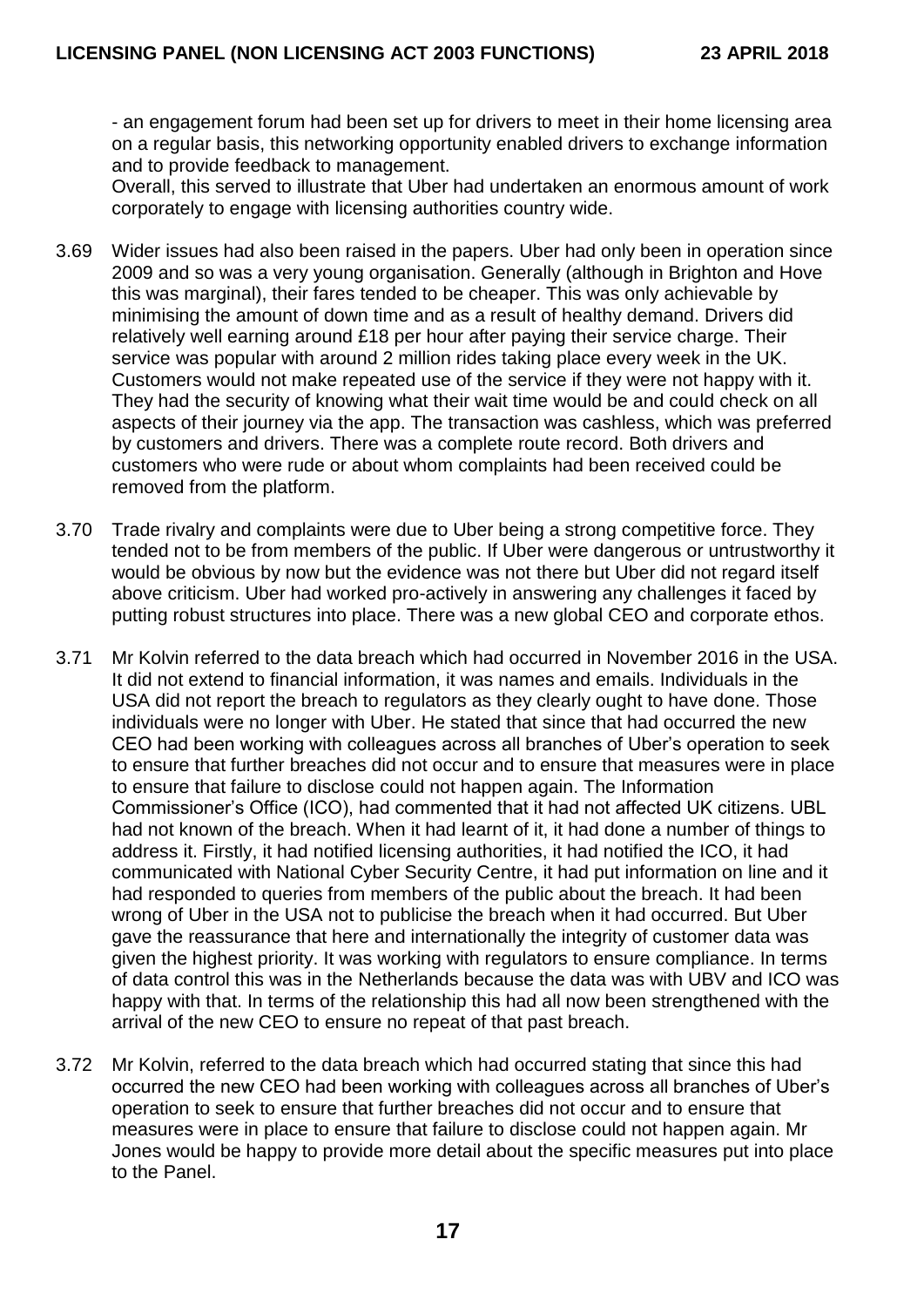- 3.73 Mr Kolvin referred to the fact that some objectors had queried whether UBL was an operator at all, however, the council's own officers response in paragraph 8 of the report addressed that point unequivocally and they were clearly of the view that they were and had no concerns regarding that point. UBL had also addressed that in their own submission at page 48 of the circulated papers. Cutting through that Uber accepted all of the conditions attendant on a private hire ,hese included licensing of vehicles, ensuring that vehicles were maintained that journeys were recorded and in relation to the disposal of lost property among others. UBL complied with all obligations in the Blue Book.
- 3.74 Some had referred to the contractual arrangements in place, querying the arrangement whereby the contractual arrangement to carry a customer for a given fare with Uber acting as an agent, this had not been a problem for tens of millions of users around the globe who booked via a platform and who were very familiar with booking and paying for services in that way.

## **Response to Points Made by Charles Holland**

3.75 Mr Holland had made reference to the fact that because cars were visible on the app that a ply for hire arrangement was in place. What he had neglected to mention was that a licensed taxi association in London had sought to address that matter via a private prosecution. The Crown Prosecution Service had been asked to look into it and decided that there was no case to answer and the action was dropped on that basis by them, which gave a flavour of those points which had been earnestly put before them.

## **Response to Points Made by Gerald Gouriet**

3.76 On the point made by Mr Gouriet in relation to cross bordering it was legal to do so provided the driver, vehicle and licence had been granted by the same authority and the position on this point had been re-affirmed by the High Court recently. In seeking to address concerns about this Uber had placed a restriction on its app which prevented drivers from London (TfL licensed) from operating in the city, this was a self-imposed restriction where the law imposed none and it had also set up a south east region which did not include Margate. This represented a substantial step for Uber as drivers leaving their region would then have to return cross-border empty handed without another fare. Uber were aware of the concern regarding TfL drivers coming into the city, they would no longer be able to do so. It was hoped this would go some way to meeting Brighton's concerns, coupled with the other measures referred to and set out above. Whilst this did not go far enough to satisfy some of the objections put by the trade, some of whom worked cross-border themselves, it was far more than Uber were required to do by law. Uber had put incentives in place to encourage more drivers to be licensed in Brighton and Hove and Mr Gouriet's point, the first time he had heard that legal point made, was not a runnable argument as Uber met all of the tests in the way that he had indicated. Plus his point about reasonable cause was also a surprise submission. It was nonsense; as the Panel needed to consider whether Uber were fit and proper. Mr Gouriet had also sought to advance arguments regarding the lack of WAV provision. The position was clear and unequivocal, that once the position had been reached that there were 100 Uber partners licensed in Brighton and Hove there was a requirement that 20 of those vehicles would need to be wheelchair accessible. Uber were willing to do so and would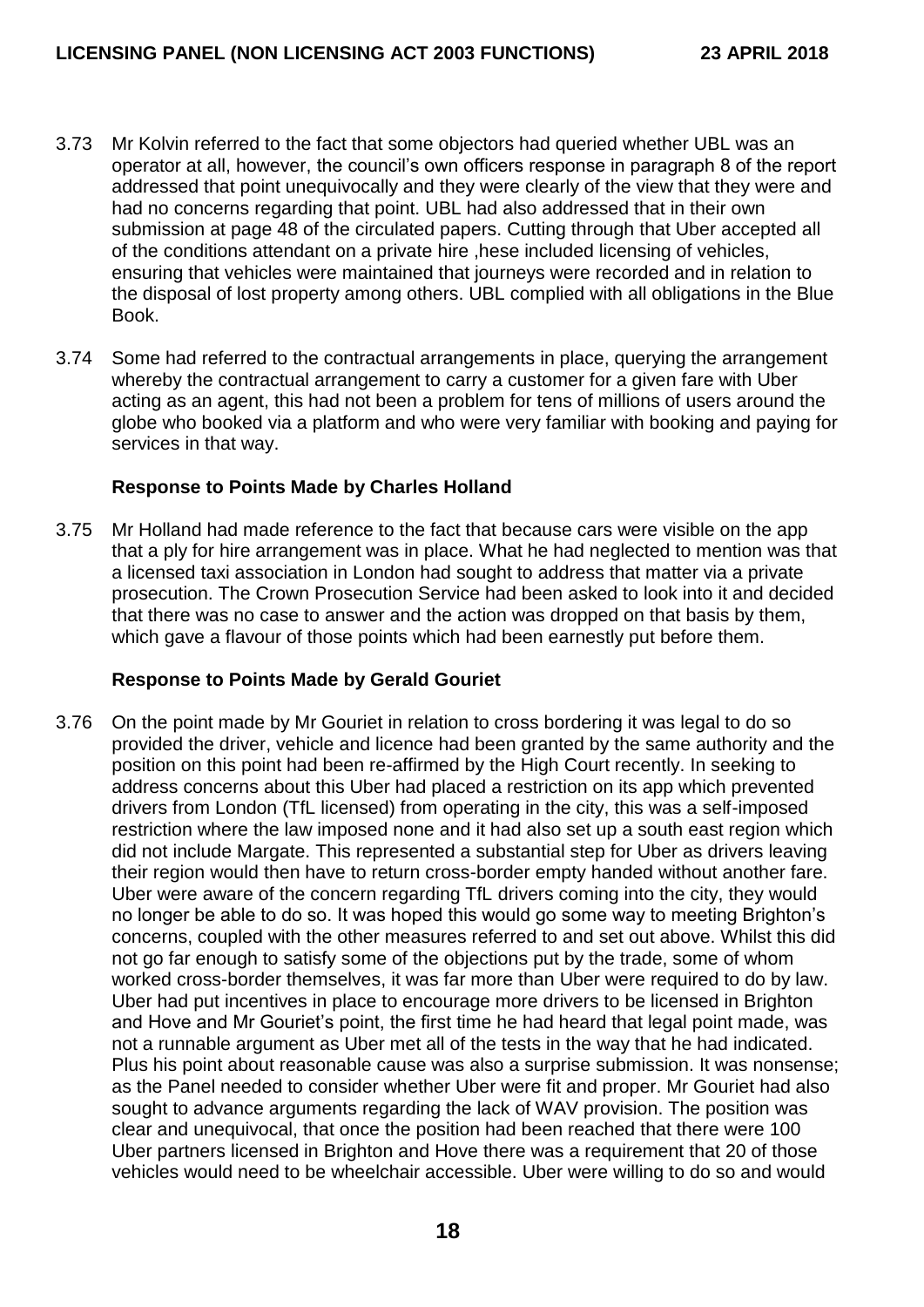comply with that requirement once that threshold had been reached. In the meantime, all Brighton licensed drivers had received disability equality training funded by Uber and the Uber assist service.

## **CCTV**

3.77 Reference had been made to the fact that all Brighton and Hove licensed vehicles had CCTV but not those vehicles which had come into the city from outside. With the removal of TfL vehicles this would greatly reduce the number of such vehicles. Significant progress was being made with the increase in the number of vehicles licensed in Brighton and Hove, where it was a requirement that CCTV was fitted. In the wider south east region it was understood that the only other authorities where this was a requirement were Portsmouth and Southampton. A number of the issues about which there was concern would disappear if/when there was greater uniformity of standards across licensing authorities. Where this was a requirement Uber would comply with that condition.

## **Greyball Technology**

- 3.78 Greyball technology could be used legitimately or otherwise. Uber had never used it to evade regulatory mechanisms or enforcement in the UK, the app did not permit its use but for the avoidance of doubt Uber was discontinuing its use internationally.
- 3.79 Mr Kolvin stated that he hoped the points raised by other speakers had been addressed, those present would be happy to answer questions by the Panel. Some of the criticisms made of Uber's operation were fair and some were not. Those which had been just had also been salutary and had spurred it on to make improvements.
- 3.80 In Brighton and Hove Uber had established good working relations with council officers and had changed its practices where appropriate in response to issues raised. This was evidenced by the additional conditions agreed to. There was no evidence that public safety had been compromised. The applicants would be happy to discuss further potential conditions if the Panel considered that would be beneficial, considering that would be preferable to a refusal.
- 3.81 Besides the objections received and notwithstanding the unremitting criticism made by the trade who had referred to deception and a "smoke and mirrors" approach by Uber, it was a very popular option with customers wherever Uber operated across the UK. If it was unfit, as had been suggested, customers would have come to know that and its business would not have continued to grow. A number of letters of support had been received from the public and drivers who had been delighted with the service and had found it to be safe, clean and reliable.

#### **Panel's Questions of Uber and Their Responses**

3.82 The Chair, Councillor O'Quinn, asked why Uber wanted a licence in Brighton and Hove when vehicles licensed in Adur or Lewes District could come into the city. Fred Jones responded that primarily there were three reasons, that the 60 plus drivers licensed in Brighton and Hove and living in the city wished to work there too and it was considered important that that they had the opportunity to do so. A consultative and collaborative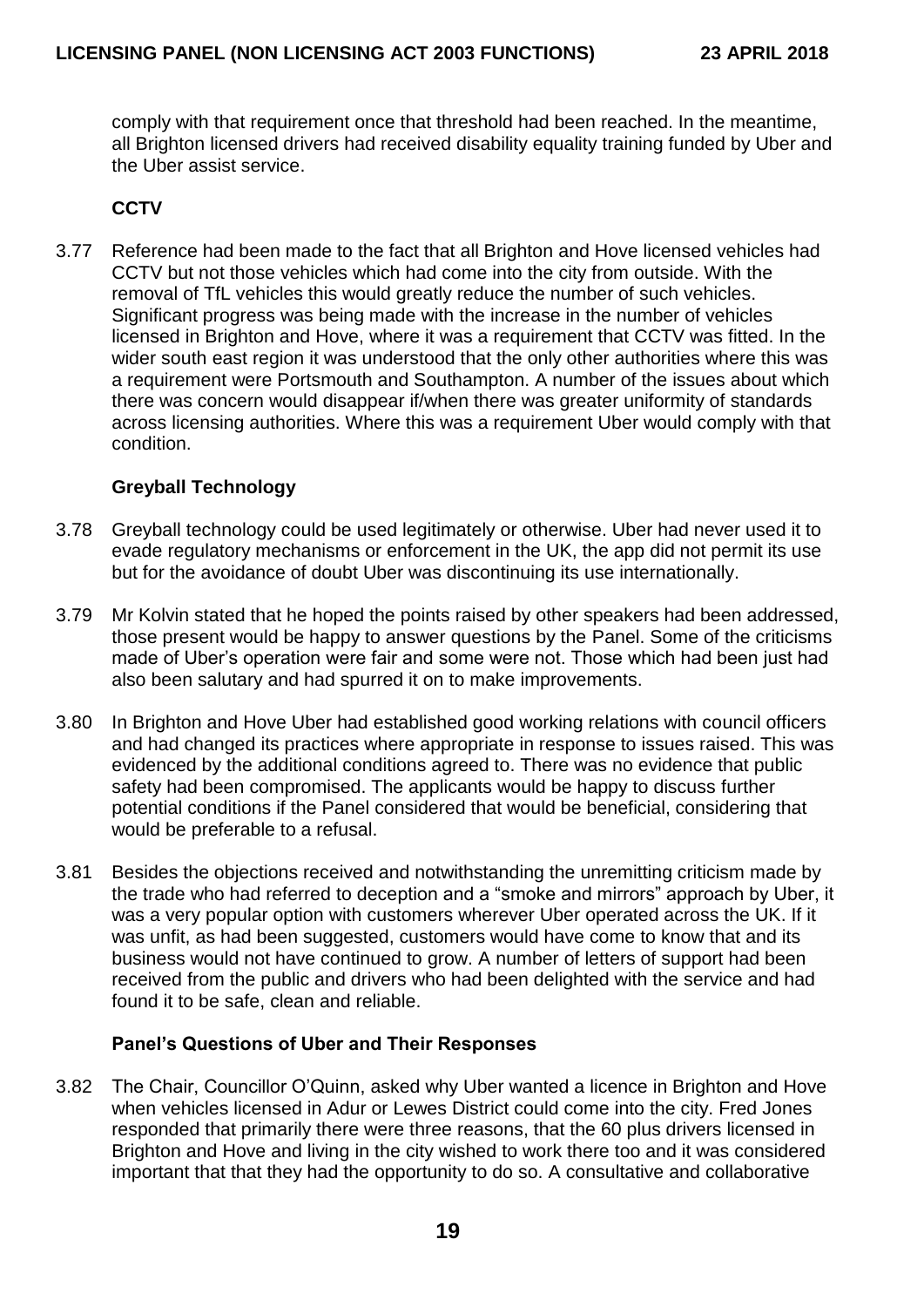relationship had been built up with the licensing team in Brighton and Hove and with Members themselves. Uber had been willing to take on additional new conditions and to agree to a Memorandum of Understanding. Another example was the fact that the receipt provided indicated whether a driver was licensed in Brighton and Hove, something subsequently required by other authorities. Committed to raising standards where the regulator and regulatee worked well together Uber would seek to roll out that best practice across the country. The situation in Brighton and Hove was unique. Many opportunities existed as the city's aims and ambitions were allied to what Uber wanted to achieve as a company. To touch on just a couple of them, Brighton and Hove was a sustainable city and Uber had a role to play in providing an alternative to reduce the use of private vehicles and to encourage the use of shared transport to reduce congestion and pollution, the use of hybrid vehicles was also being encouraged which was particularly relevant to Brighton and Hove. There was the opportunity to work towards use of zero emission vehicles. The city was a smart city and it was hoped to work with city planners, traffic and transport planners,hand in hand with the licensing team and across the council as a whole. Uber were committed to increasing social value and in the short period of its operation in the UK and across Brighton and Hove heavily discounted sickness and injury cover had been put into place, an industry first. Free access to courses was also available to drivers both to enhance their existing skills or to help them re-train for a new career.

- 3.83 Disability awareness training was provided for all drivers although the number of drivers licensed in the city had yet to reach the threshold for the provision of wheelchair accessible vehicles (WAV's). Over the Christmas period free journeys had been provided for those travelling to work at the Royal Sussex County Hospital.
- 3.84 Councillor O'Quinn referred to the number of vehicles licensed in Brighton and Hove, this had increased from 26 to 35 and with recent increases now stood at 60 plus. It was Councillor O'Quinn's understanding that there were a lot of shared vehicles and she wanted clarification therefore regarding the number of such vehicles. Fred Jones responded that typically most drivers in Brighton had their own car though it was not uncommon for drivers to have shared rental arrangements. Councillor O'Quinn stated that this was of interest as the council had greater control in regulating vehicles which it had licensed. An enforcement agreement had been put into place in relation to TfL licensed vehicles which had been operating in the city but no such arrangements were in place with Lewes District. It was understood that recently the number of licence applications made there had doubled, so she was concerned about how the regions were working as this had caused considerable upset and made the job of enforcing general taxi standards in the city harder. It was a great pity that those drivers had applied to Lewes Disrict rather than Brighton and Hove.
- 3.85 Mr Kolvin explained that it was just not true that drivers were encouraged/incentivised to register with Lewes rather than Brighton and Hove. Councillor O'Quinn referred to the fact that Uber's webpage included comparisons which indicated the amount of time and cost of obtaining a licence in Brighton and Hove and the requirement for drivers to pass a knowledge test and to have CCTV fitted. As Lewes District took in a lot of rural areas that was not a requirement there. A higher standard was required in order to obtain a licence in Brighton and Hove and that was reflected in the higher cost and longer time it took to process and obtain a licence. This made it difficult for the council to enforce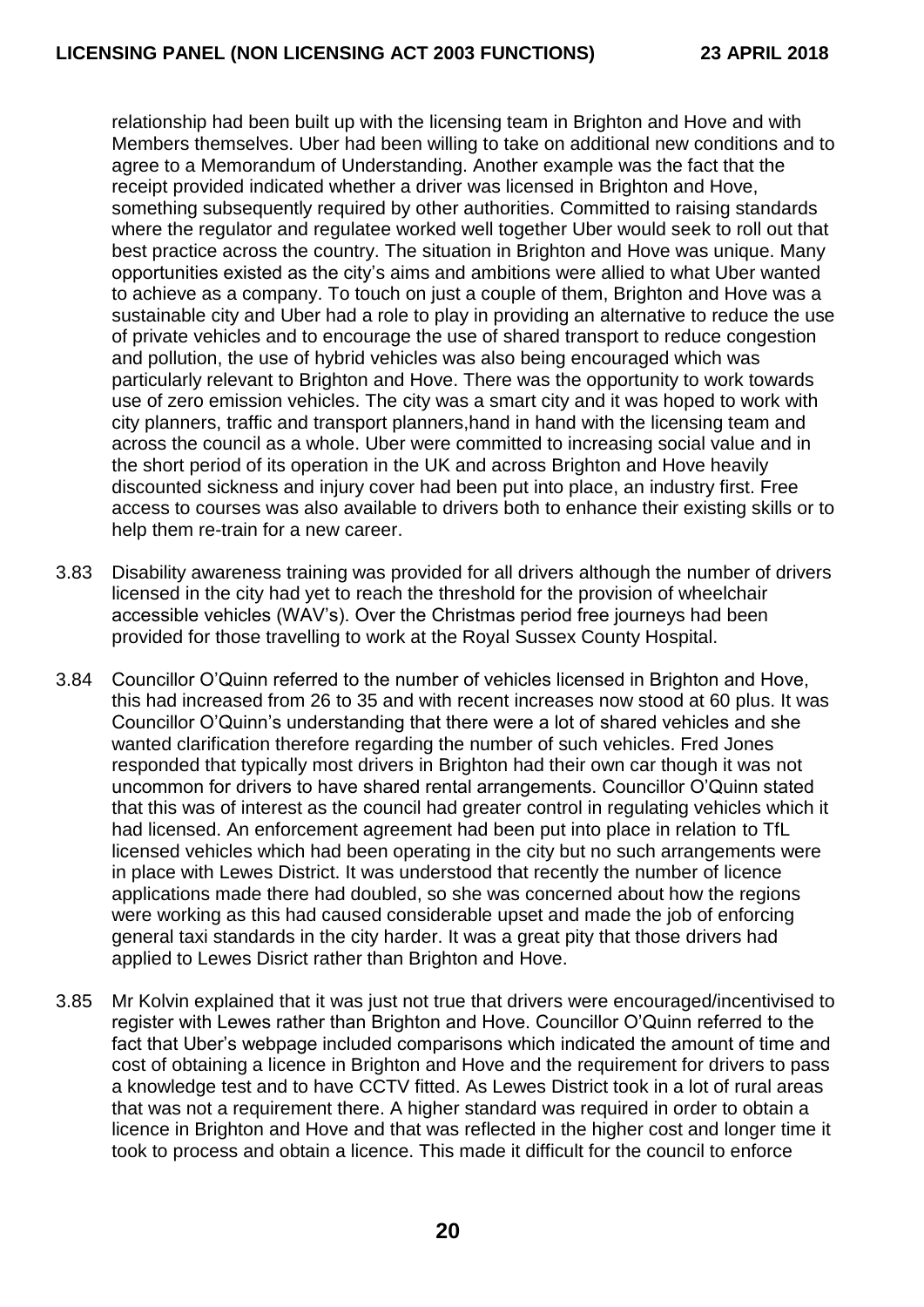safety standards and of course the council's preference would be for a greater number of vehicles operating in Brighton and Hove to be licensed in Brighton and Hove

- 3.86 Councillor O'Quinn referred to the geo-fence arrangements put into place by Uber asking whether if/when the position was reached whereby for example Uber had 200 drivers licensed and operating in the city, they would be prepared to geo-fence the city. If that position was to be reached it was unlikely Brighton and Hove licensed drivers would be happy if a number of drivers licensed elsewhere were coming into the city. Mr Kolvin referred to the measures which Uber had taken in order incentivise drivers to licence with Brighton and Hove, in view of the time taken to obtain a licence this represented the bringing to fruition of work which Uber had undertaken over the past year coupled with removal of the ability for TfL drivers to work in the city this had borne fruit and the number of drivers had increased. The end game was to have more Brighton and Hove licensed drivers making trips around the city and this could only be achieved by two means. One was to continue to incentivise drivers to take up licences in Brighton and Hove, which Uber would continue to do, the other would be for there to be less regulatory disparity between neighbouring authorities. As long as this disparity existed whether in terms of the licence fee payable, or standards required of the vehicle or driver, there would always be an element of forum shopping by drivers. All parties had a part to play in trying to ensure that stark differences between authorities in the same general area were ironed out. It was understood that the Institute of Licensing was due to release a new national model convictions policy which sought to ensure greater uniformity between licensing authorities and which it hoped would gain support from the LGA and other bodies. Uber would play their part in that process although where it was possible to obtain a licence under a less stringent regime and or more cheaply or quickly, it was always possible that drivers would do so.
- 3.87 Mr Kolvin then referred to the question of whether it would be possible to geo-fence the city, he considered that this would be problematic as it could result in a number of unintended consequences, not least because having crossed into another local authority licensing area a driver would not then be able to take a fare back into the city, the reverse would also be the case. This would result in a decrease in income for drivers, the need to back-fill demand, which would result in more vehicles being on the road in any given area purposelessly with the attendant cost and environmental implications. To create a sustainable income, for customer convenience and for environmental reasons geo-fencing needed to have an element of regionalism. The regions recently drawn up by Uber itself would exclude 90% of the UK and mean that if you drove into Brighton you must be registered somewhere in the South East. The aim of encouraging Brighton and Hove drivers to register in Brighton and Hove would continue and was improving over time. In the meantime Uber was doing other things to help equip licensing authorities to ensure that they were not disadvantaged in terms of their enforcement capabilities. Customers had the advantage of knowing where a driver was licensed which enabled them to make the decision to use a Brighton and Hove registered driver if they so wished. A hotline facility for the licensing authority, the manner in which vehicles were identified, access to a law enforcement portal in addition to work being carried out on data protection sought to ensure that drivers were not driving around lawlessly in other local authority areas. The ability to carry out effective enforcement by strengthening working between local authorities represented "the holy grail" and Uber were working to achieve that too.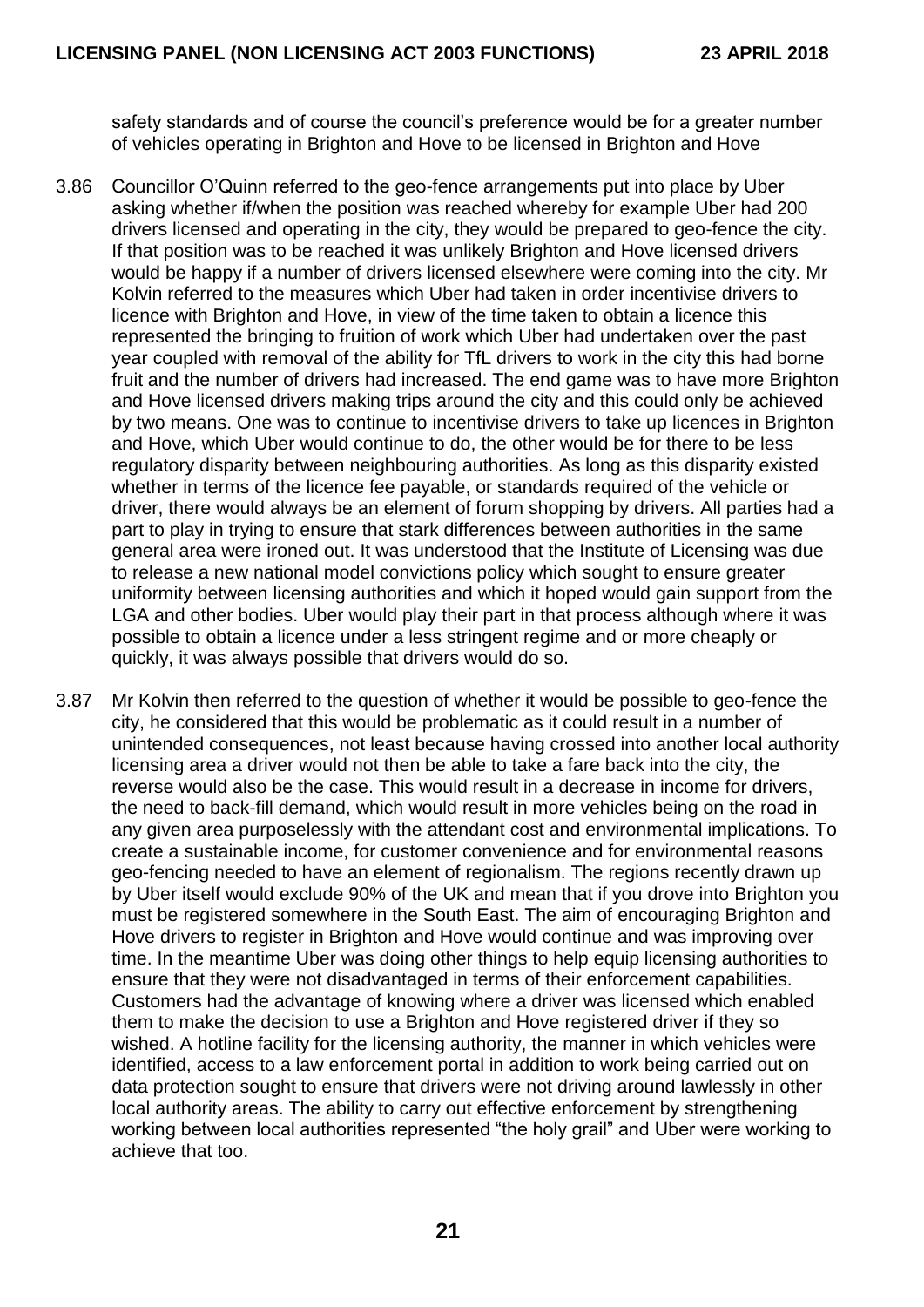- 3.88 Mr Jones also responded on behalf of Uber stating that he had attended a workshop meeting with licensing officers from Brighton and Hove and Lewes District in order to understand issues arising in relation to the two authorities and the role that Uber could play in responding to that. He was unaware whether any further meetings had taken place or progress on that issue.
- 3.89 Councillor O'Quinn responded that whilst she had not been aware of this meeting or any subsequent ones she did know that there was no enforcement agreement in place with Lewes District Council. Councillor O'Quinn stated that it was her understanding that following the grant of its first licence in 2015 when the subsequent renewal application had been made it was understood that Uber had geo-fenced the city prior to its launch. What had been the rationale for that? Mr Jones responded that in effect the app had been turned off, as anyone accessing the app had received a message stating "no Uber here" or words to that effect. That had been put in place in order to allow time to find drivers and to find the right people to staff and run the office in Brighton. Due to the connectivity with London and the rest of the south east effectively the whole region had been blacked out during that period, the app had then be switched back on immediately prior to launch. Councillor O'Quinn stated that this indicated that as it appeared that this facility could be turned on or switched off and this had only been in place for a few days prior to the application for renewal being made that this had been unhelpful as it had not been possible to gain an understanding of how this would operate and it had been in response to those issues that the licence had only been granted for a year. It did however show that Uber could geo-fence the city if it wished. It appeared that when a car was sent to an out of city location in order for it to be financially viable there needed to be the prospect of a return journey which resulted in cross-bordering. It was explained that this discouraged drivers entering the city from some distance away because in the case of TfL drivers for example they were prevented from doing so; this had been instituted in response to the concerns expressed by the local authority in that regard.
- 3.90 Councillor Deane stated that reference had been made to the appointment of a new CEO and to the Executive Directors who represented a "new broom". Councillor Deane noted that although these individuals had experience of the banking sector, in finance and in venture capitalism, none appeared to have any background in the licensed taxi trade enquiring whether that gave cause for concern. Reference had also been made to working in concert with the local licensing authority and to responding to suggestions made by officers however, was it therefore the case that as Uber were inexperienced as a private hire operator they were therefore relying on officer expertise to function effectively rather that responding pro-actively?
- 3.91 Ms Hayes responded on behalf of Uber explaining that all of Independent Directors had extensive experience in regulated industries and would be able to bring that to bear. Their experience ranged across the banking and financial sector and aviation, all of which were highly and stringently regulated and this was the great strength that they brought to the UK branch of the business. They would be able to guide on these issues of compliance and good governance principles which extended across regulatory services. She stated that private hire licensing did not have that level of sophistication currently and Uber were trying to put themselves at the forefront of high standards in compliance.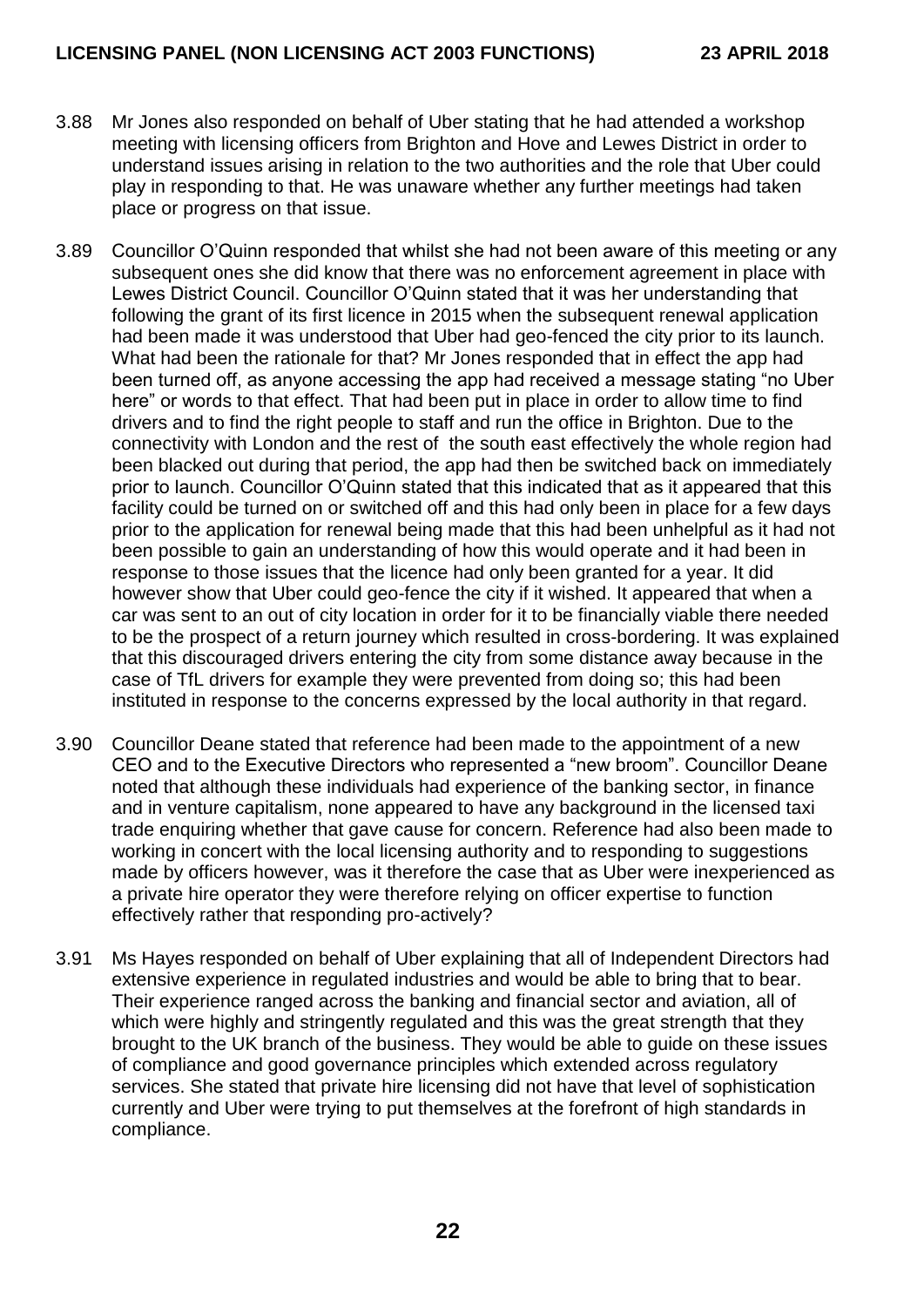- 3.92 Mr Kolvin explained that there was a board at one level, directors at another and Management at regional level, additionally there were corporate lawyers, licensing lawyers, regulatory and other staff all working jointly to ensure compliance. At the sharp end of the process conversations took place with Jim Whitelegg in order to ascertain what was happening in Brighton and Hove and to talk with management and customers too in order to find out what their concerns were and to address them. Uber were a young company but had enormous experience in dealing with over 80 licensing authorities across the country on a daily basis and so did not lack the necessary experience and that had not been a criticism of Uber – one did hear as a criticism of Uber that things had gone badly wrong in US in 2016 for example but not through lack of experience or ability to run a private hire business.
- 3.93 Councillor Deane referred to the fact that although Uber had an office and staff in Brighton and Hove, operational staff from that office were not present that day nor had they attended other meetings regularly. Arrangements seemed to be arms-length and the same network of relations was not in place as had been established with the local trade over a number of years and that was a concern. Mr Jones responded that a good local team was in place in the Brighton Office dealing with day to day operational issues on a daily basis A new Member of staff had been appointed very recently to the Brighton office who lived in Brighton and would hold responsibility for the South East Region. The reason Mr Jones and Ms Hayes were in attendance was to indicate the importance to Uber of Uber's of their operation in Brighton and Hove and to provide assurance for Members that any concerns were listened to and taken on board. At Forum meetings questions were often asked regarding Uber's operational arrangements and model, whereas the local staff were more involved with day to day local issues such as providing support to drivers. Councillor Deane referred to meetings with the local licensed taxi trade via the Taxi Forum enquiring regarding those attending on behalf of Uber. Mr Jones and Ms Hayes stated that they had attended meetings in the past in order to answer questions/criticisms/enter into discussions which it had been considered they were better placed to respond to. In future they would be happy to put arrangements in place for a representative from the local office to attend too.
- 3.94 Councillor Deane noted what had been said but was of the view that it was still a matter of concern that there had not been more contact from the local office. In this area also it appeared that Uber were re-acting to what had been asked of them rather than taking a proactive approach. Mr Jones responded that those in the local office liaised with the licensing team on day to day matters. Often in the Forum there were lots of questions and criticism relating to Uber so he was just making sure that the right level of person was able to deal with them. The office staff were more focused on customer service issues.
- 3.95 Councillor Hyde referred to Uber's webpage which set out the differences between licensing requirements in Brighton and Hove and Lewes District which seemed to be at odds with the statement that Uber were seeking to encourage more drivers operating in Brighton and Hove to be registered there. Mr Jones stated that potential drivers often enquired regarding three things, the process, steps in obtaining a licence medical information B Tech requirements etc., how long it took and cost. This information was provided and updated as necessary in the interests of transparency and was information which was publicly available.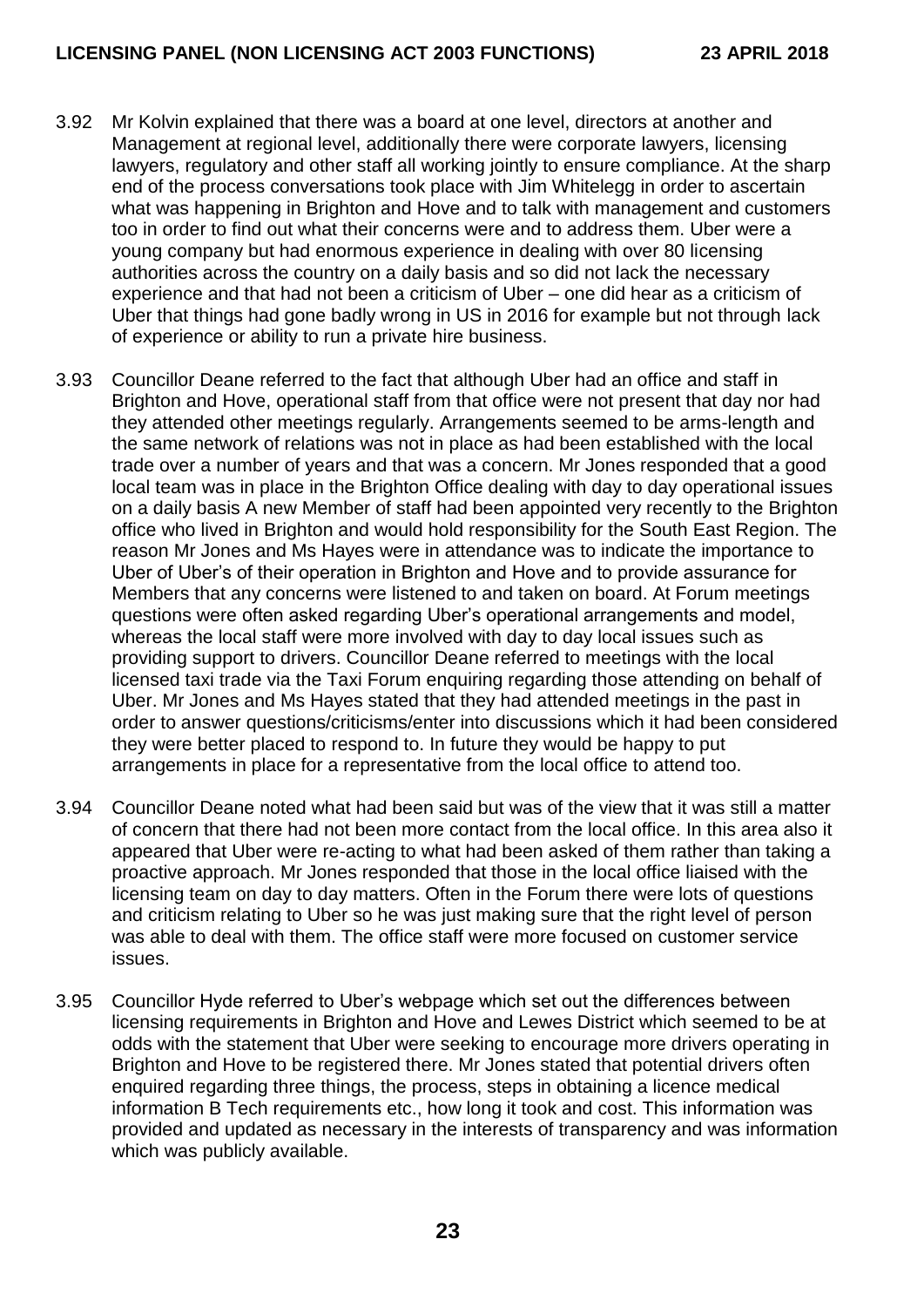- 3.96 Councillor Hyde referred to the undertaking given when the original licence was granted to Uber in 2015 and to the undertaking given at that time that Brighton and Hove Licensed taxi drivers would be employed in Brighton and Hove. Use of TfL drivers in the city until very recently had been mentioned and it was also understood that in 2016 Uber had attended meetings of the Taxi Forum and been involved in discussions around potential amendments to the Blue Book. As Uber did not advocate use of CCTV and there were currently no WAV's operating in the city, Councillor Hyde wished to know whether Uber had sought to amend the Blue Book in order to effect amendments to those areas of it.
- 3.97 Mr Jones responded that Uber had provided their input and had shared their thoughts based on their licensing experience elsewhere in the country. Some of their views were not shared by others but had been part of the consultation exercise. Mr Kolvin stated that Uber had participated in a proper and professional way and the current Blue Book reflected the amendments agreed as part of that process. Uber had sought to provide a helpful contribution to that debate and hoped that this would not be held against them. Subsequently their licence had been granted with various conditions attached which were being complied with in full.
- 3.98 Mr Jones referred to the reference made to Uber's use of Brighton and Hove licensed drivers stating that when the original licence had been due for renewal in 2016, soon after Uber had become operational in the city, it had become clear to him that there had been misunderstanding/misinterpretation about whether there would be a geographical restriction on vehicles operating in Brighton. He had responded to that issue in writing to the licensing team confirming what had been intended by those original comments in relation to how the app worked. He was aware of the challenges and concerns that had arisen in relation to cross-border journeys and as a result dialogue had taken place and Uber had sought to put measures in place to address that including directing complaints/issues towards the correct licensing authority and the setting up of the 24hour hotline. Mr Kolvin stated for the purposes of the minutes that the correspondence referred to by Mr Jones was in fact an e.mail which had been sent to Jim Whitelegg and Martin Seymour on Wednesday 2 November 2016 relating specifically to that issue, that the licence had been renewed shortly after that and that minutes dated 24 November 2016 referred to the licence having been granted the previous Friday. Mr Jones had provided clarification about use of non-Brighton drivers prior to grant of that licence.
- 3.99 Cllr Hyde referred to the fact that when the licence had been due for renewal in 2016 no track record had been available for 2015, she found that a little difficult to understand as whilst the answer had been given that Uber had been heavily engaged in setting up their operations here, as they had been operating worldwide since 2009, it was difficult to understand then why they had not been ready to proceed with an appointments process in the city. Councillor Hyde stated that had that been the case it would have helped to remove any suspicion that Uber had intended to move in and within a very short period of time obtain a licence for five years. Quite a lot of experience must have been obtained between 2009 and 2015/16.
- 3.100 Mr Jones explained that it had never been the expectation that a five year licence would take immediate effect and arrangements had involved recruitment. The company had been in the process of start-up with only around 40-50 people involved when he had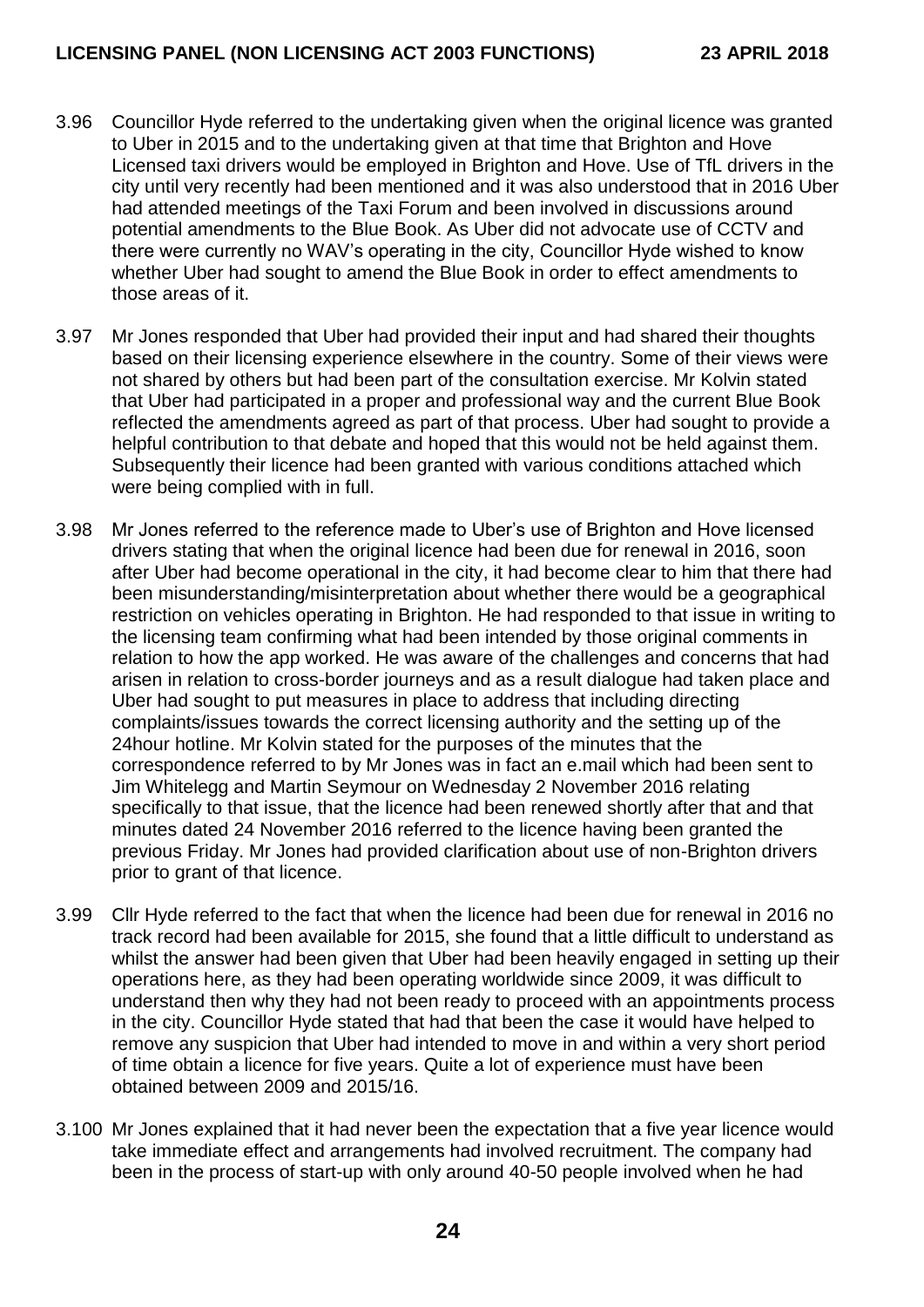joined the company in 2015. In order to put the right stamp on its operations across the UK time had been taken to ensure the right individuals were in post. It was hiring of the team to staff the office here that had taken time rather than the hiring of drivers. Staff were also being hired for Portsmouth, Southampton and other locations at that time. During a period of some 18 months Uber had gone from representation in 5 to 40 local authority areas.

- 3.101 Councillor Hyde referred to the allegation that drivers had been observed asleep in their vehicles, more than one complaint had been received. Councillor Hyde also wanted to touch on the app in relation to drivers working for up to 12 hours at a time which it was alleged could in fact be for a far longer period, the applicant's observations were sought in respect of that matter. For instance, if a driver had a two hour journey into the city and out again with waiting time in between, the number of hours worked would soon build up, Councillor Hyde was concerned about the safety aspect in this regard as the number of hours worked could easily be more than 12. Mr Jones responded that the number of hours worked was controlled by the app and the maximum was 10. This was calculated not just by a driver logging in; confirmation of the booking, picking up the fare to completion of the job all contributed to that 10 hour period. Once that period had been reached the app would not be available for use until a "rest" period had expired. This element of a "forced break" of 6 hours was considered to be really important and that was why the app had been designed in the way that it had. This had impacted on the number of drowsy driver complaints which although already very low as indicated by Mr Kolvin had reduced by a further 35%. In respect of drivers resting in their vehicles, if they became tired they were encouraged to rest rather than to continue on the road. This was seen as an important industry first as this facility did not exist in relation to hackney carriages and although not perfect was a way of improving safety and industry standards, and a pro-active initiative by Uber.
- 3.102 Ms Hayes stated that as the app provided for driver feedback too in the event of any complaints being made it enabled investigations to take place based on accurate information and meant that Uber were in a position to respond quickly if it became established that a pattern of driver behaviour was emerging, a lot of safeguards were in place.
- 3.103 Councillor Hyde noted that a south east region had been drawn up taking in Brighton and Hove and asked whether consideration had been given to including its conditions across the whole of that region. Mr Jones stated that harmonisation was certainly considered to be a good thing and that this had been touched on in respect of CCTV. If there were things that could be rolled out Uber were happy to play their part and to support that conversation. Some things they could do but it would be presumptuous of Uber to appear to know best and to cut across conditions set by other licensing authorities.
- 3.104 Councillor Hyde referred to the fact that Uber had yet to reach the trigger number for which WAV's would be required asking whether they had considered introducing WAV's before they reached that number. One of the complaints by the trade was that in having not provided any WAV's it was not a level playing field. Mr Jones responded that Uber currently had a wheelchair accessible service operating in seven cities across the UK. They had done that voluntarily and wanted to roll that out elsewhere and wanted to do more than just comply with the rules at a minimum level. In the grand scheme of things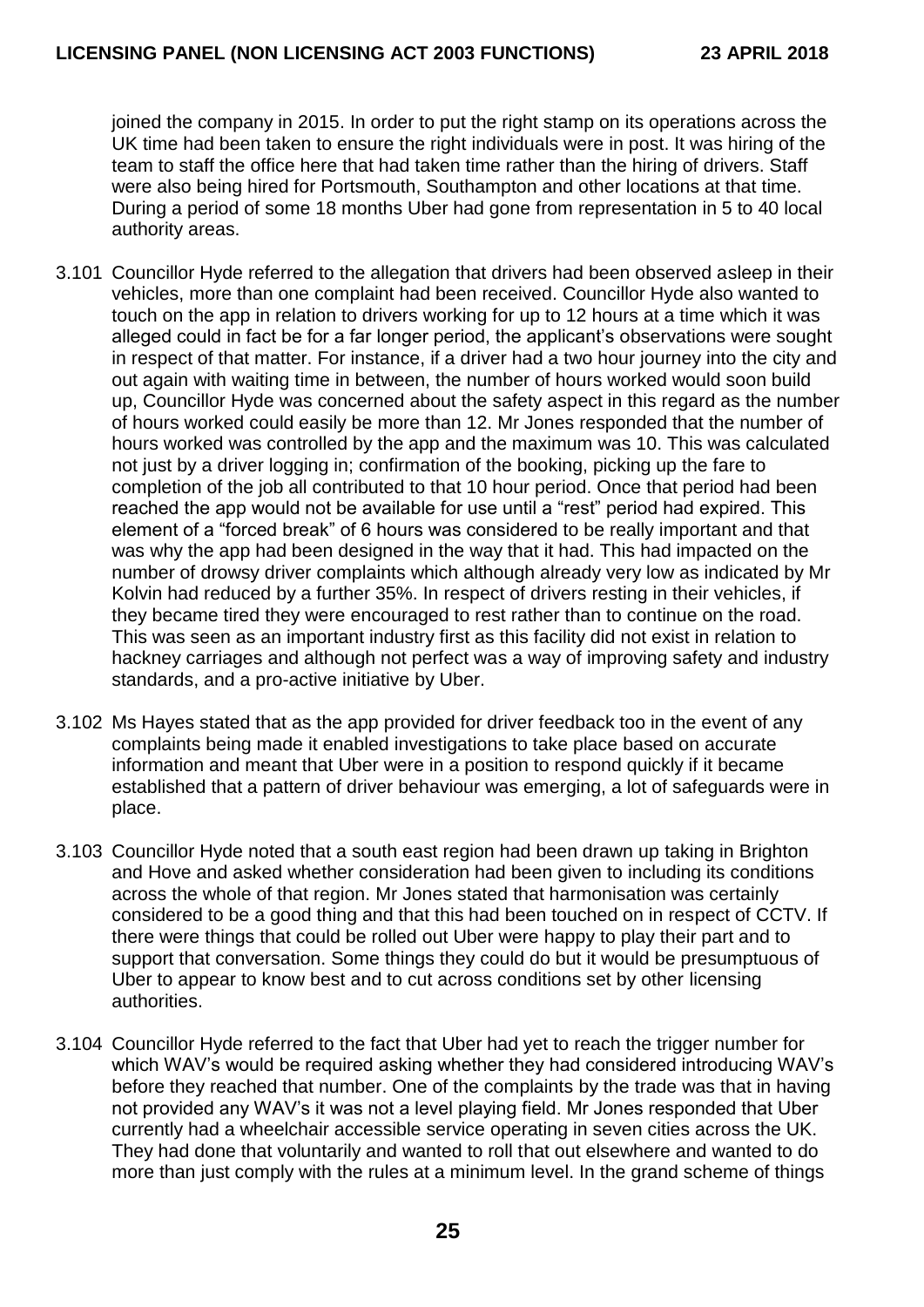Uber had not been around for very long and as such vehicles cost a great deal to buy or convert they needed to convince a third party to do so and then to encourage drivers to do so and to seek to ensure that they were not out of pocket, to launch that process took time. They had received interest and were working to speed that process up. Mr Kolvin stated that Uber aspired to reach that figure of 100 Brighton and Hove licensed drivers and that at that point they would need to provide 20 WAV vehicles. From a very low level there were now 60 and Uber needed to work towards that figure by providing incentives for drivers for example.

- 3.105 Councillor Hyde asked how Uber intended to achieve this given that they would not be able to wait until they reached 100 drivers then demanding that 20 of them were WAVs, for example when they got to vehicle 81 would they need to insist that further vehicles had to be WAVs? Mr Jones responded that there would need to be a balance of carrot and stick, some drivers wanting to operate once a certain figure was reached would be told they could not unless they were a WAV and there would need to be incentives too, there would also need to be discussion with the licensing team to ensure they did not breach that condition if driver numbers fluctuated for example and any WAV drivers took up employment elsewhere.
- 3.106 Councillor Hyde enquired about the good working relationship with Brighton and Hove Officers which had been mentioned, for instance a Memorandum of Understanding had been drawn up following discussions, and sought further clarification on that point. Mr Jones stated that there was a good professional working relationship based on clear expectations having been set including that Uber had to operate in the same way as everyone else and regarding what they had been expected to do. There had been no break downs in communications. Mr Kolvin stated that as result of that officers were satisfied that Uber were statutorily compliant. New areas of economic life brought new challenges with them and that always gave rise to a little creative friction between the operator and the regulator and Uber were up for that.

At this point there was a 15 minute comfort break.

- 3.107 Councillor O'Quinn, the Chair, asked if Uber had breached their undertaking of 2015 to only use Brighton licensed drivers. Mr Jones responded that that was the not the case and Councillor O'Quinn thanked him for his clear and unequivocal response. She also asked for an explanation of the Ripley technology. Mr Kolvin explained that if for example a driver left their laptop on a train the Ripley technology would allow the system to be locked off so that any on that machine could not be accessed. The technology could be used illegitimately to prevent access to data (HMRC e.g.,) but that had not happened in the UK nor would it as very specific protocols were in place regarding access which would prevent that from occurring.
- 3.108 Councillor O'Quinn referred to the allegations of sexual assaults which had been referred to as having taken place in the US where victims appeared to have been encouraged to settle the matter privately outside of the judiciary process in an attempt to avoid adverse publicity. In response, Mr Kolvin explained that the article which had appeared in "The Guardian "newspaper had been misunderstood and misquoted. In the US the legal system in this regard was totally different as there existed means of settling matters by arbitration but which had no "privacy" attached to them. The English legal system was totally different and any such allegations, if there should ever be any of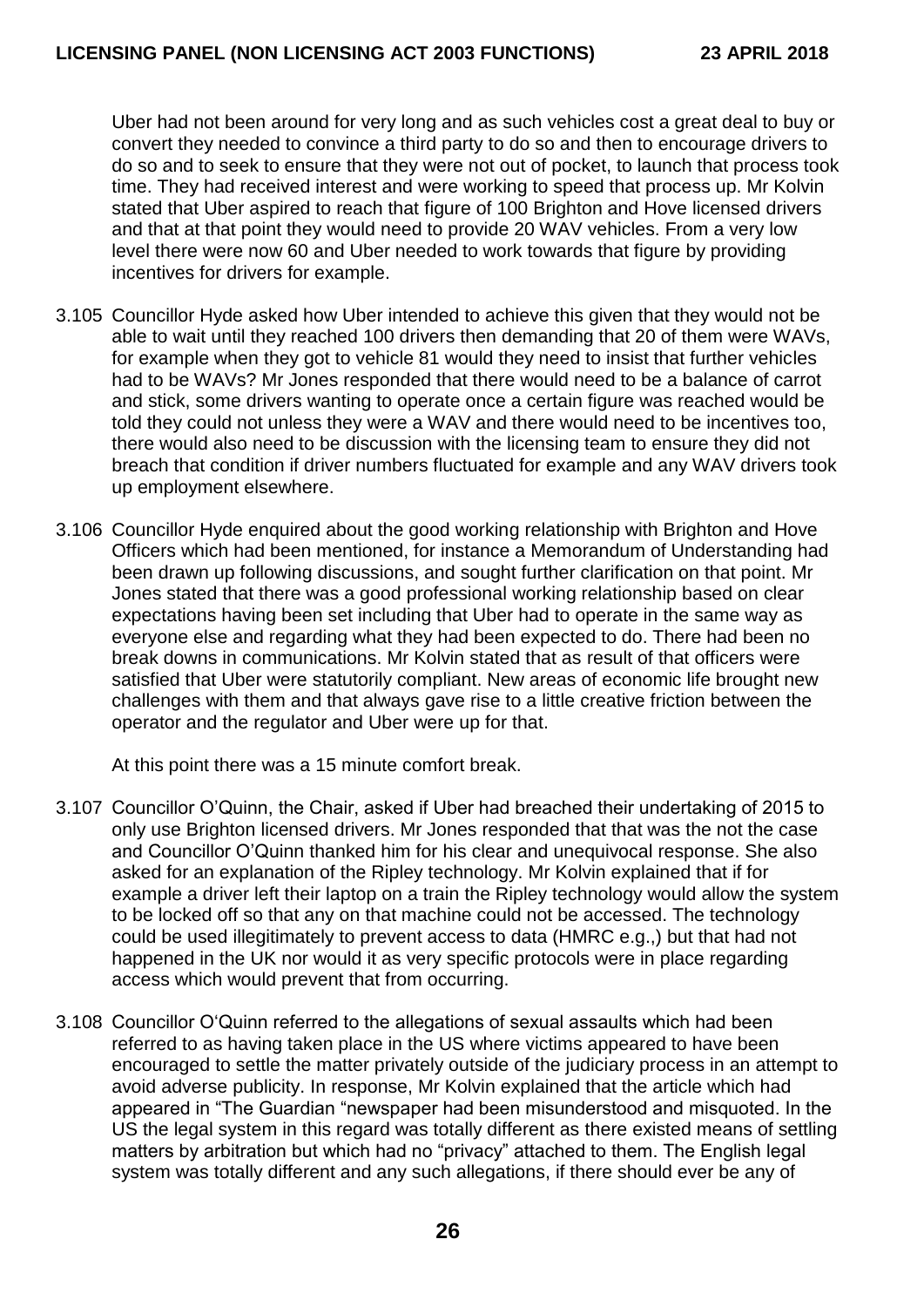sexual assault ,would be against the driver and would be a subject to legal action through the courts in the usual way. It was unlikely that any legal action would be against Uber Britannia Ltd but if that was the case it was that would also go through the court system. This situation referred to had not and could not arise in the UK.

- 3.109 Councillor O'Quinn noted that among the authorities elsewhere in the country who had granted a licence to Uber that in some instances this had been for a period of less than five years asking for clarification as to why that had been. Eight had granted for a year and then for a further year, Mr Kolvin explained that this equated to the period for which a standard licence was given by those authorities, for instance it was not for five years in all authorities, in others, Swindon for example, a temporary licence had been granted as had been the case in Brighton in order to allow time for Uber to establish itself and for an assessment of its operating model to be made. Mr Kolvin referred to Sheffield and Cambridge where similar objections had been made to those heard today and in both of those cases a five year licence had been granted.
- 3.110 Councillor O'Quinn referred to the fact that although the same regulatory arrangements were in place in the UK that the standards and conditions in Brighton and Hove were set very high and that standards might not be the same everywhere. Reference had been made to parity of conditions, there was a concern that those should not be the lowest possible. However, she had concerns because she knew that Uber's view was that the app was as good as CCTV so she was not sure that Uber had been convinced by arguments in favour of use of CCTV (a Blue Book) requirement; also in relation to the Knowledge Test where they appeared to take the same view. Councillor O'Quinn welcomed a response on that because she was concerned that there could be a reduction in standards and members did not want that. Uber had indicated their desire to push up standards yet they did not support two of them which were regarded as very important by Brighton and Hove as a Licensing Authority.
- 3.111 Mr Kolvin stated that whilst there was evidence that some corporations sought to meet minimum standards Uber did not, it wanted happy customers and well paid drivers in a safe working environment. There was no clear evidence that Uber drivers were any more prone to commit sexual assault or drive dangerously for example, and there was no clear evidence around CCTV. Different authorities used different approaches. However, all drivers licensed in Brighton and Hove had to fulfil the requirements set out in the Blue Book and Uber had put incentives in place to encourage that. There were issues of surveillance and safety and not all drivers wished to install that and have CCTV on them at all times. Drivers would not be forced to do that where it was not a requirement. Fred Jones stated some drivers wanted this and some did not, some felt more secure because payments were cashless and they were not carrying money, some considered that their safety fears had been allayed by the technology. As far as memorising street layouts and being knowledgeable about the local area was concerned that was extremely valuable and the app provided up to date information to supplement that, taking on board updates on real time road conditions, accidents etc; local knowledge alone would not address that. Uber had also started building its own mapping software and were seeking to improve on what was currently available. Mr Kolvin stated that use of quicker routes meant fewer miles and cheaper fares for customers, all Brighton and Hove licensed drivers were required to meet that condition.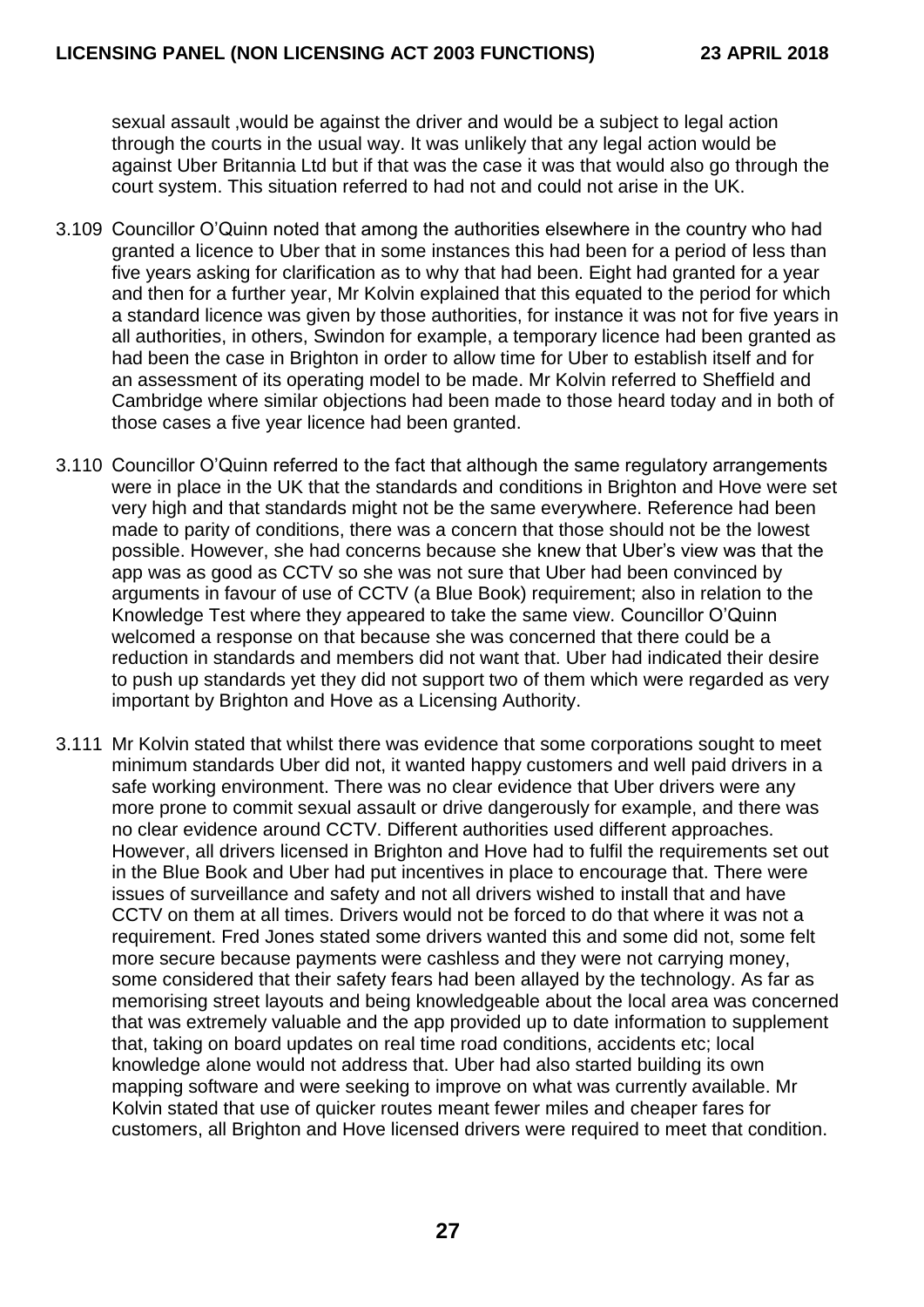- 3.112 Councillors Deane stated that she had sat on the Panel in 2015 when the original licence had been granted. Uber had been new then and had little past history so the licence had been granted in good faith. Various undertakings had been given seeking to ensure that operators were used a level playing field and met the same standards. One aspect was the use of Brighton and Hove only drivers, which had already been covered and the other was the WAV issue and disability. She was concerned that Uber argued that whilst being a large company they were too small to provide 20% WAV's across the city notwithstanding that hundreds of vehicles were coming into the city which having been licensed elsewhere were not required to meet that condition. This seemed to cut across the spirit of operating to a level playing field. Although the Panel had heard from residents speaking in support of Uber, none of them had been disabled and that would suggest that Uber provided a service for the fit and able but not for anyone with a disability and that rested uneasily with her as Uber appeared to be complying with conditions placed on their licence but not necessarily with the "spirit" of those conditions. A driver had also spoken on behalf of Uber but he was a licensed a driver who had been licensed by Lewes District, rather than one who had been licensed by Brighton and Hove.
- 3.113 Mr Kolvin responded by stating that the system for determining a licence was rule based and that his client was seeking approval of their licence on the basis of complying with the conditions placed on its licence, not what someone might imagine those conditions/rules to be. Uber had made it very clear to the council from the outset that they would meet those requirements when they had reached the threshold which meant that it needed to. In the meantime, Uber had continued to have dialogue with the Council in respect of this issue and additionally a condition had been placed on the licence in November 2017 that Uber Britannia Ltd needed to ensure that all drivers were required to undergo disability equality training to enable them to provide a service to disabled passengers or those who had an access need; this was a bespoke condition which Uber had offered in a spirit of working pro-actively to meet the concerns of this council. Mr Jones responded that in instances where a screenshot showed "Uber Assist" as being unavailable this meant that at that point in time there were insufficient vehicles available in the area, that did not provide a good customer experience and Uber were working to address that. Mr Kolvin sought clarification from Mr Jones that all drivers operating in Brighton and Hove were able to provide Uber Assist for but not necessarily wheelchair assistance. It was confirmed that was the case, the next stage would be provide WAV's in the city and Uber were working towards that.
- 3.114 In terms of the 2015 hearing Councillor Deane had been there, but it was right to say as Mr Gouriet who had spoken in objection to Uber's application before the Panel that day had himself stated, that the minutes of the 2015 meeting had been ambiguous. No one attending on behalf of Uber had been present at the meeting in 2015 when the initial decision to grant had been made. Those speaking on behalf of Uber had either been giving assurance that they would operate by the rules; that bookings taken through the Brighton and Hove licensed operation would be dealt with by drivers licensed by Brighton and Hove or they had effectively been stating that all drivers were to be licensed by Brighton and Hove only, effectively putting a portcullis around the city, that would have been a very strange statement bearing in mind that was not the situation anywhere else in the country. As previously stated, whatever misunderstanding/crossed wires there may have been the matter had been clarified by Mr Jones in the letter he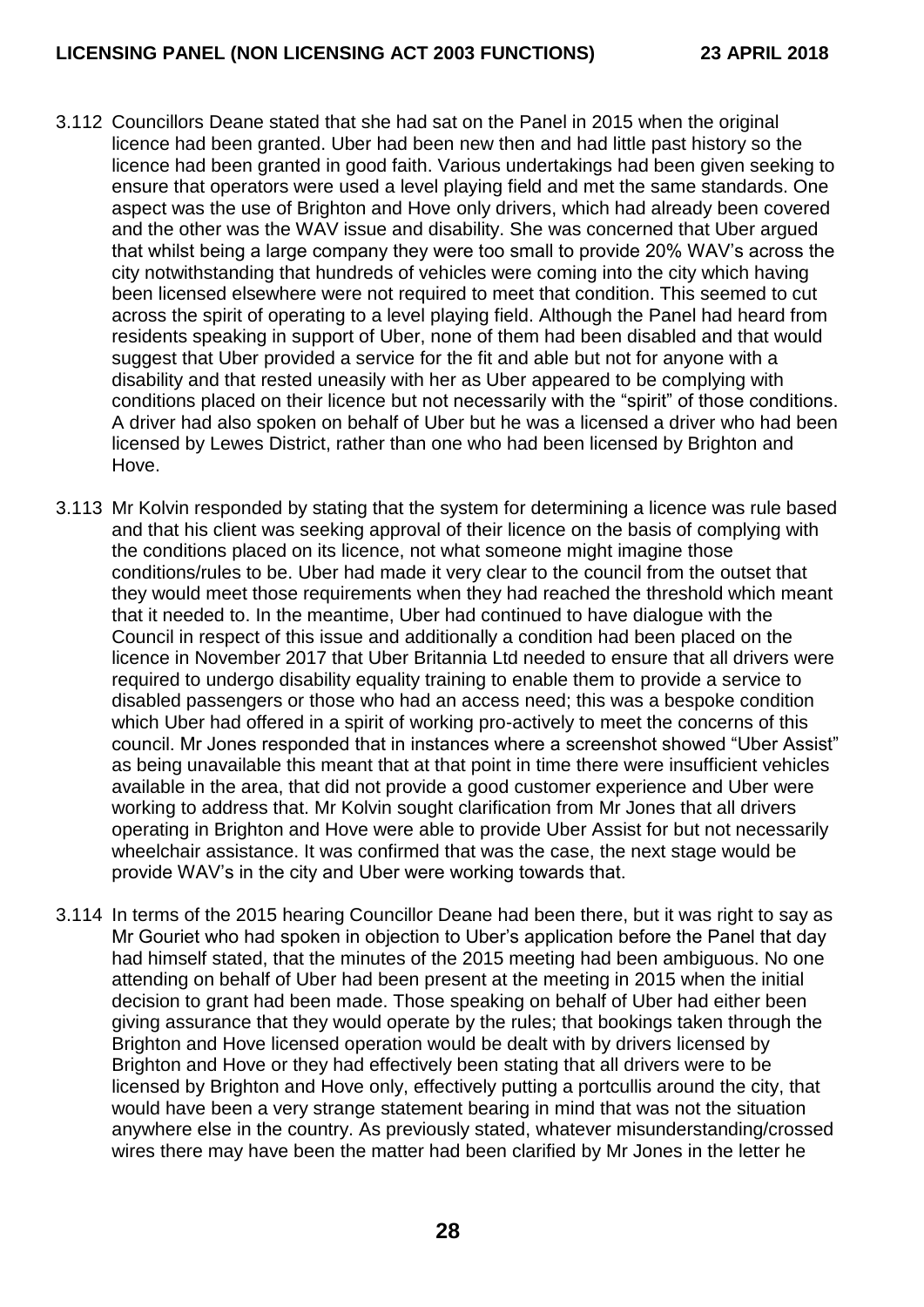sent in 2016 prior to Uber commencing their operations in the city. The licence had been renewed subsequently and again in 2017.

- 3.115 Mr Kolvin stated that Uber had not approached anyone to speak on their behalf that day, they had not been aware of, had sight of or vetted what the driver or others would say, the process had not been orchestrated in any way, individuals had been at liberty to come along and speak and some had taken up that invitation. It was hoped that despite the concerns which Members clearly had Uber were laying those concerns to rest and that they were going forward on a proper regulatory basis. Mr Jones stated that whilst Uber were a large company in terms of their operations in Brighton and Hove the number of drivers licensed by Brighton and Hove had been small until recently, and that had made it difficult to provide the economies of scale which made it viable for drivers to operate WAV's. Now that the number of drivers in Brighton and Hove had grown considerably over recent months as a result of incentives used that was something that was being actively pursued; they were not seeking to duck the issue. Councillor Deane stated that notwithstanding all that had been said she was concerned that the needs of those requiring WAV's in the city were going unmet by Uber she also felt the training was pointless if you didn't have a WAV. Whilst noting those concerns Mr Kolvin responded that 8% of disabled people needed wheelchair access so the other 92% would be catered for. Uber were fit and proper and were in compliance with all conditions placed upon them due to the fact the figure set by the council had yet to be met, to suggest otherwise would be irrational. Uber were serious about meeting a commitment to provide WAV vehicles and have evidenced the action they had taken in that respect.
- 3.116 Councillor O'Quinn noted all that had been said, stating that the number of WAVs available for use of passengers in the city was one of particular concern because proportionately there were a high number of individuals with those needs in the city. She reiterated that when the licence was renewed in 2016, the same undertaking was referred to in the renewal decision. Mr Jones said he hoped since then that their actions and steps taken had shown they were addressing those concerns. Mr Kolvin referred to minutes of the 24 November 2016 meeting. Reference was made to the Taxi Forum and that he was pleased that a rep from Uber would attend and it was hoped there would be less TfL drivers over time and more Brighton and Hove drivers. There had been no breaches and a review had not been called for. The Chair clarified that it was Councillor Wares who had attended that meeting. The Chair, Councillor O'Quinn, then asked for clarification about the workshop referred to, and when it had taken place. Mr Jones could not recall the exact date but it had been prior to renewal in 2017. It was a discussion with Jim Whitelegg, Martin Seymour and two officers of Lewes District Council. The Regulatory Services Manager, Jim Whitelegg, said that it had been a meeting not a workshop and had been initiated by Lewes District Council. As a result officers from Lewes had carried out some monitoring in Brighton to determine numbers of Lewes District licensed vehicles. In terms of driver incentives Councillor O'Quinn wondered how many had taken these up. He was not sure of the exact numbers, it had been around 40 initially. Councillor O'Quinn also wondered about the pension take up. Mr Jones said it was sickness and injury cover and again he was not sure of the exact numbers but it was a popular offer. Councillor Hyde asked about reports of Uber drivers hanging around taxi ranks. Mr Jones replied that they sought to prevent this and were clear with drivers it was against the law, they had also made it impossible for drivers on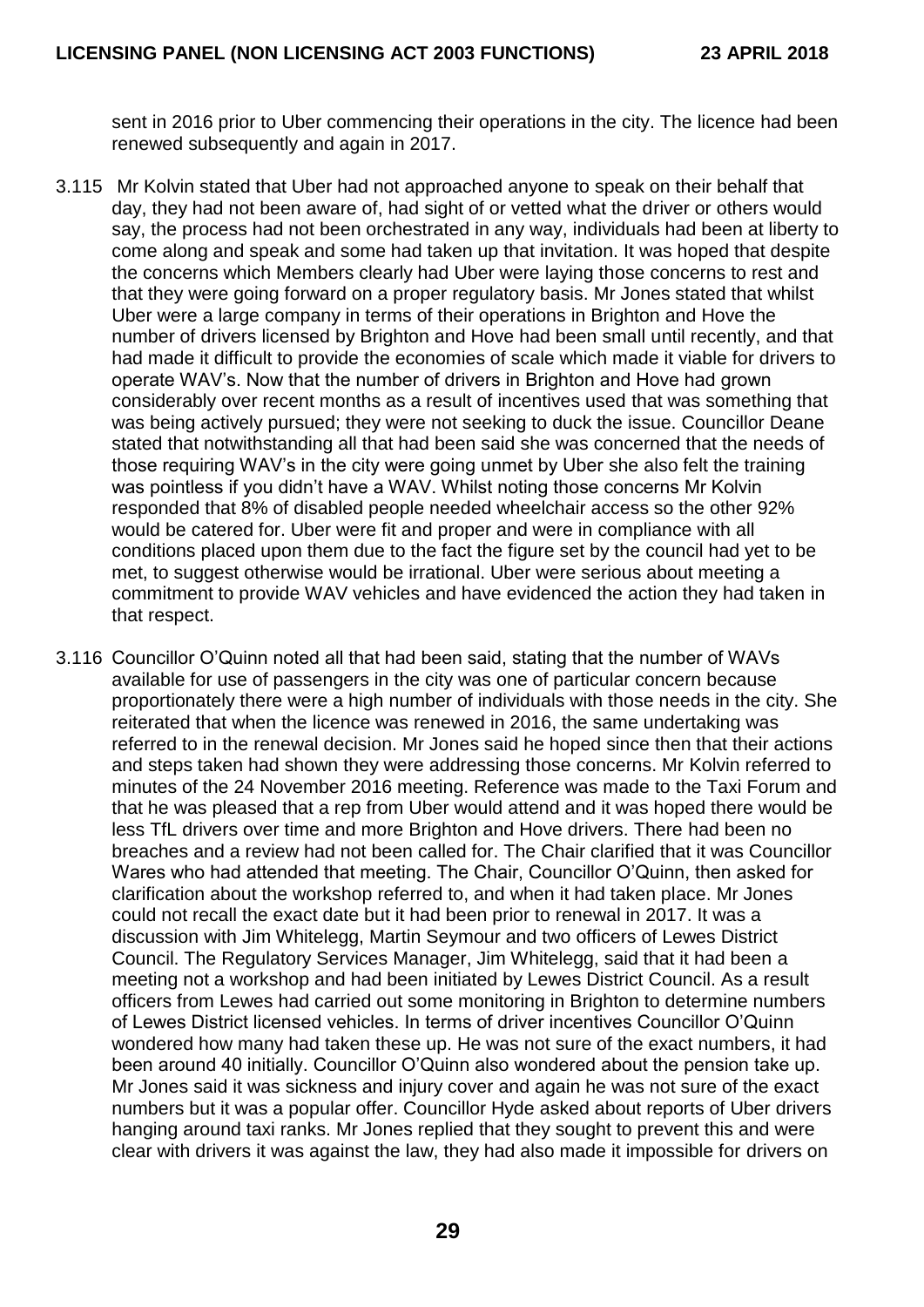certain ranks to take bookings via the app. There were no further questions so each party was then afforded the opportunity to sum up.

### **Summing up**

### **Licensing Officer**

3.117 The Regulatory Services Manager, Jim Whitelegg, summed up stating that having read and considered the report in detail which set out the relevant provisions of the Licensing Act and having listened to the submissions that had been made, the Panel must be satisfied that UBL were fit and proper to hold an operating licence. If UBL were no longer considered to be fit and proper reasons for that decision would need to be given. If the Panel considered Uber were fit and proper then the licence should be granted for five years, if the decision was taken to grant for a period of less than five years in that case specific reasons for granting for a shorter period needed to be given.

### **Gerald Gouriet, QC**

- 3.118 Mr Gouriet stated that in concluding he was anxious not to dilute what needed to be said and so wanted to stress one point. Uber had failed in any meaningful way to grapple with the fact that their application before the Panel that day was a wholesale negation of local licensing control. Apart from the TfL area which Uber had removed from the equation, their south east region cut across nine separate licensing authority areas each of which had their own set of standards and none of which would be able to do anything about out of town drivers coming into their area operating under different standards. It was Uber's choice to bring forward for approval the South East Region as they had set it up, it was their choice to operate in that way.
- 3.119 If approval was given to their licence application that day, it would effectively remove Brighton and Hove's ability to require out of town driver's to meet the high standards set by the Blue Book. Uber had not dared to say that there was no need for licensing controls because two Lord Justices at appeal had stated that there was. What Uber had said was that the Panel could not do anything about it by characterising what he had said about their powers as "nonsense" in response to a legitimate legal argument. It was not he who had said that but Parliament who had stated that an application could be refused on any reasonable ground, urging that when making their decision and deciding what they wanted to do that the Panel looked at Section 62 of the 1976 Act (summarised on page 5 of the report), which set out in the clearest of terms that there five grounds on which a licence could be refused. One of them was that an operator was not fit and proper and the other was on any reasonable cause. It was not correct to say "fit and proper" was the only ground. This was supported by case law and by parliament which had local licensing control at its heart. Parliament would not have created an Act with local licensing control at its core without giving local authorities the power to do so. What had been learned from those residents who supported the use of an app and they may have that already, was that Brighton and Hove needed a smart phone app for a private hire operator who gave them all of the convenience they desired but who was also subject to their controls rather than seeking to by pass them.

## **Charles Holland, Barrister**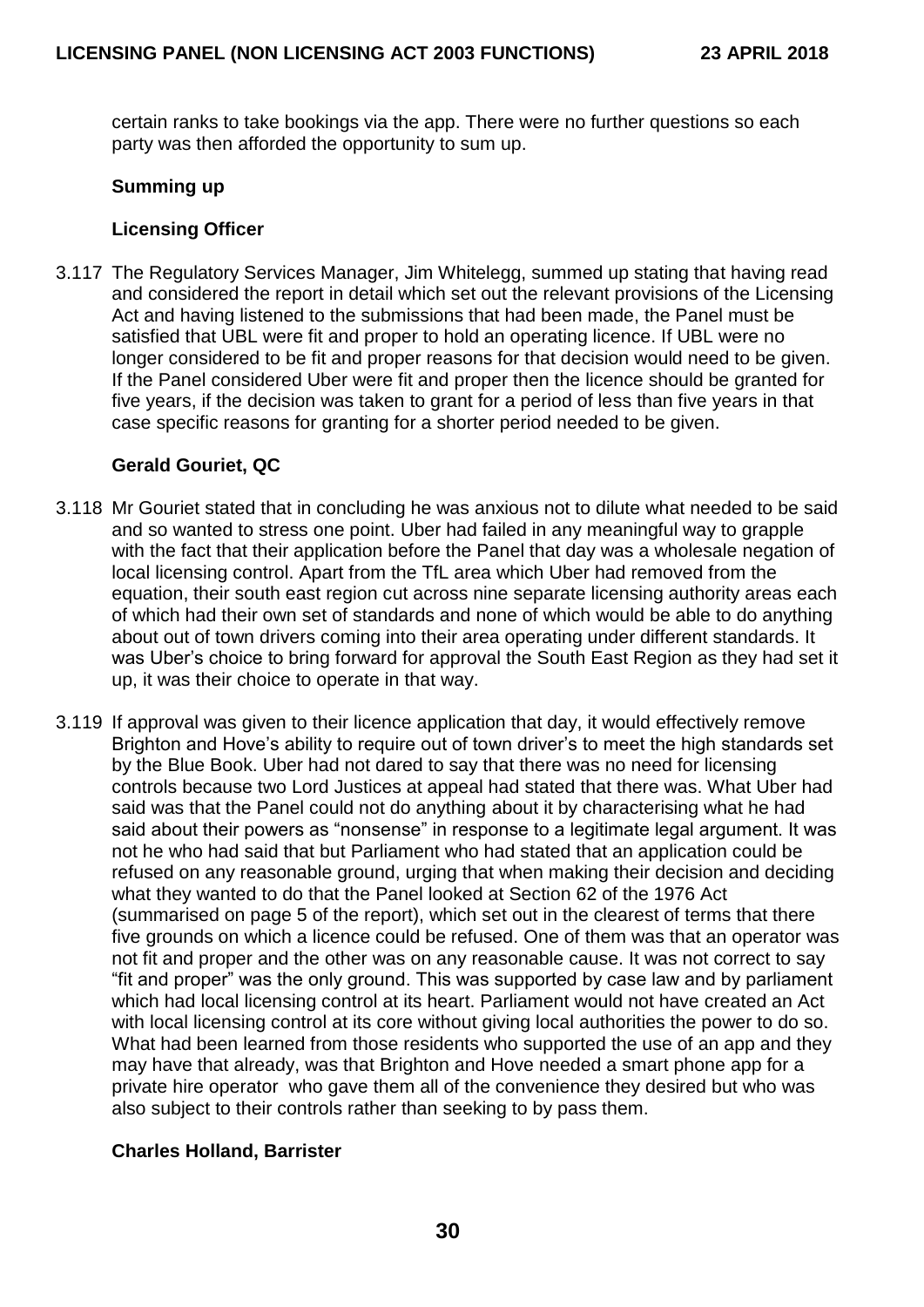- 3.120 Mr Holland stated that he wished to respond to what he understood to be Mr Kolvin's suggestion that the ply for hire app was some sort of fringe position. He referred to the Local Government Association Councillor Handbook in relation to Taxi and Private Hire Operators issued in August 2017, so hardly a document from the perspective of the trade which gave guidance and a checklist of issues for Councillors to consider when considering new technologies which used non traditional methods of calling up vehicles, and the closer scrutiny which members might wish to give to them when deciding whether or not to grant a licence. This was available on-line and set out a number of issues which members might wish to consider in terms of making bookings and so on. Two points of particular note were whether there was the ability to book vehicles in advance or whether they could only booked at the time, clearly that was the case with Uber. If it was not possible for a vehicle to be booked in advance, then councillors needed to be satisfied that a vehicle was not unlawfully plying for hire and needed to be clear in their reasons for coming to that conclusion. Whilst this was only guidance it recognised the importance of controls and the need to consider whether an operating model was lawful.
- 3.121 In determining whether this was a "fit and proper" operator it needed to be considered that Uber had initially set up a national ply-for-hire app and that now it was seeking to run a mega national ply-for- hire which would allow drivers to come into the area from some distance away, including Mr Woodcock who was a Hackney Carriage driver in Lewes who was able to operate in the city under a loophole. Mr Holland went on to refer to the Knightsbridge Casino case, in that instance the operator's past issues and conduct was considered to have been of such severity and so flagrant that the authority could never be satisfied, even if the company re-structured that they would operate correctly. He did not consider that Mr Kolvin had addressed that point at all. Mr Holland wished to leave those thoughts with the Panel.

# **Philip Kolvin, QC on Behalf of UBL**

- 3.122 Mr Kolvin stated that in making their decision the Panel needed to have regard to the legal framework set out by the legislation and by the council's own local rules. The decision to be made was not political, nor was it about competition, or considering whether Uber was a better business than a local business. It was a decision within the regulatory framework on whether Uber was "fit and proper". Uber had been operating in the city for 19 months and now had 62 drivers licensed by in Brighton and Hove and operating in Brighton and Hove and subject to the Blue Book of operating conditions and were wholly compliant with them.
- 3.123 Uber had fulfilled all of its regulatory functions as an operator to the satisfaction of the council's own officers who brought their expert knowledge to this question. The application for renewal had not been opposed by any public authorities, all of whom had the public interest at heart, be it child protection, public safety, trading or licensing including from the Police. A large section of the public in Brighton and Hove clearly enjoyed the service provided. In the report before the Panel, officers had correctly, properly and fully explained the framework under which this decision should be made and Uber were fully compliant with that framework. He contended that not a single word had been said which should lead them to a different view of the law or policies to be met. Uber had complied religiously with the requirements of the council under the framework which it had set and would continue to do so.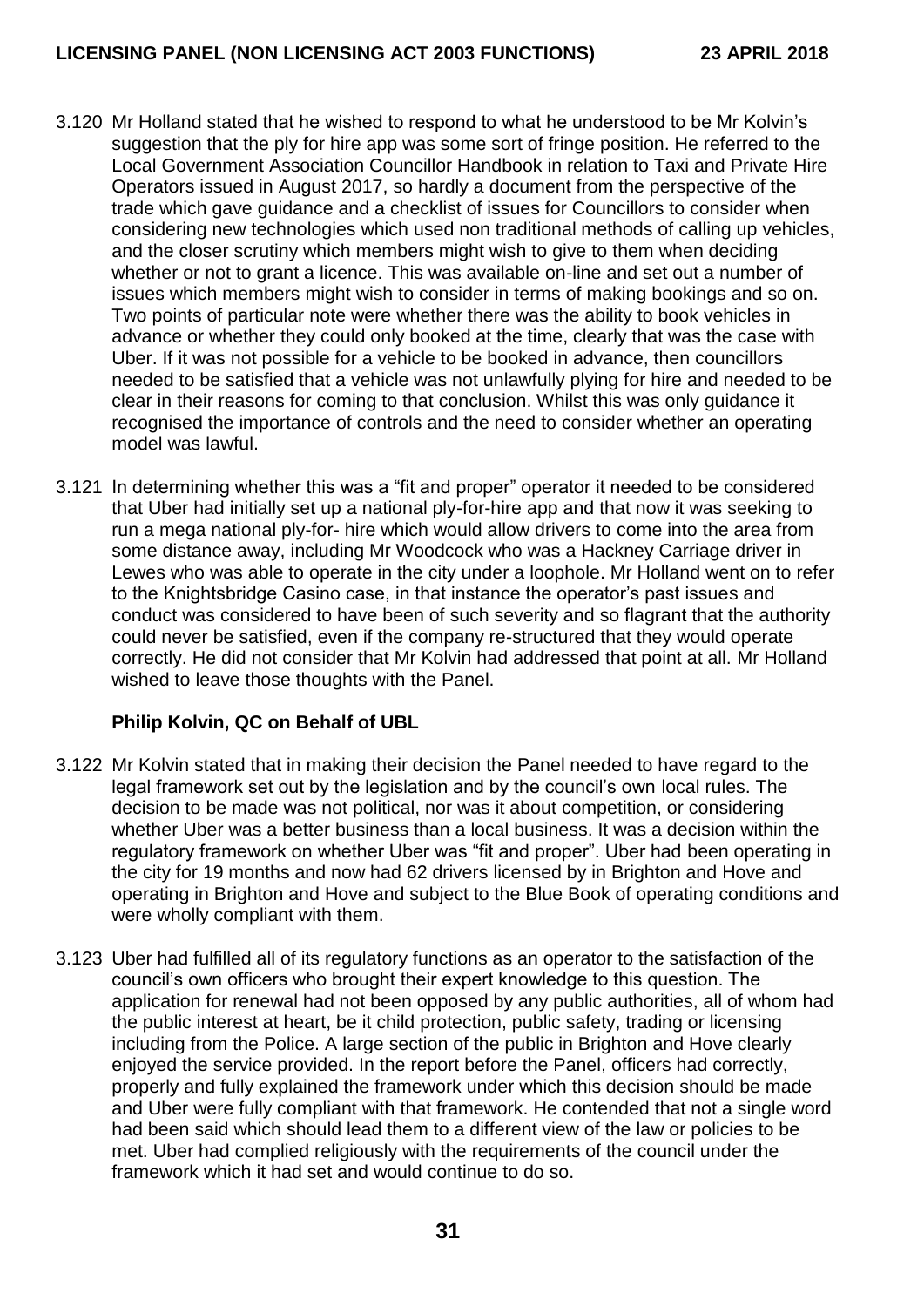- 3.124 Additionally, Uber had shown that it was evolving in order to improve its status as a regulatory partner and 13 ways in which it had sought to do so in recent months had been set out. In responding to the points made by Mr Gouriet who had referred to crossborder journeys which were something which operators had a legal right to do and that "right to roam" had been reiterated by the "Knowsley" decision made recently by the High Court. Members had made clear their concerns about the number of drivers coming into the area licensed elsewhere and Uber had taken that on board and were addressing that and would continue to do so and to seek to iron out any remaining problems. He argued that it was not a legal ground for refusing the licence. It was better to have Uber licensed here as a regulatory partner inside the tent rather than out. As an operating partner Uber expected to be challenged to continue improving its standards and was also in a position to provide its perspective as a nationwide and global operator as well as seeking to continue to provide a positive customer experience. Uber provided an alternative and healthy competition to the existing trade who he was sure also provided an excellent service to their customers. Uber asked that that partnership be allowed to continue.
- 3.125 Uber had had their licence renewed until now but it was understood the TfL hearing due to take place over a 5 day period had yet to take place (anticipated, June 2018). If the Panel decided to renew the licence for a period of less than 5 years, perhaps 18 -24 months that would be consistent with their previous decisions and would allow for continued monitoring of compliance and development to take place. In the highly unlikely event that the High Court held Uber to be constitutionally unfit any licence could be called in for review at that time. Another option open to the licensing authority would to be attach further bespoke conditions. Councillors Deane and Hyde were unhappy that currently there were no WAV vehicles operating in the city, to address that the Panel might require WAV vehicles to be provided when the number of operators in the city reached 80 rather than 100, at which point 16 such vehicles would need to be provided which would prevent Uber from growing other than by providing such vehicles.
- 3.126 In responding to the points made by Mr Holland, Mr Kolvin considered that it was unhelpful to refer to a handbook which no one had before them. However, it should be stressed that Uber met all of the legal requirements, James Button who was a licensing expert was clearly of the view that drivers were permitted to await their next journey via an operator which was exactly what Uber did. The Knightsbridge case related to a casino operator who had shown scant regard for the conditions with which they needed to comply which was diametrically at odds with Uber who had met what was required of them 100%. Mr Kolvin therefore commended Uber's application for renewal subject to those points which he had just made.
- 3.127 Having heard all of the submissions and having given all the opportunity for summing up, The Chair, Councillor O'Quinn, thanked all who had attended confirming that the Panel would retire to make their decision which would be conveyed subsequently following the meeting. This would be announced on Wednesday morning.

## **The Panel's Considerations and Deliberations**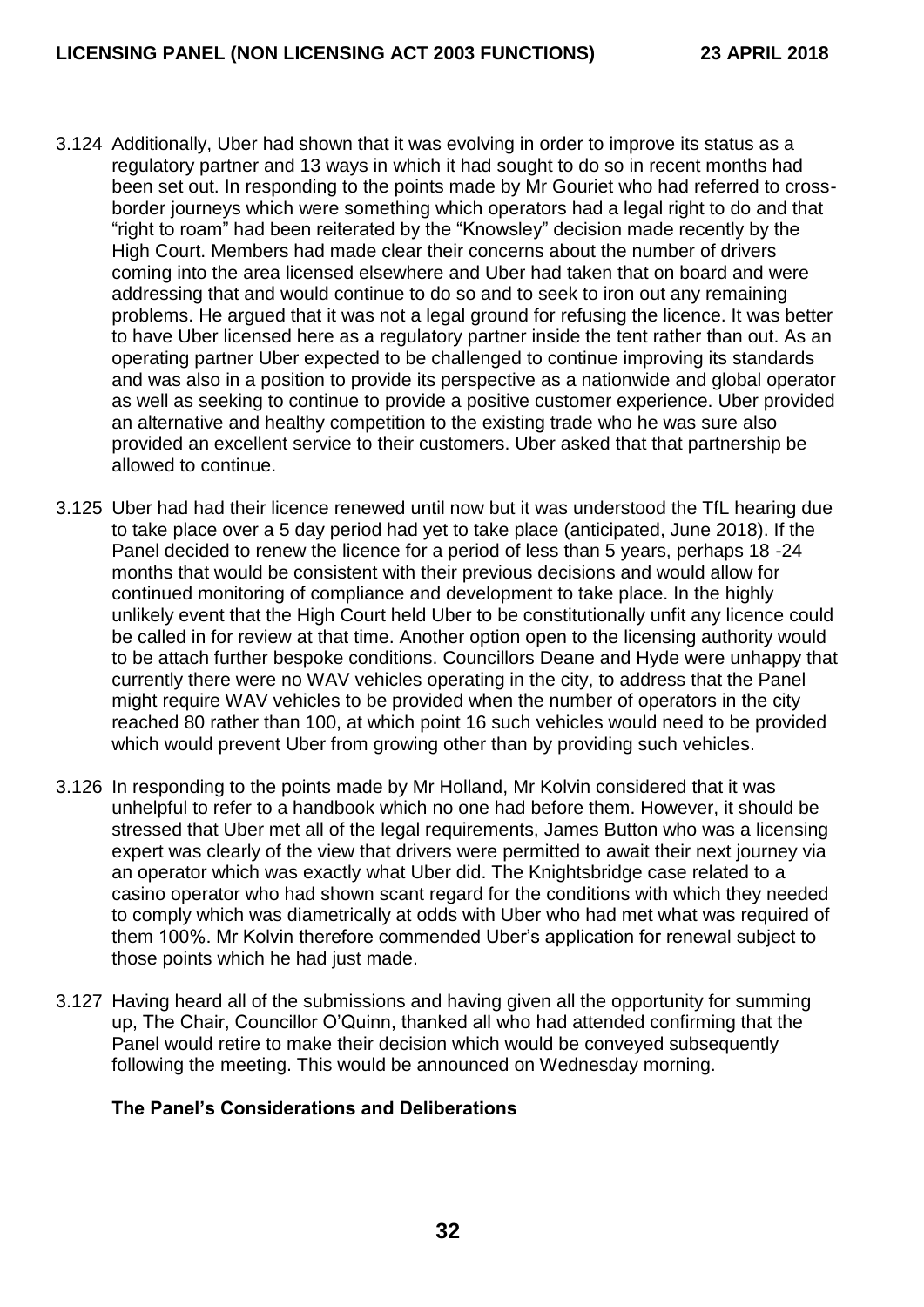- 3.128 The Chair, Councillor O'Quinn, stated that the Panel had read the report and all the documents appended to it including all the written representations and submissions and had listened carefully to all the submissions made at the hearing.
- 3.129 The Panel had considered the legislative framework in respect of which the application by UBL was made, set out below and had made their decision accordingly the rationale for which is set out below:

Legislative framework: Local Government (Miscellaneous Provisions) Act 1976 ("the 1976 Act")

The Act stated as follows:

### *55. Licensing of operators of private hire vehicles.*

*'(1) Subject to the provisions of this Part of this Act, a district council shall, on receipt of an application from any person for the grant to that person of a licence to operate private hire vehicles grant to that person an operator's licence:*

*Provided that a district council shall not grant a licence unless they are satisfied [-]* 

*(a) that the applicant is a fit and proper person to hold an operator's licence; and*

*(b) if the applicant is an individual, that the applicant is not disqualified by reason of the applicant's immigration status from operating a private hire vehicle.* 

*(2) [Subject t*

*, every] licence granted under this section shall remain in force for five years or for such lesser period, specified in the licence, as the district council think appropriate in the circumstances of the case.*

*(3) A district council may attach to the grant of a licence under this section such conditions as they may consider reasonably necessary.*

*(4) Any applicant aggrieved by the refusal of a district council to grant an operator's licence under this section, or by any conditions attached to the grant of such a licence, may appeal to a magistrates' court.'*

*S.62 of the 1976 Act also applies, and provides:* 

*'(1) Notwithstanding anything in this Part of this Act a district council may suspend or revoke, or (on application therefor under [section 55](https://login.westlaw.co.uk/maf/wluk/app/document?src=doc&linktype=ref&context=29&crumb-action=replace&docguid=I856ADE90E44911DA8D70A0E70A78ED65) of this Act) refuse to renew an operator's licence on any of the following grounds:—*

*(a) any offence under, or non-compliance with, the provisions of this Part of this Act;*

*(b) any conduct on the part of the operator which appears to the district council to render him unfit to hold an operator's licence;*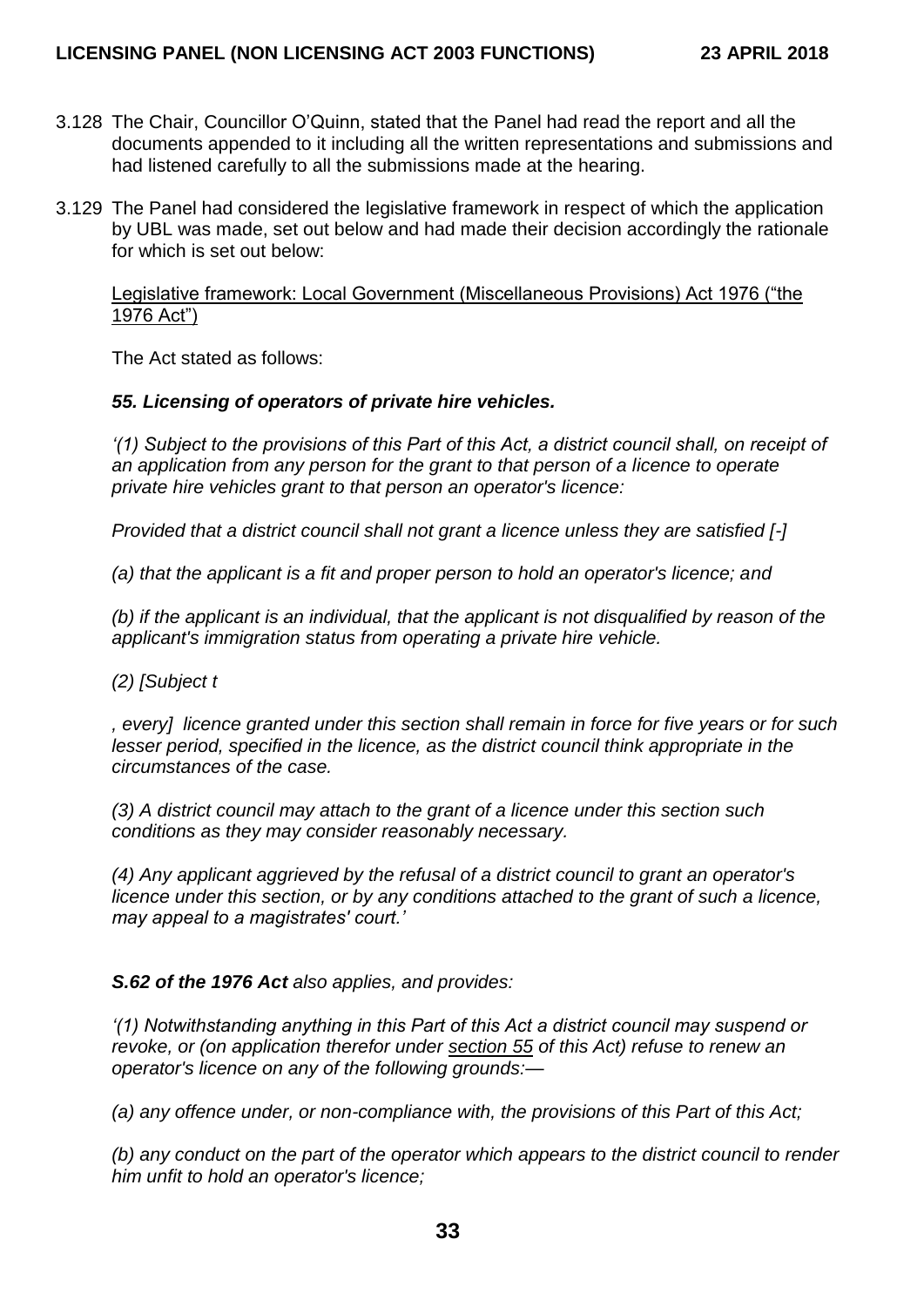*(c) any material change since the licence was granted in any of the circumstances of the operator on the basis of which the licence was granted; [...]* 

*(ca) that the operator has since the grant of the licence been convicted of an immigration offence or required to pay an immigration penalty; or*

*(d) any other reasonable cause.*

*(2) Where a district council suspend, revoke or refuse to renew any licence under this section they shall give to the operator notice of the grounds on which the licence has been suspended or revoked or on which they have refused to renew such licence within fourteen days of such suspension, revocation or refusal.*

*(3) Any operator aggrieved by a decision of a district council under this section may appeal to a magistrates' court.'*

- 3.130 The key consideration for the Panel was therefore whether UBL were 'fit and proper' to hold an operator's licence. The principal aim of the test is to ensure that public safety is paramount*.*
- 3.131 The Panel has looked at this application on its own merits taking into account the specific facts and circumstances which relate to this application, and the particular circumstances prevailing in Brighton & Hove. In addition the Panel has considered the legislation outlined above and the objectives contained within the Blue Handbook for Hackney Carriage and Private Hire Drivers, Vehicles and Operators (The 'Blue Book') referred to below:

#### Blue Book Licensing Objectives:

'The Council will adopt and carry out its Hackney Carriage and Private Hire licensing functions with a view to promoting the following licensing objectives:-

- The prevention of crime and disorder, safeguarding of children & the vulnerable and the protection of the public.
- The safety and health of the public and drivers.
- Vehicle safety, comfort and access.
- Encouraging environmental sustainability.
- 3.132 In promoting these licensing objectives, Brighton & Hove City Council ('the Council') would expect to see licence holders and applicants continuously demonstrate they could meet or exceed specifications set by the council in the four licensing objectives and those objectives would be taken into account by the Council when making decisions.'

## The Brighton & Hove context.

3.133 The social and economic background of Brighton & Hove was important both to the context to the Blue Book but also in terms of how safeguarding and regulatory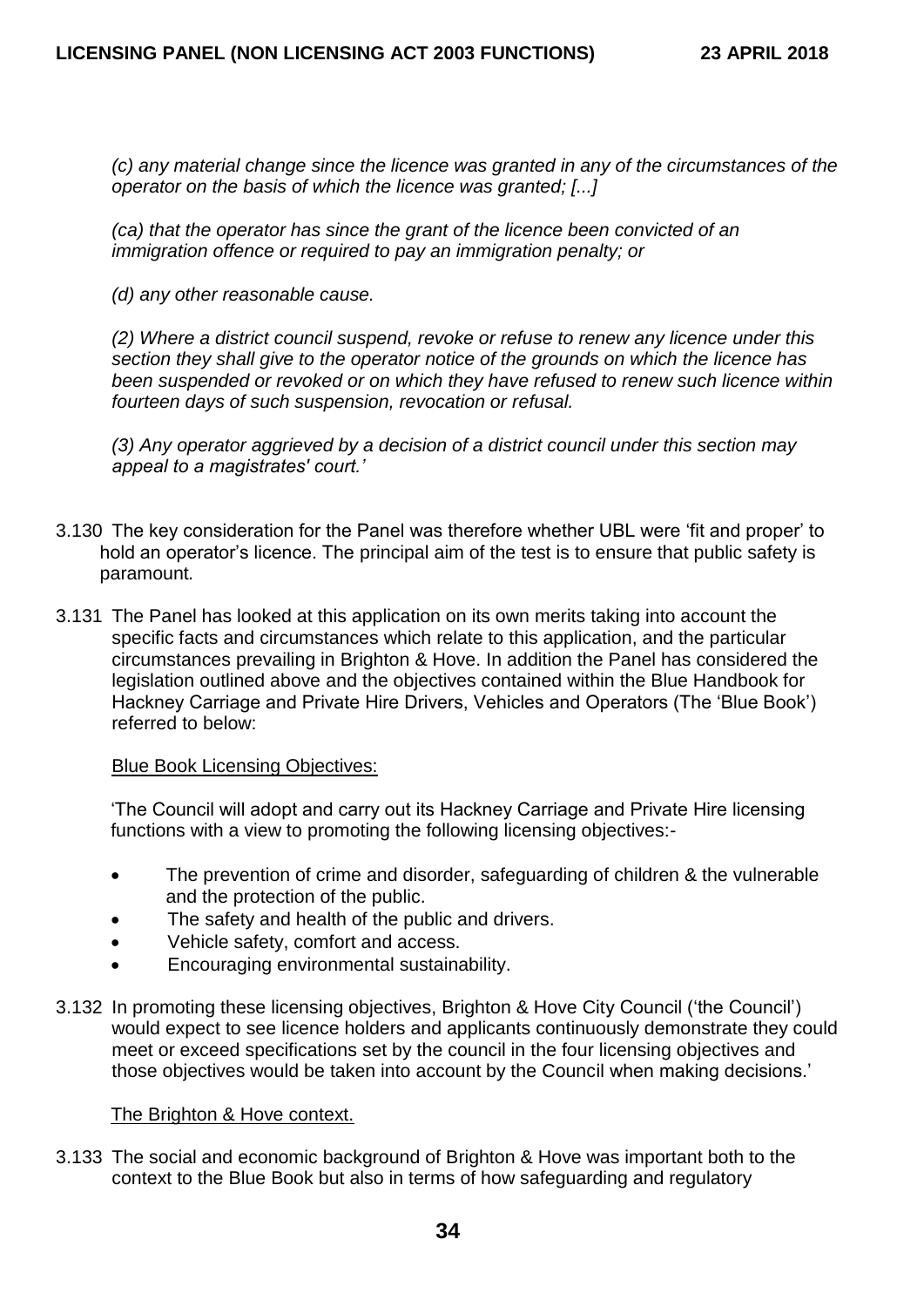responsibilities were undertaken. The City had some significant social issues and high levels of vulnerabilities, which included; a higher than national prevalence of people with mental health issues; problematic drug and alcohol use and significantly above average rates of children in care and children in need.

- 3.134 The Council had endeavoured to take steps in relation to a range of issues to protect the City's vulnerable groups. The Council had also taken to the core of its work the lessons learnt in Rotherham, Rochdale and similar situations. This had led to wholesale revisions of the Blue Book to reflect those lessons learned.
- 3.135 All these factors made it imperative that the high regulatory standards set out in the Blue Book in relation to the taxi trade were adhered to and enforced in the City.

### Consideration of Representations

- 3.136 The Panel wished to thank all of those who took the time and trouble to make written submissions or to attend the hearing and also to thank UBL and their Counsel for attending and making a thorough presentation and answering all of the Panel's questions.
- 3.137 The Panel had considered and listened carefully to all the matters raised both in the written submitted representations and by those who had spoken at the meeting. In making its decision the Panel had focused on those issues they considered to be relevant to the issue of whether the applicant was a fit and proper person to hold an operator's licence pursuant to Sections 55 and 62 of the 1976 Act set out above.

#### The Decision

- 3.138 The Panel considered that Uber Britannia Limited (UBL) met the statutory definition of an operator. The Panel noted the submissions on this point which had been made by Counsel on behalf of those objecting to the application and those made on behalf of the applicant. The Panel considered the applicant to be an operator, as defined, for the reasons set out in paragraphs 8.2 to 8.5 in the report.
- 3.139 The Panel also considered a number of other issues raised by those objecting to the application which the Panel found to carry very little or no evidential weight. These issues are addressed below:
	- Sexual assault and sexual harassment in the USA, where the sole evidence was a newspaper report. The Panel accepted the submissions by Counsel for UBL on this point;
	- Inappropriate driver routes no evidence was put forward to support this allegation;
	- Lack of insurance no evidence was put forward to support this allegation;
	- Drivers sleeping in their vehicles the Panel took the view that it is advisable for any driver who is tired to take a rest;
	- DBS checks and medical evidence the Panel did not consider that issues around DBS checks or medical evidence were relevant as regards to the operation of UBL in Brighton & Hove, as the licensing authority had its own systems in place and was satisfied with those;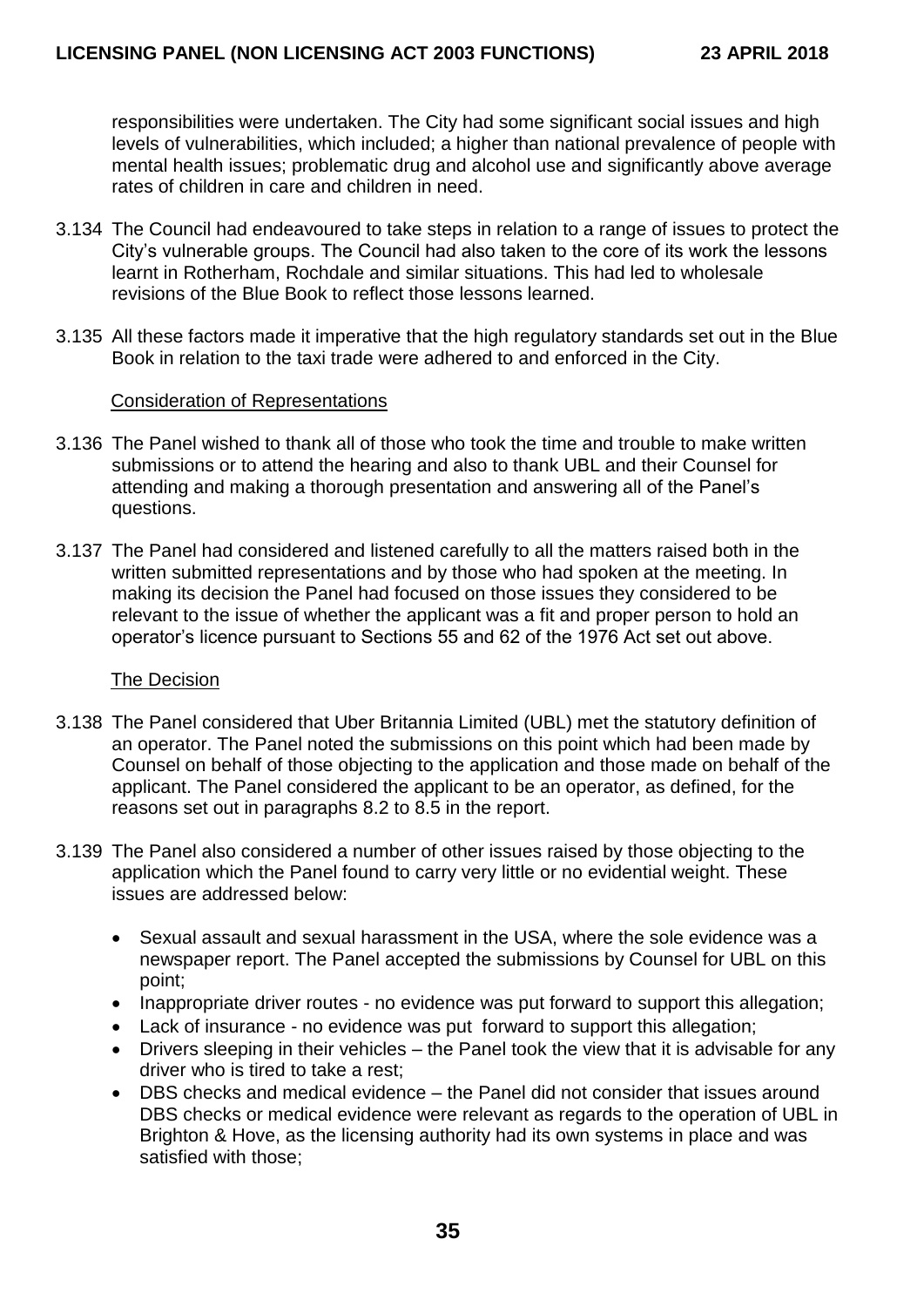- The Panel heard from Counsel for UBL about both Greyball and Ripley technology and find that there was no evidence to support any allegations of their misuse;
- The Panel noted that a 5 day appeal was scheduled in relation to an Uber application that was rejected by TfL. Many of the concerns raised in that case such as medical and DBS checks did not apply here in Brighton & Hove as there were different procedures in place. There was also a different legislative framework in London. As such the Panel has discounted the TfL situation for the purposes of considering this application;
- In relation to Wheelchair Accessible Vehicles (WAV vehicles) the Panel were clear that UBL were not in breach of the Blue Book requirements. It was noted that UBL had offered voluntarily to go outside the Blue Book criteria by reducing from 100 vehicles to 80 the point at which 20% of the fleet have to be WAV vehicles.
- 3.140 The Panel did have significant concerns however about other matters raised at the Hearing and in the papers and these formed the basis for its decision.
- 3.141 The Panel was not satisfied that UBL were a fit and proper person to hold an operator's licence pursuant to the 1976 Act for the reasons set out below. The decision of the Panel was therefore not to renew the operator's licence for UBL.

# **1.Data Breach.**

- 3.142 While the Panel acknowledged that UBL was a separate legal entity from other Uber companies, the Panel found that the practical reality was that the actions of other Uber companies clearly had relevance to UBL. The Panel heard that data processing was conducted by Uber BV, a European arm of Uber. The Panel also heard how the management of the US arm of Uber had changed and it was clear on submissions of UBL that the line of authority ran ultimately to the US companies and that they were closely interlinked.
- 3.143 The Panel noted that there had been additional changes within the structure of UBL and that a range of non-executive directors had been appointed who although they had regulatory experience did not appear to it within the private hire vehicle area.
- 3.144 Details of the circumstances of a significant data breach were contained within the circulated papers and this had been addressed in the submission by UBL. The Panel had not learnt of this breach until after the licence had been renewed by officers on the 2 November 2017.
- 3.145 It is clear and not disputed that the breach had been covered up by company officers in America for at least a year. The applicant, UBL, accepted that this was a serious mistake on the part of the parent company and had explained that a new CEO was in place with a new company ethos. UBL sought to distance itself from the actions of the American company. However, in the Panel's view, Uber was a multi-national business with a distinct corporate culture which extended across national borders. The Panel believed that this incident, and in particular the failure to report the breach, reflected extremely badly on Uber as a whole, including UBL, and in their opinion rendered them unfit to hold a licence.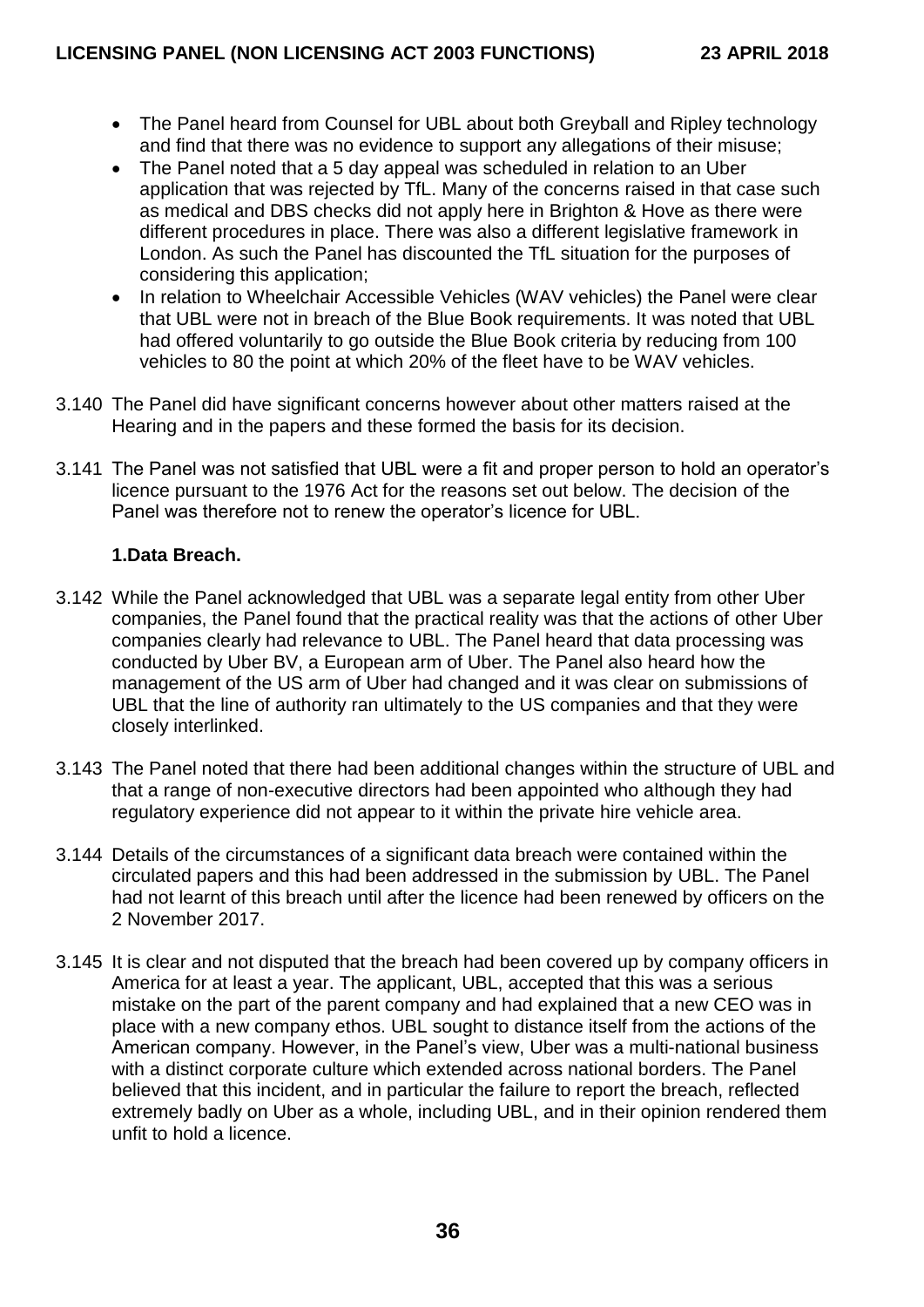3.146 Trustworthiness and integrity in holding and dealing with sensitive personal data should be a key characteristic of an operator and the Panel considered that in this respect UBL had fallen short of the standard required. The Panel noted the comments of the ICO dated 22 November 2017, when they had said "Uber's announcement about a concealed data breach last October raises huge concerns around its data protection policies and ethics." The Panel also noted that a week later on 29 November 2017 The ICO said " We would expect Uber to alert all those affected in the UK as soon as possible". We questioned two witnesses about what information they had had and they confirmed they had heard nothing from UBL. UBL did not provide any information detailing steps that they had taken to alert individual users of the App. We note the comments by the ICO dated 29<sup>th</sup> November:-

"On its own this information is unlikely to pose a direct threat to citizens. However, its use may make other scams, such as bogus emails or calls appear more credible. People should continue to be vigilant and follow the advice from the NCSC." Given this is a possible risk; we would have expected Uber to have taken more pro-active steps.

3.147 The Panel was not satisfied that the changes of management reported by UBL, which were relatively recent, were sufficient to provide reassurance that there would not be a repeat of the data breach. The Panel could not identify an additional licence term that would provide reassurance.

#### **2.Commitment only to use Brighton & Hove licensed drivers, regulatory standards and enforcement concerns regarding out of town drivers.**

- 3.148 At the original licence application before the Panel in October 2015, UBL had given a firm commitment to adhere to the standards set out in the Blue Book and further only to use Brighton & Hove licensed drivers. This had been set out in the decision letter of the 23 October 2015 and was reflected in the minutes of that Panel hearing. It had been a critical factor in the decision to grant the licence. In 2016 that undertaking had been repeated and set out in the decision letter of the 31 October 2016 which reiterated that the renewal granted was subject to Blue Book compliance and the commitment only to use Brighton & Hove drivers. At the renewal stage UBL had not yet launched in the City at that stage.
- 3.149 When UBL had launched in Brighton & Hove, a large number of out of town Uber taxis, mainly those licensed by Transport for London (TfL), had entered and operated in the City. This had been an unexpected consequence of granting UBL the licence and had given rise to a number of associated regulatory consequences and concerns. The high standards set out in the Blue Book did not apply to drivers and vehicles licensed elsewhere. Out of town taxis were often licensed with less stringent controls and conditions than those from the City. An important example was the presence of CCTV in taxis licensed in Brighton & Hove. This was a vital tool for the protection of residents and visitors and had provided crucial evidence in the investigation of complaints. It was not standard in other licensed areas.
- 3.150 There were enforcement difficulties for the Council's officers in relation to out of town drivers in that they were unable to take swift and appropriate action if problems occurred. The influx of TfL taxis into the City necessitated approaches to TfL in order to perform and seek agreement to joint enforcement operations.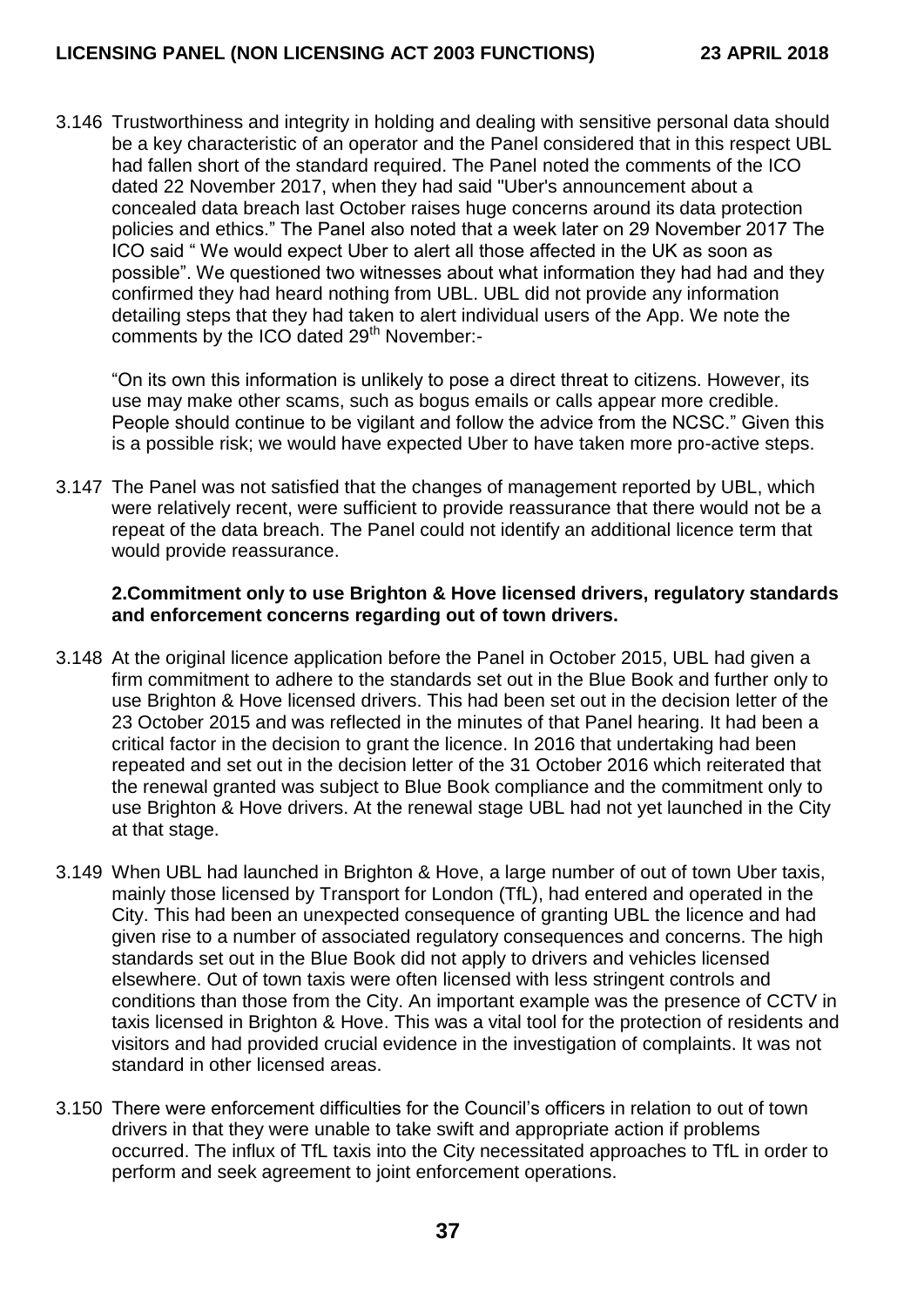- 3.151 In response to the above concerns, UBL created a Geofence area around the 'South East'. Initially this had been warmly welcomed. However what had become apparent was that while TfL registered drivers were now absent from the City, there continued to be a large number of drivers not licenced locally operating in the City. This was a direct consequence of the functioning of the Uber App. Therefore UBL had significantly increased the 'alternate' PHV market in the City. Despite the Council having repeatedly expressed concerns to UBL that their App reduces the Council's ability to perform its regulatory functions, UBL had not addressed this issue to the Panel's satisfaction.
- 3.152 What had particularly brought matters into focus was UBL's web site which sets out on one page a comparative table between Brighton & Hove and Lewes District Council. The comparison made it clear that it was cheaper and quicker to register as a PHV driver in Lewes. One hundred and thirty applications to be licenced as a PHV driver were received between 15 February and 15 March according to Lewes District Council. The Panel's view was that these drivers would be likely to drive in Brighton & Hove.
- 3.153 The Panel noted the assertion by UBL that this website comparison had been done at the drivers' request but the Panel was unimpressed by that assertion. The reality was that UBL had facilitated, whether intentionally or not, an increase of people applying for PHV driver licences outside of Brighton & Hove, which meant the City was likely to be inundated with PHV vehicles and drivers operating using the Uber App who would do so without meeting the stringent Brighton & Hove Blue Book standards.
- 3.154 In the Panel's view, large numbers of taxis operating in the City which did not meet the Blue Book standards put the safety of residents and visitors at potential risk. The Panel considered that by operating in such a way as to cause this influx of out of town taxis, UBL had breached the spirit of their written commitment only to use Brighton & Hove drivers. The Panel considered that UBL had misled the Licensing Authority in that respect and that this went to the definition of 'fit and proper' for the purpose of the 1976 Act.
- 3.155 The Panel noted that UBL did not accept that they had breached any undertaking and that out of town drivers are able to lawfully operate in the City. However, the Panel considered that the comparison webpage proactively encouraged drivers to take the quicker and cheaper route to driving in Brighton & Hove in the knowledge that the safety and security measures that applied would be less stringent. UBL stated that they had been unable to recruit large numbers of Brighton & Hove drivers to their licence. The Panel's view was that recruitment to the Brighton & Hove City licence was undermined by providing the comparison with Lewes above. The Panel noted that there had been some incentives to drivers to register in Brighton and Hove, but that these have not proved sufficient.
- 3.156 The Panel had hoped that matters could be resolved by UBL Geo-fencing Brighton & Hove. UBL had said they would not do this due to the financial considerations of their drivers (and other issues, such as air quality). As UBL had indicated that they cannot/will not Geofence Brighton & Hove then the Panel could not consider putting this forward as a condition or ask them to enter in to a voluntary arrangement.

## **The Panel's Decision**